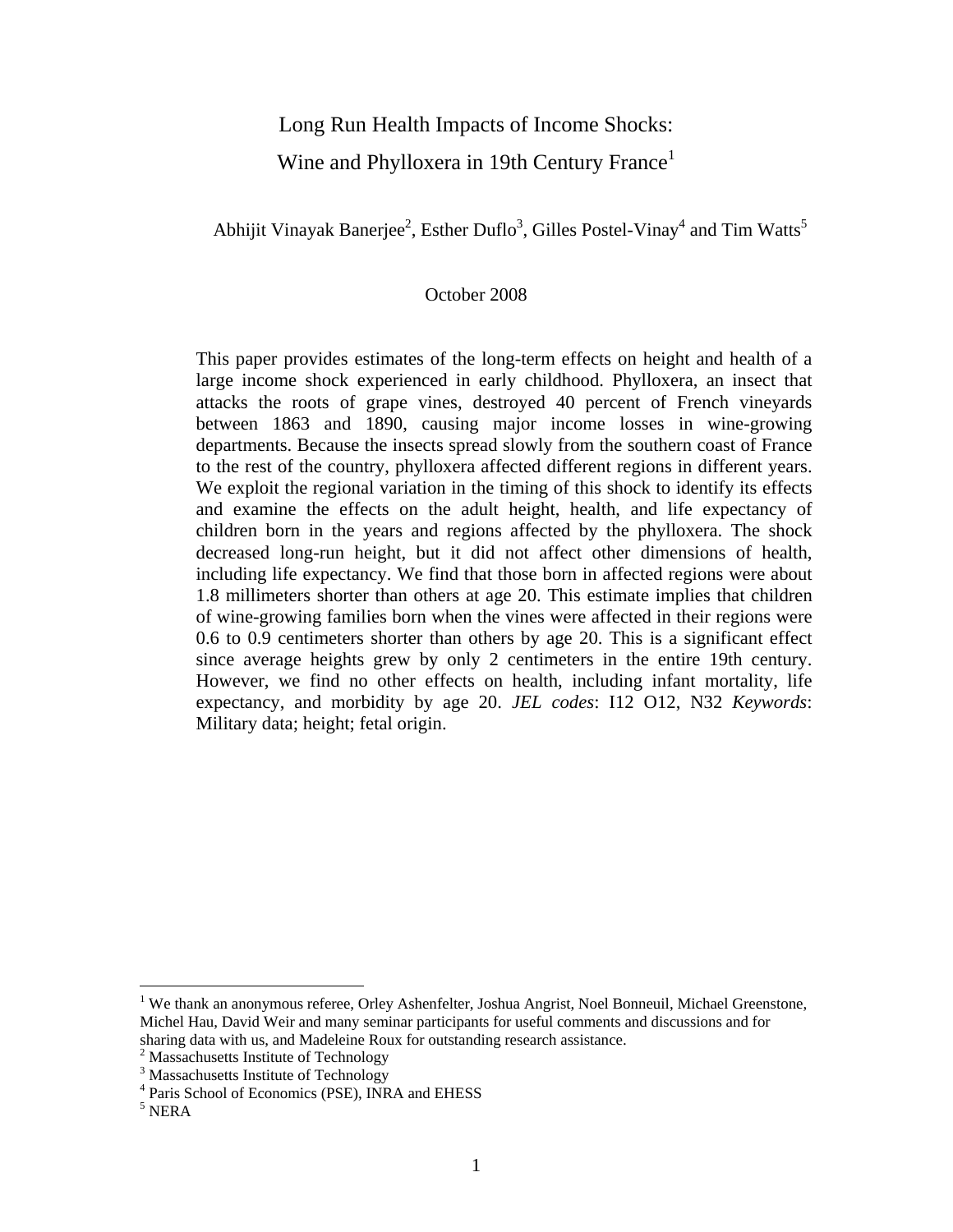#### **1. Introduction**

 $\overline{a}$ 

Poor environmental conditions in-utero and during early childhood have been shown to have adverse consequences on later life outcomes, including life expectancy, height, cognitive ability, and productivity (Barker 1992). $<sup>6</sup>$  Important influences include the</sup> disease environment (Almond 2006), the public health infrastructure (Almond and Chay 2005), food availability (see, e.g., Almond, et al. (2006) and Qian (2006) on the great Chinese famine, and Rosebloom, et al. (2001) and Ravelli, et al. (2001) on the Dutch famine of 1944–1945), and even the availability of certain seasonal nutrients (Doblhammer 2000).

At the same time, evidence from developing countries suggests, not surprisingly, that young children's nutritional status is affected by family income (see, e.g., Jensen 2000, and Duflo 2003). Taken together, these two facts suggest that, at least in poor countries, economic crises may have important long-term impacts on the welfare of the cohorts born during these periods.<sup>7</sup> Yet, except for the few papers on famines mentioned above, there is very little evidence establishing a direct link between economic events at birth and adult outcomes. This is perhaps not surprising since such an analysis requires good data on adult outcomes, coupled with information on economic conditions faced during early childhood. Longitudinal data is often not available over such long time periods, especially in poor countries, except for dramatic events such as famines. As a result, the few existing studies tend to be limited to cohort analyses. For example, Van Den Berg, Lindeboom and Portrait (2006) show that among cohorts born between 1812 and 1912 in the Netherlands, those born in slumps have lower life expectancy than those born in

<sup>&</sup>lt;sup>6</sup> The idea that in-utero conditions affect long-run health is most commonly associated and referred to as the "fetal origin hypothesis," and associated with D.J.P. Barker (see e.g., Barker, 1992, 1994). For additional evidence see, among others, Strauss and Thomas (1995), Case and Paxson (2006), Berhman and Rozenzweig (2005), and references therein.

 $<sup>7</sup>$  In rich countries this effect may be compensated by the fact that pollutants diminish during economic</sup> slumps (Chay and Greenstone, 2003).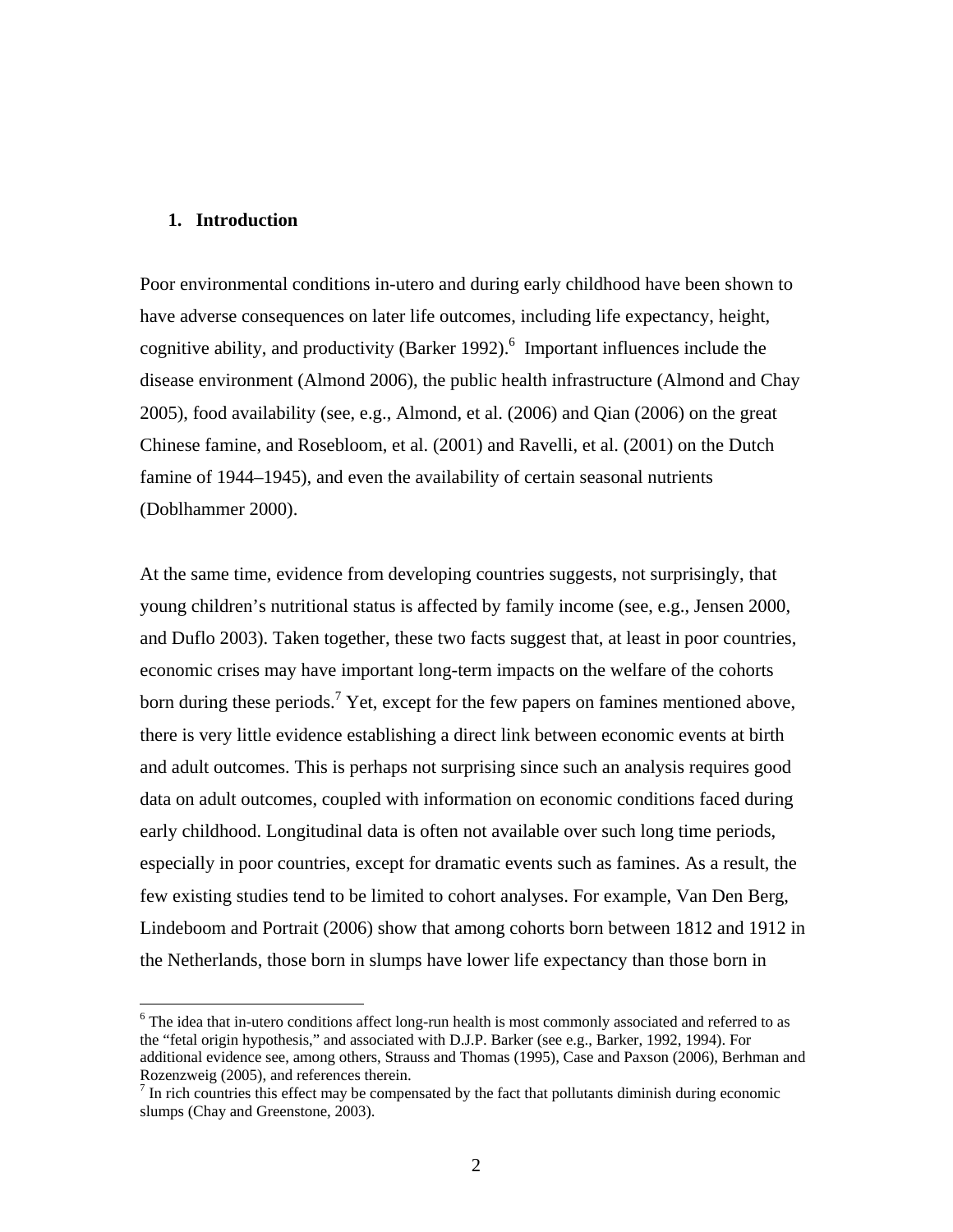booms. However, a concern with using just time variation is that it might reflect other time-specific elements, such as the quality of public services, the relative price of different nutrients, or even conditions in adulthood. To fill this gap, this paper takes advantage of the phylloxera crisis in 19th century France, which, we will argue, generated a negative large income shock that affected different "departments" (regional areas roughly similar in size to U.S. counties) in France in different years, combined with the rich data on height and health that was collected by the French Military Administration.

Phylloxera, an insect that attacks the roots of vines, destroyed a significant portion of French vineyards in the second half of the 19th century. Between 1863, when it first appeared in southern France, and 1890, when vineyards were replanted with hybrid vines (French stems were grafted onto phylloxera-resistant American roots), phylloxera destroyed 40 percent of the French vineyards. Just before the crisis, about one sixth of the French agricultural income came from wine, mainly produced in a number of small, highly specialized wine-growing regions. For the inhabitants of these regions, the phylloxera crisis represented a major income shock. While there is no systematic data on departmental income in the period (or even agricultural income on a year to year basis), we estimate that the loss in department agricultural income during the crisis probably ranged between 16 and 22 percent in these regions, where 67 percent of the population was living in rural areas just before the crisis (and 57 percent was living directly from agriculture income). Because the insects spread slowly from the southern coast of France to the rest of the country, phylloxera affected different regions in different years. We exploit this regional variation in the timing of the shock to identify its effects, using a difference-in-differences strategy.

We examine the effect of this shock on the adult height, health, and life expectancy outcomes of children born in years when the phylloxera affected their region of birth, controlling for region and year of birth effects. The height and health data comes from the military, which measured all conscripts (who were 20 at the time of reporting) and reported the number of young men falling into a number of height categories at the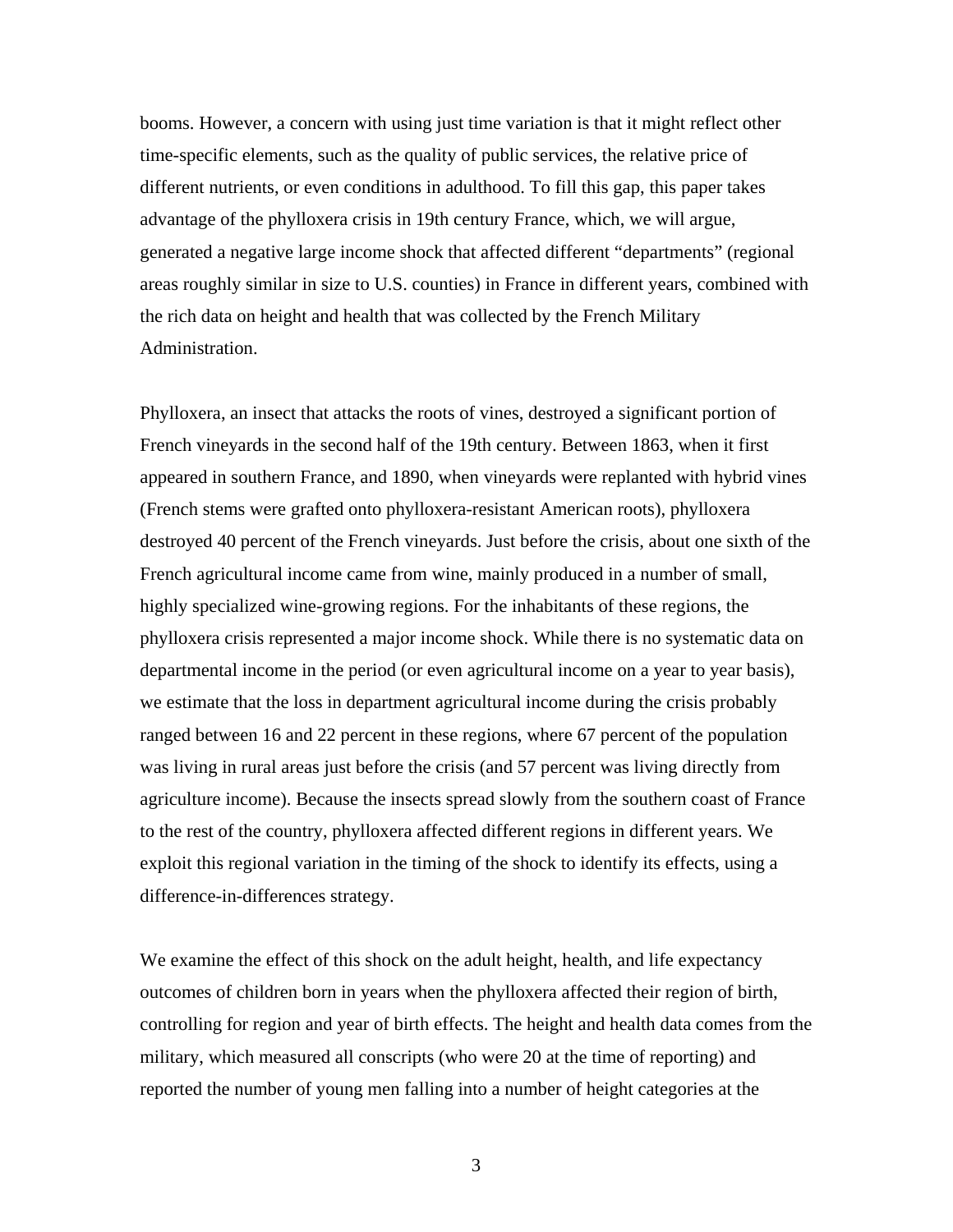department level. The statistics also reported the number of young men who had to be exempted for health reasons, and specified the grounds of exemption. This data is available for 83 departments, which are consistently defined over the period we consider.<sup>8</sup> In addition, we use data on female life expectancy at birth constructed from the censuses and reports of vital statistics.

In many ways, France in the late 19th century was a developing country: In 1876 female life expectancy was 43 years; infant mortality was 22 percent; and the average male height at the age of 20 was 1.65 meters, approximately the third percentile of the American population today. The phylloxera crisis therefore gives us the opportunity to study the impact of a large income shock to the family during childhood on long-term health outcomes in context of a developing economy. In addition, the crisis had a number of features that makes it easier to interpret the results. First, we will show that it was not accompanied by either important changes in migration patterns or by an increase in infant mortality. We therefore do not need to worry about sample selection in those who we observe in adulthood, unlike what seems to happen, for example, in the case of a famine. Second, the crisis did not result in a change in relative prices, which means that it did not spill over into areas that did not grow wine (even the price of wine did not increase very much, for reasons we will discuss below). As a result, we can identify regions that were completely unaffected. Finally, the progression of the epidemic was exogenous, as it was caused by the movement of the insects, which is something no one knew how to stop until the late 1880s.

We find that the phylloxera shock had a long-run impact on stature. We estimate that children born during a "phylloxera year" in wine-producing regions were 1.6 to 1.9 millimeters shorter than others. Our very rough estimates suggest that fall in department income in wine-producing regions during these years may have ranged between 10

<sup>&</sup>lt;sup>8</sup> France lost Moselle, Bas-Rhin, and Haut-Rhin to Prussia in 1870, while retaining the Territoire de Belfort, a small part of Haut-Rhin. Moselle, Rhin-Bas, Haut-Rhin, and Belfort are excluded from the analysis.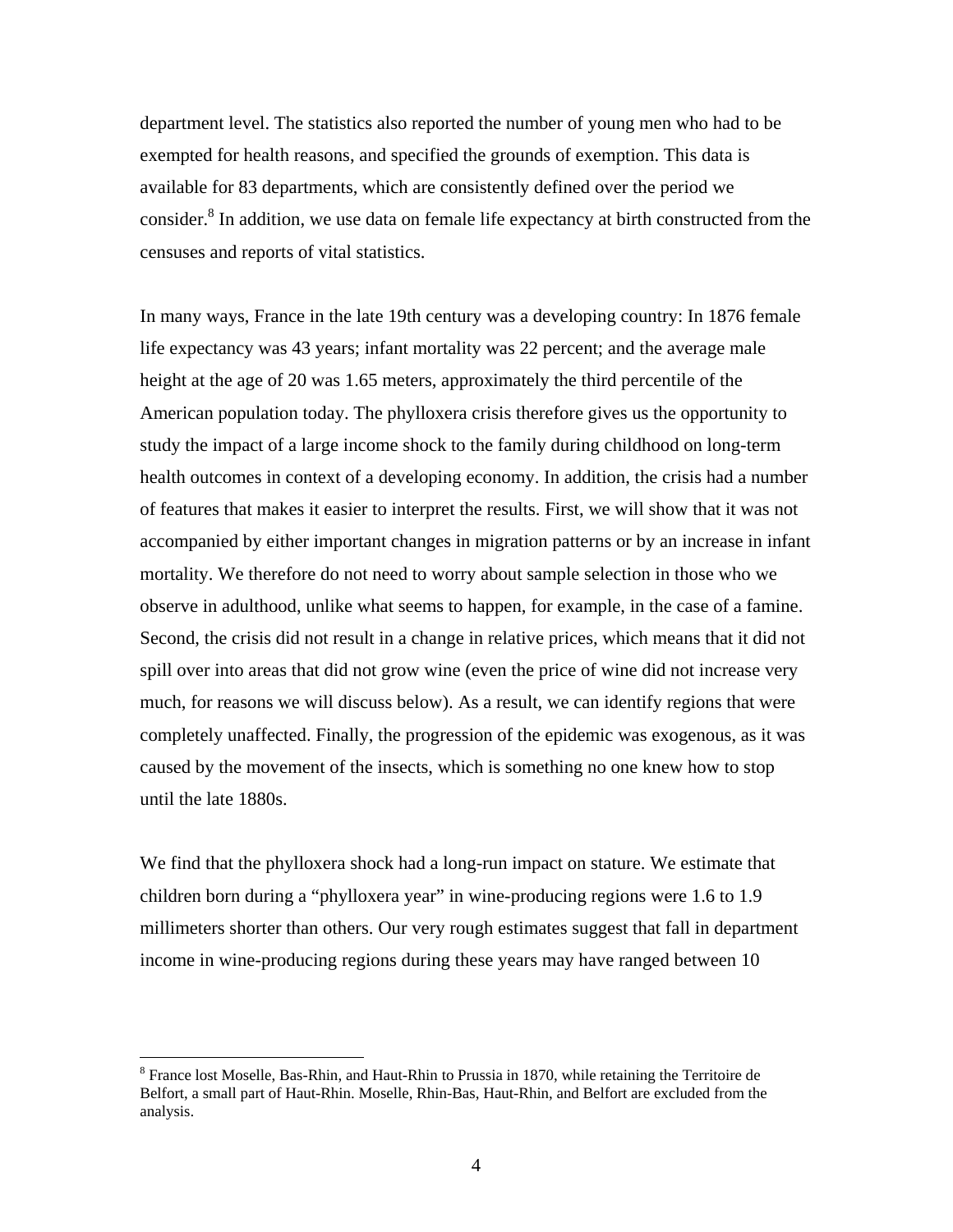percent and 15 percent.<sup>9</sup> These estimates are thus in line with the secular growth in height over the 19th century: height increased by 2 centimeters, when GDP was multiplied by 3, which implies a gain of 1.8 millimeters for a 10 percent increase in income.<sup>10</sup> If we assume that only wine-growing families were directly affected (which, as we discuss below, may not be a very good assumption, since we may expect market equilibrium effects in the department), we calculate that this drop in height corresponds to a decline in height of 0.6 to 0.9 centimeters for children born in families involved in wine production (workers or farm owners) in years where their region was affected. We do not find that children born just before, or just after, the phylloxera crisis were affected by it, which supports the Barker hypothesis of the importance of *in-utero* conditions for long-run physical development. However, we also do not find any long-term effect on other measures of health, including infant mortality, morbidity at the age of 20 (measured by the military as well) or life expectancy of women.

The remainder of this paper proceeds as follow: In the next section, we describe the historical context and the phylloxera crisis. In section 3, we briefly describe our data sources (a data appendix does so in more detail). In sections 4 and 5, we present the empirical strategy and the results. Section 6 concludes.

## **2. Wine Production and the Phylloxera Crisis**

 $\overline{a}$ 

Wine represented an important share of agricultural production in 19th century France. In 1863, the year phylloxera first reached France, wine production represented about one sixth of the value of agricultural production in France, which made it the second most important product after wheat (table 1). Wine was produced in 79 out of 89 departments, but represented more than 15 percent of agricultural production in only 40 of them. We refer to these 40 departments below as the "wine-growing" departments.

 $9$  We detail how we arrive at these numbers below, but we note that they are very approximative. They are useful merely as order of magnitude.

 $10$  We have no reliable estimate of the share of agriculture in department income at the time, but given that the share of the adult population working in agriculture was about 60 percent in these regions, it is reasonable to expect that the drop in department GDP was somewhere between 50 percent and two-third of the drop in agricultural income, so between 8 percent and 15 percent.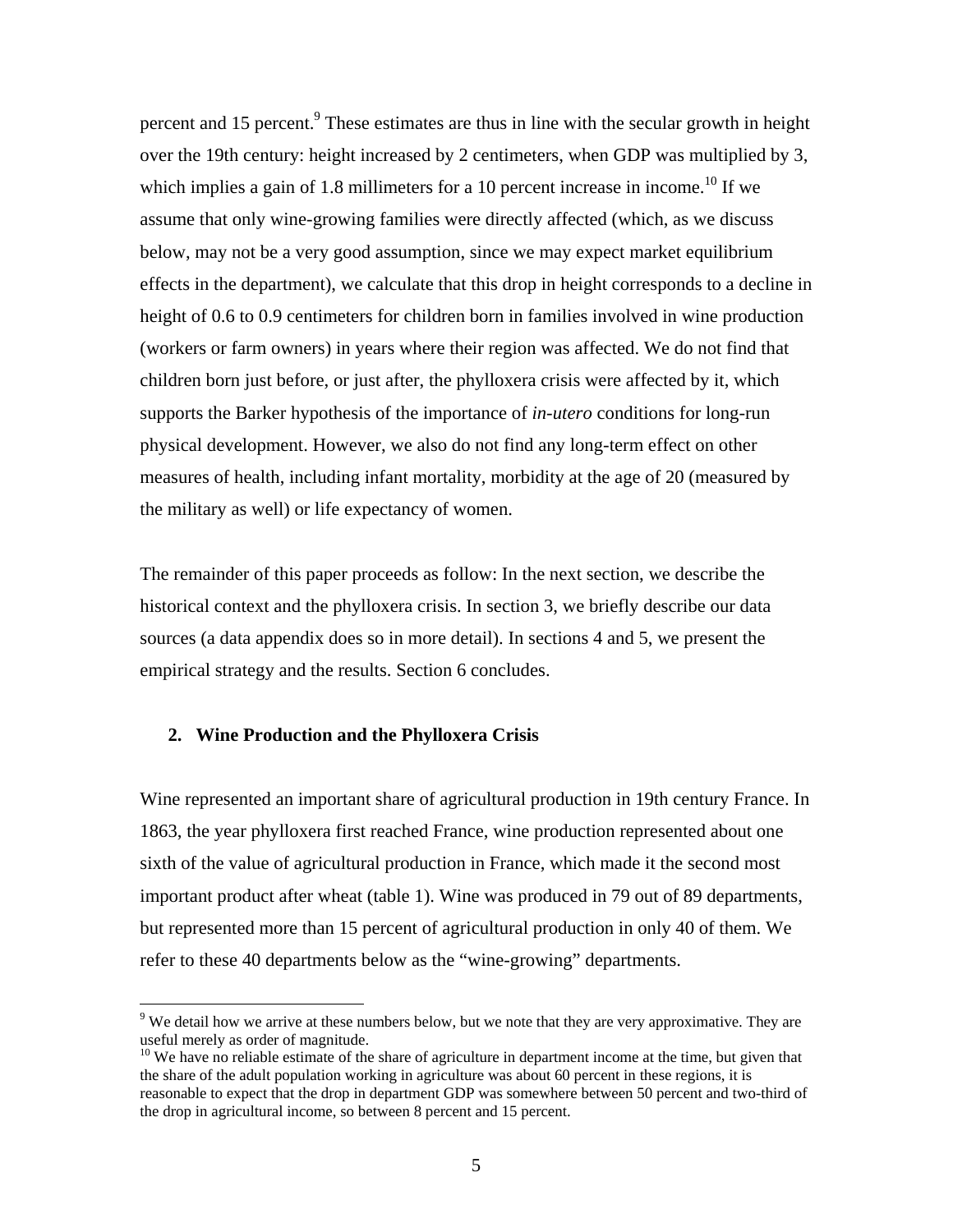Phylloxera is an insect of the aphid family, which attacks the roots of grape vines, causing dry leaves, a reduced yield of fruit, and the eventual death of the plant. Indigenous to America, the insects arrived in France in the early 1860s, apparently having traveled in the wood used for packaging (though it is possible that it was actually in a shipment of American vines). By the 1860s, the pest had established itself in two areas of France. In the departments on the southern coast, near the mouth of the Rhône, wine growers first noticed the pest's effects in 1863, and there are many recorded reports of it in the years 1866–1867. In 1869 the pest also appeared on the west coast in the Bordeaux region. The maps in figures 1A to 1D show the progression of the invasion starting from these two points: From the south, the insects spread northward up the Rhône and outward along the coast. From the west, the insects moved southeast along the Dordogne and Garonne rivers and north to the Loire valley. By 1878, phylloxera had invaded all of southern France, and 25 of the departments where wine was an important agricultural production. It reached the suburbs of Paris around 1885.

During the first years of the crisis, no one understood why the vines were dying. As the phylloxera spread and the symptoms became well-known, it became clear that the disease posed a serious threat to wine growers, and two of the southern departments (Bouchesdu-Rhône and Vaucluse) formed a commission to investigate the crisis. The commission found phylloxera insects on the roots of infected vines in 1868 and identified the insects as the cause of the dead vines. After experimenting with various ineffective treatments (such as flooding, or treatment with carbon bisulphide), they discovered the ultimate solution in the late 1880s. This solution required wine growers to graft European vines onto pest-resistant American roots. In 1888, a mission identified 431 types of American vines and the types of French soil they could grow in, paving the road to recovery starting in the early 1890s. Eventually, approximately four-fifths of the vineyards originally planted in European vines were replaced with grafted vines.

Figure 2 shows the time series of wine production in France from 1850 to 1908. The decline in the first few years reflects the mildew crisis, which affected the vines before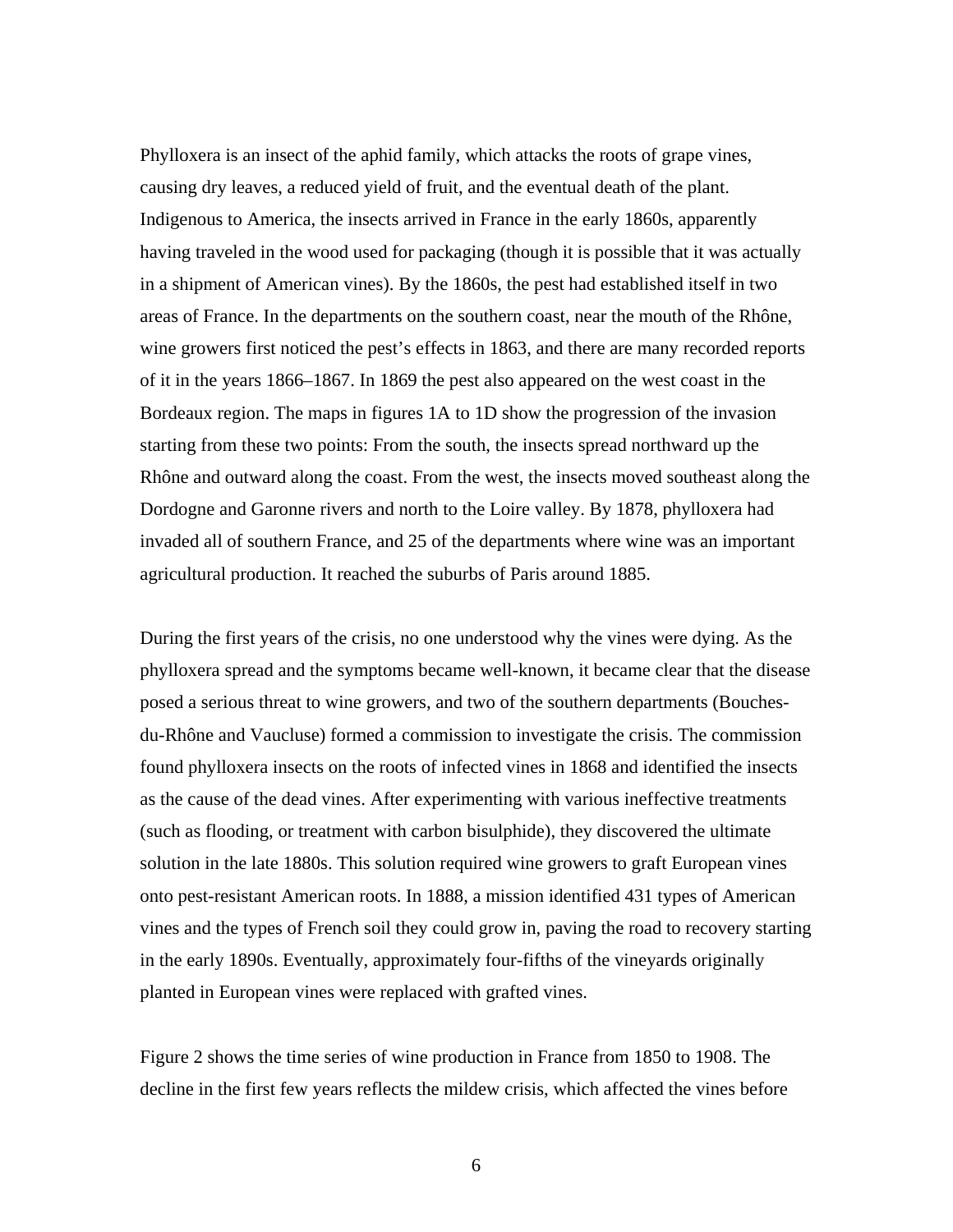the phylloxera. After a rapid recovery between 1855 and 1859, the production grew until 1877, by which time more than half of wine growing departments were touched by the phylloxera crisis. Note that aggregate wine production continued to increase until 1877 because it continued to increase quite rapidly in the non-affected regions. Wine production fell until 1890, when the progressive planting of the American vines started the recovery.

Table 2 shows the importance of the phylloxera crisis on wine production. Using data on wine production reported in Gallet (1957), we construct an indicator for whether the region was affected by phylloxera. Gallet (1957) indicates the year where the phylloxera aphids were first spotted in the regions. In most regions, however, for a few years after that, production continued to increase (or remained stable), until the aphid had spread. The number of years the aphid took to spread varies tremendously from one department to the next and cannot be captured by a single lag structure. Since we want to capture the fall in wine production due to the insect, we define the "pre-phylloxera" year as the year before the aphids were first spotted, and the indicator "attained by phylloxera" is equal to 1 between the first year the production is below its pre-production level and 1890 (since the grafting solution had been found by then).<sup>11</sup>

We then run a regression of area planted in vines, the log of wine production, and yield for the years 1852-1892 on year dummies, department dummies, and an indicator for whether or not the region was touched by the phylloxera in that year. Namely, we run the following specification:

# $y_{ii} = a P_{ii} + k_i + d_i + u_{ii}$

 $\overline{a}$ 

where  $y_{ij}$  is the outcome variable (vine grown areas, wine yield, wine production, as well as wheat production) in department *i* in year *j*,  $P_{ij}$  is an indicator for phylloxera,  $k_i$  and  $d_j$ are department and year fixed effects, and  $u_{ij}$  is an error term. The standard errors are corrected for auto-correlation by clustering at the department level.

<sup>&</sup>lt;sup>11</sup> We experimented with other ways of defining the phylloxera attack as well, with results that are qualitatively similar (although the point estimates clearly depend on how strong the fall in production has to be before a department is considered to be "affected"). In particular, the results are unaffected if we use an average of several years before the start of the epidemics to define the pre-disease situation, rather than focusing on the last year.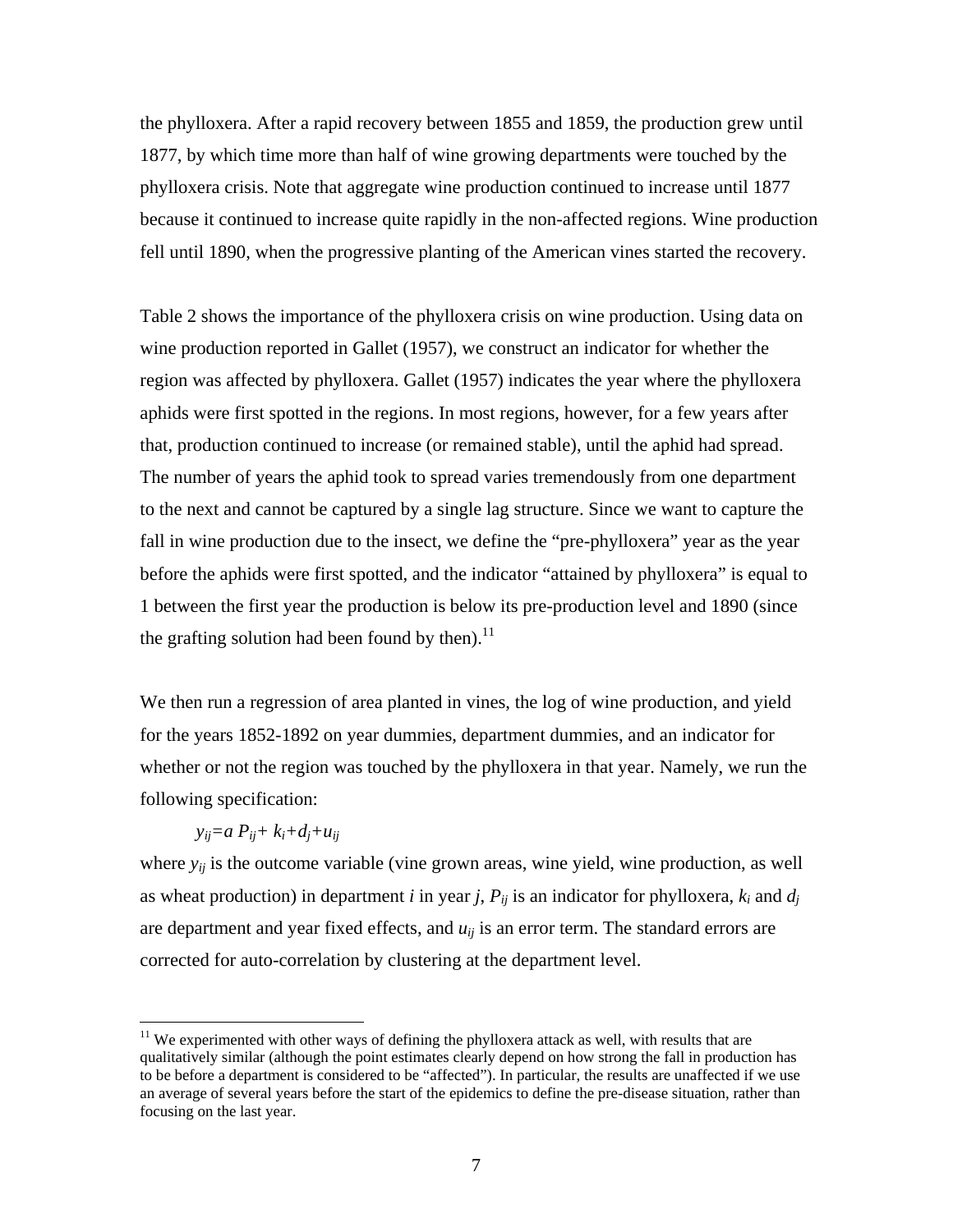We also run the same specification after controlling for department specific trends:

 $y_{ii}=a P_{ii}+k_i+t_{ii}+d_i+t_{ii}$ 

1

where  $t_{ij}$  is a department specific trend. The results are shown in table 2, panel B. The yield and the production declined dramatically: according to the specification that controls for a department specific trend, the production was 32 percent lower and the yield was 35 percent lower during phylloxera years.

To make up for the shortage of French wine, both the rules for wine imports into France and the making of "piquette" (press cake —the solids remaining after pressing the grape grain to extract the liquids that was then mixed with water and sugar) and raisin wines were relaxed. For example, while only 0.2 million hectoliters of wine were imported in 1860s, 10 million hectoliters were imported in the 1880s (for comparison, the production was 24 million hectoliters in 1879). Imports declined again in the late 1890s (Ordish, 1972). As can be seen in figure 1, this kept the price of wine from increasing at anywhere near the same rate as the decrease in production. Price movements thus did little to mitigate the importance of the output shock. Moreover, given the size of the crisis in the most affected regions, farmers could not systematically rely on credit to weather the crisis. In particular, Postel-Vinay (1989) describes in detail how in the Languedoc region the traditional system of credit collapsed during the phylloxera crisis (since both lenders and borrowers were often hurt by the crisis). All of this suggests that phylloxera was a large shock to the incomes of people in the wine-growing regions, and the possibility for smoothing it away was, at best, limited.<sup>12</sup>

 $12$  One question that arises is whether the drop in the wine production was entirely compensated by the increase in export and "piquette" production. It appears that total wine or wine substitute availability was indeed lower during phylloxera years (Ordish, 1972). The reduction in wine consumption may have had a direct effect on health. However, this will be reflected in our estimation, which is based on a differences-indifferences strategy, only to the extent that wine consumption dropped differentially in wine producing and non-wine producing regions. If it did (there is unfortunately no data that can help us answer this question), and in particular if wine consumption dropped more in wine producing regions than elsewhere, and if wine consumption during pregnancy is bad for child development, our estimates will be an underestimate of the true effect of income.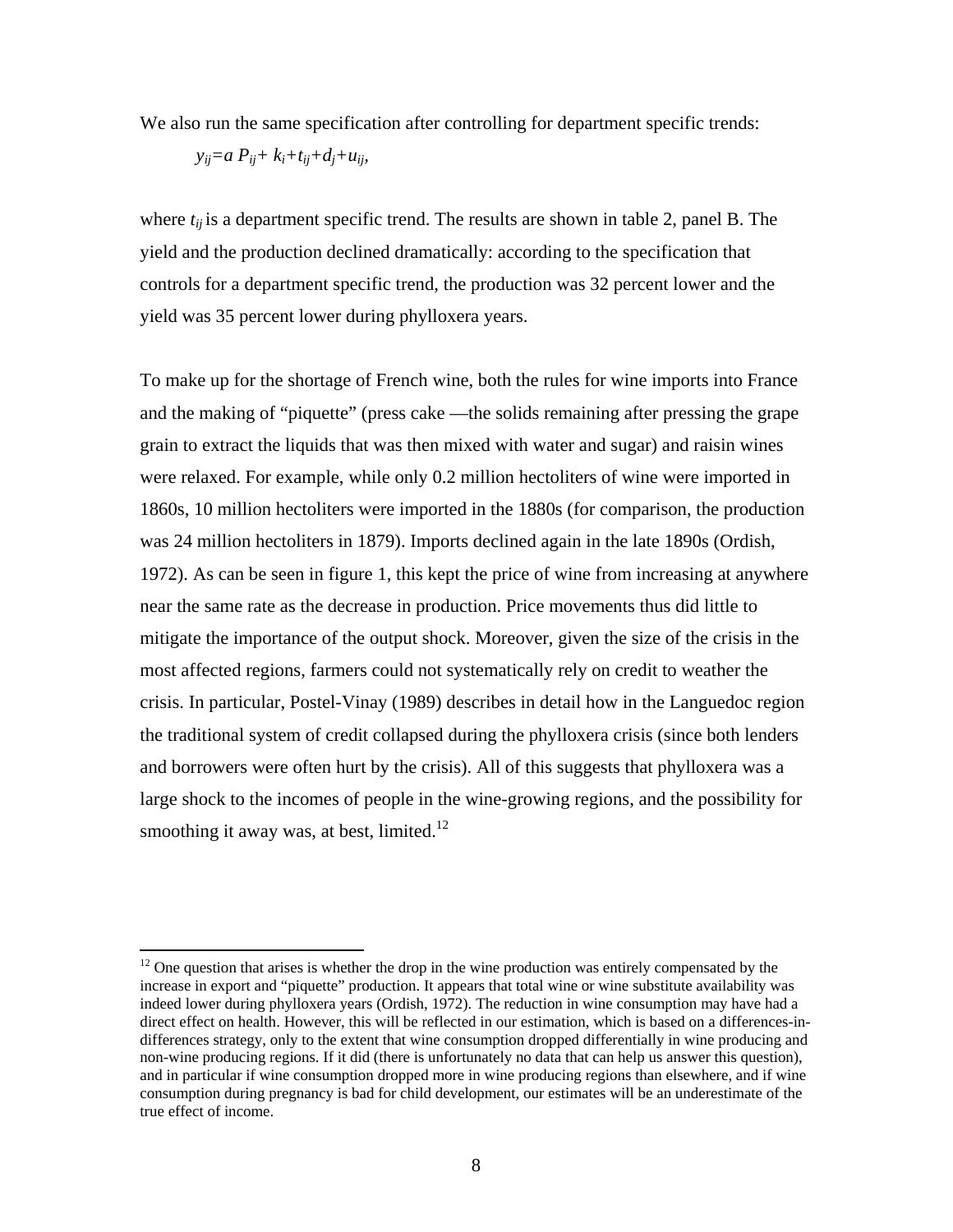Unfortunately, yearly data on overall agricultural production or department "income" are not available except for a few departments (Auffret, Hau and Lévy-Leboyer, 1981) so we cannot provide a quantitative estimate of the fall in department "GDP" due to the phylloxera. However, there are reasons to think that there was no substitution toward other activities, so that the decline in wine production led to a corresponding decline in income in the affected departments. Table 2 shows that the area planted with vines did not decline during the crisis, both because many parcels of land that had been planted with vines would have been ill-suited to all other crops and also because most growers were expecting a recovery. As a result, the decrease in wine production was not compensated by a corresponding increase in other agricultural production: Columns 3 to 5, in the same table, show the results of regressing the production of wheat and the area cultivated on wheat on the phylloxera indicator, and shows no increase of wheat production compensating the decline in wine production. In the few departments in which the series on agricultural production have been constructed by Auffret, et al. (1981), the fall in overall agricultural production does appear to be proportional with the fall in wine production.

Given this evidence, we used the share of wine in agricultural production in 1862 and, using the total agricultural production as measured in the Agricultural survey of 1862 (Statistique de la France, 1868) as the starting point, we computed two estimates of the drop in agricultural income in wine-producing regions during the phylloxera period. In one estimate, we assume that the production of other crops did not increase (or decrease) in response to the drop in wine production, which is consistent with the historical evidence above. In the other, we assume that the surface area devoted to vine lost during the phylloxera was allocated to other crops during the crisis. With the first method, we estimate that the average loss in agricultural income in the wine producing region during the phylloxera period was 22 percent. With the second method we estimate that it was 16 percent.

The basis for computing the loss in total department income is even weaker. Before the crisis, 57 percent of the population was directly involved in agriculture in these regions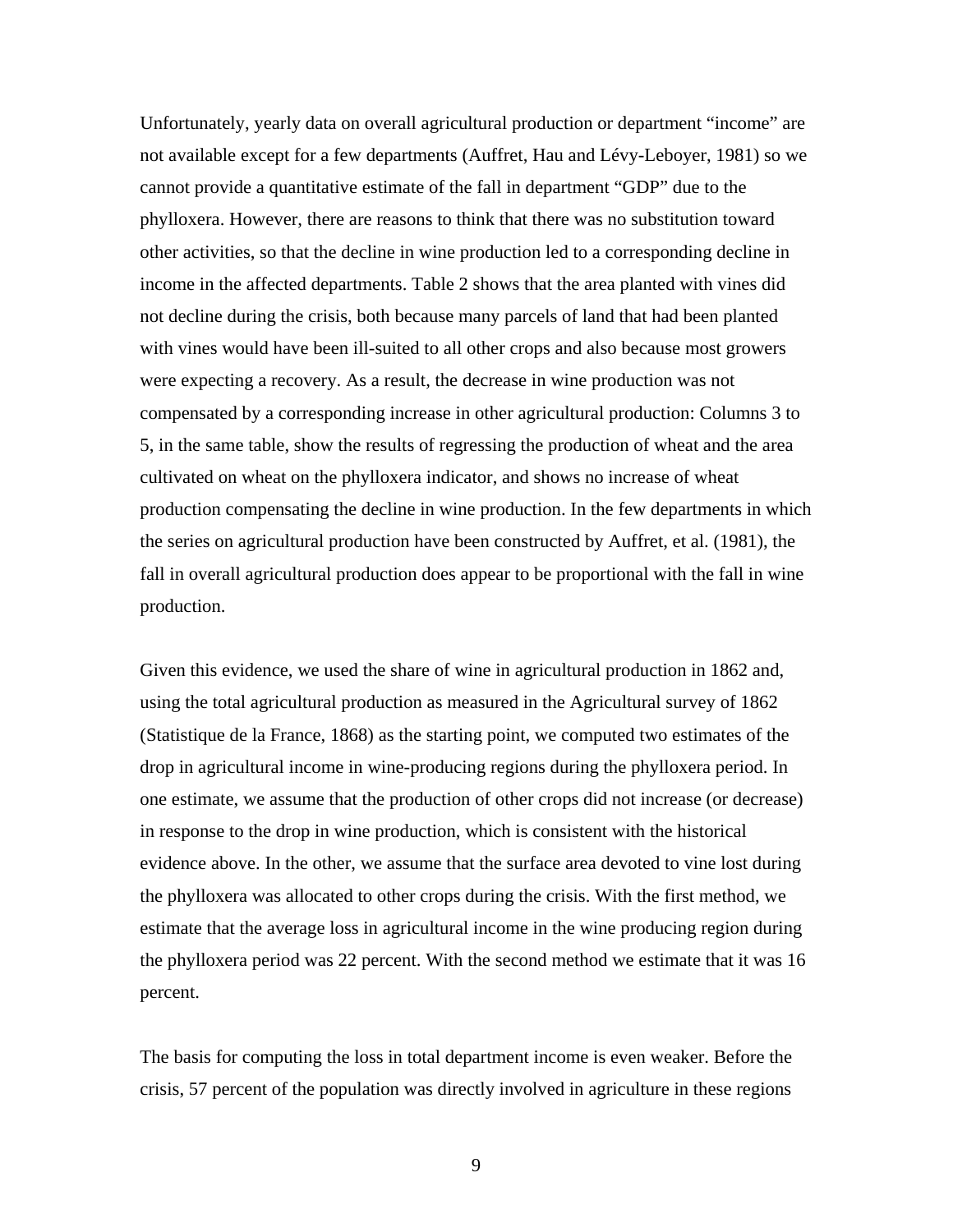(and 67 percent of the population was rural), with strong variation from department to department. For each department, we calculate an estimate of the regional income before the crisis, assuming the same relationship between the share of population in agriculture and the share of agriculture in the GDP as in the time-series at the national level for the 19th century (Lévy-Leboyer and Bourguignon, 1990; Marchand and Thélot, 1997). We then compute what the GDP of the department would have been if non-agricultural was not affected by the crisis. With the two assumptions above on how agricultural income evolved, we compute an estimate of the drop in income ranging from 10 percent to 15 percent. It is important to note that this is *not* a reliable estimate of the income loss. But it does help us scale the order of magnitude of the crisis, which will in turn be useful to give a sense of the magnitude of our estimates.

#### **3. Data**

In addition to the department level wine production data already described, we use several data sources in this paper (the data sets are described in more detail in the data appendix).

First, we assembled a complete department-level panel data set of height reported by the military. Height is widely recognized to be a good measure of general health, and countless studies have shown that it is correlated with other adult outcomes (see Case and Paxson (2006) and Strauss and Thomas (1995) for references to studies showing this in the context of the developing world and, among many others, Steckel (1995), Steckel and Floud (1997), and Fogel (2004) for historical evidence on this issue from countries that are now considered developed). France is a particularly good context to use military height data. Since the Loi Jourdan in 1798, young men had to report for military service in the year they turned 20 in the department where their father lived (all the young men reporting in one department in one year were called a "classe," or military class). The military measured all members of each classe, and, since 1836, published the data on height yearly in the form of the number of young men who fell into particular height categories (the number of categories varied from year to year). These documents also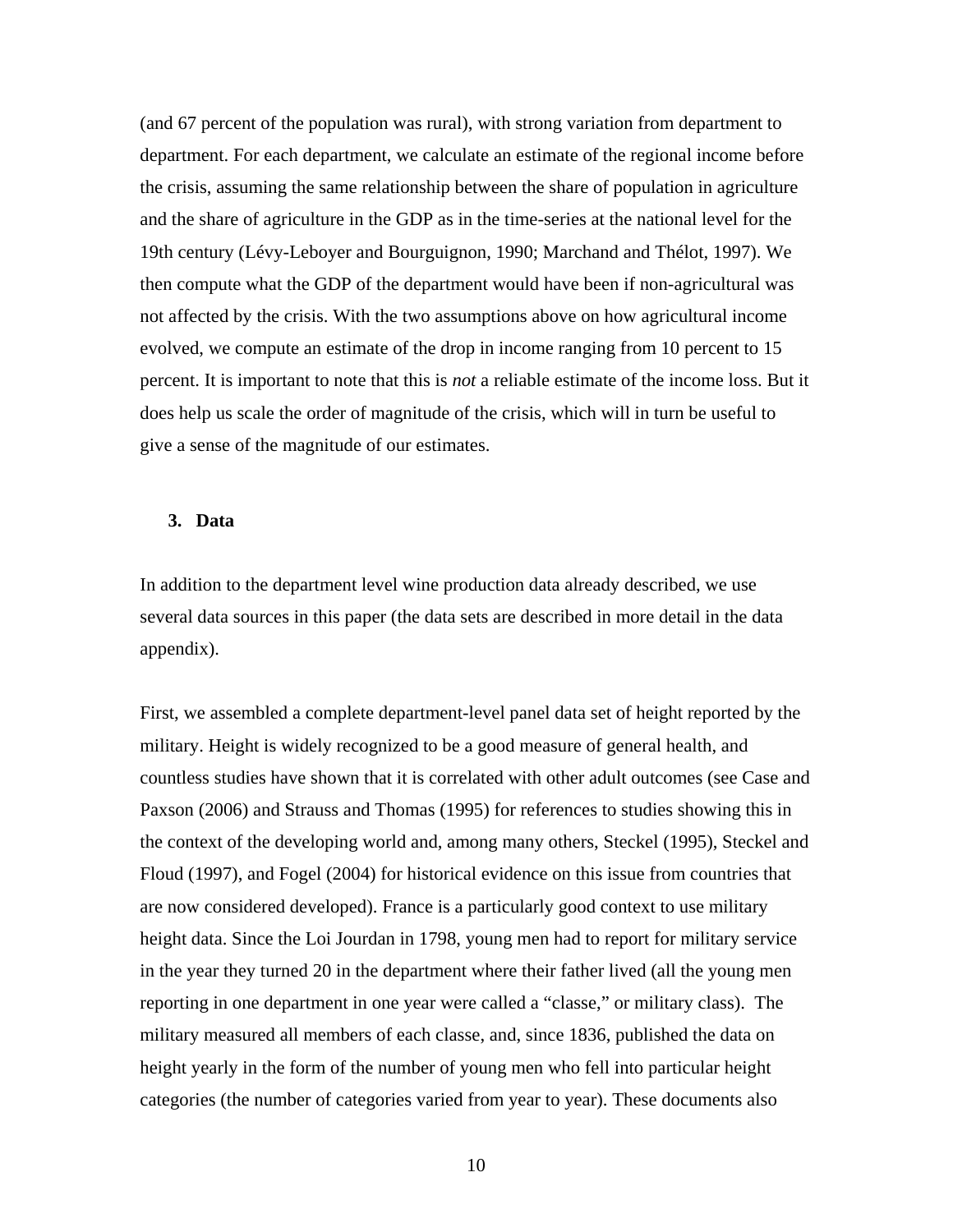included, for each department and each year, the number of young men exempted and the grounds for exemption (in particular, if they were exempted for disease, the nature of the disease). Using this data, we estimated both parametrically and non parametrically the average height of the 20-year-olds in each department in each year, as well as the fraction of youth who were shorter than 1.56 meters, the threshold for exemption from military duty (see data appendix for the estimation methods).<sup>13</sup> We also computed the fraction of each military class exempted for health reasons, and created a consistent classification of the disease justifying the exemptions.

The nation-level aggregate data on French military conscripts has been used previously (see Aron, Dumont and Le Roy-Ladurie (1972), Van Merten (1990), Weir (1993), Weir (1997), and Heyberger (2005)). However, this paper is the first to assemble and exploit the data on mean height and proportion of those stunted for all departments and every year between 1872 and 1912.<sup>14</sup> The details of the data construction are presented in the appendix.

Moreover, we also conducted original archival work in three departments to collect military data at the level of the canton (the smallest administrative unit after the "commune," or village) in three wine-growing departments: Bouches du Rhône, Gard and Vaucluse. The precise height data was not stored at this level, but the canton level data tells us three things: The fraction of people not inducted into the military for reason of height (which is available only until the cohort conscripted in 1901, since the military did not reject anyone based on height after that year), the fraction rejected for reasons of "weakness," and the fraction put into an easier service for the same reason.

We only use the data for the years 1872 to 1912 in the analysis (corresponding to years of birth between 1852 and 1892), which span the phylloxera crisis, as well as the period before and the recovery, since this is the period for which the military data is the most

 $\overline{a}$ 

<sup>&</sup>lt;sup>13</sup> Actually 1.56 meters was the highest threshold for exemption that was used—the threshold varied over time.

 $14$  With the exception of Postel-Vinay and Sahn (2006), which was written concurrently with this article and exploits the same data set. Weir (1993) constructed a panel of departments over a longer time period, but used only selected years.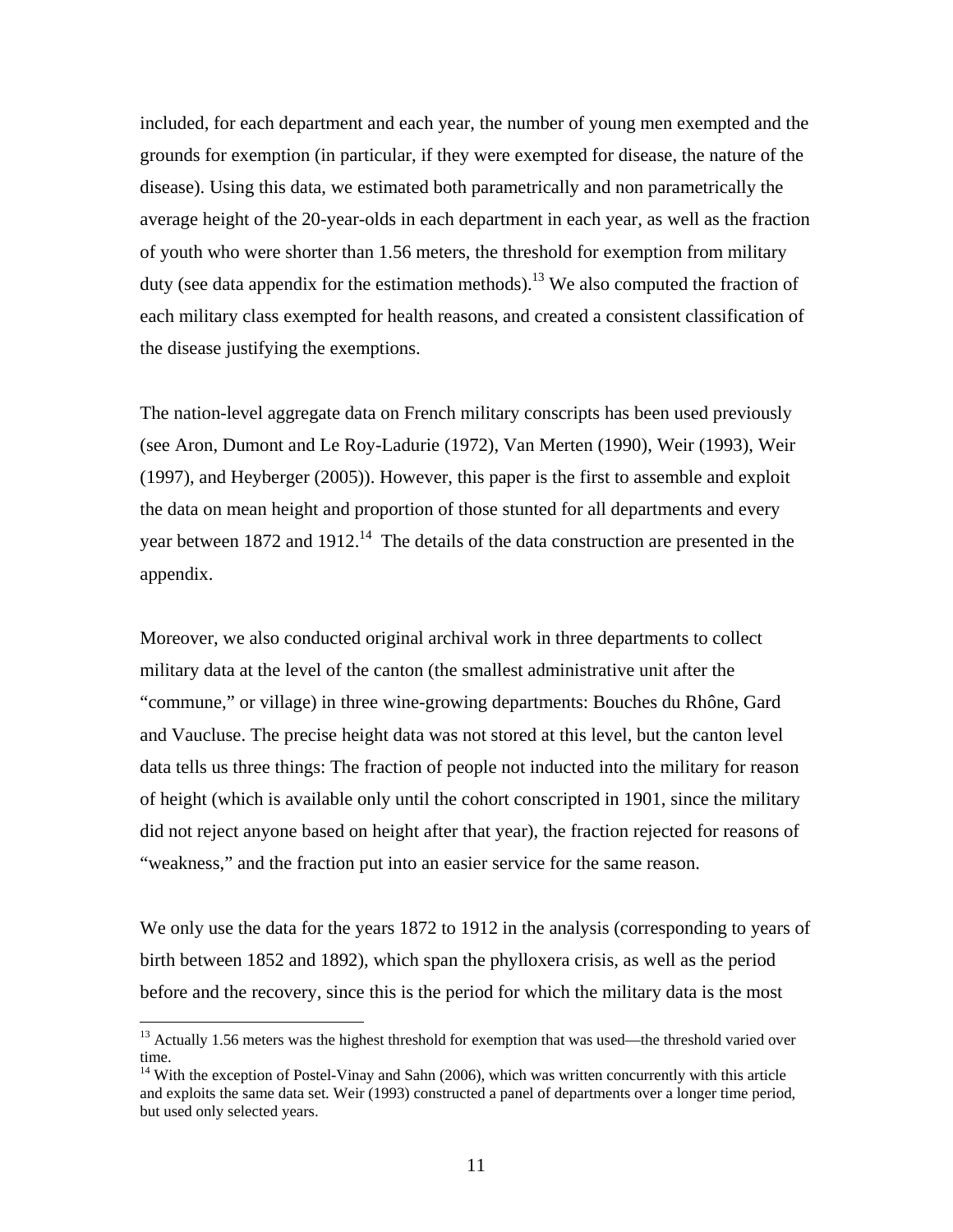representative of the height in the population. Starting in 1872, every young man had to report for military service. Starting in 1886, every man's height was published, even if they were subsequently exempted from the military service. Therefore, the data is representative of the entire population of conscripts from 1886 on; from 1872 to 1885, we are missing the height data for those exempted for poor health (15 percent) or other reasons (25 percent). We discuss in the appendix what we assume about the height of those exempted to construct estimates that are representative of the entire sample, and using a complete individual level dataset available for a sub-sample, we show that these assumptions appear to be valid. The data should therefore be representative of the entire population of young men who presented themselves to the military service examination in a given region.

This sample may be still endogenously selected if phylloxera led to changes in the composition of those who reported to the military conscription bureau in their region of birth, either because of death, migration, or avoidance of the military service. According to historians of the French military service (e.g., Woloch (1994)), the principle of universal military conscription was applied very thoroughly in France during this period. A son had to report in the canton where his father lived (even if the son had subsequently migrated) and the father was legally responsible if he did not. Avoidance and migration by the son are therefore not likely to be big issues. As a check, we computed the ratio between the number of youths aged 15 to 19 in each department in each census year, and the sum of the sizes of the military cohorts in the four corresponding years (for example, a youth aged 19 (resp. 17) in 1856 was a member in the class of 1857 (resp. 1859): The average is 99 percent and the standard deviation is low (table 1). Moreover, as we will show in table 8, this ratio does not appear to be affected by the phylloxera crisis.

The main potential sample selection problems that remain are therefore those of differential migration by the fathers and mortality between birth and age 20. We will show in the robustness section that neither of these seems to have been affected by the phylloxera infestation.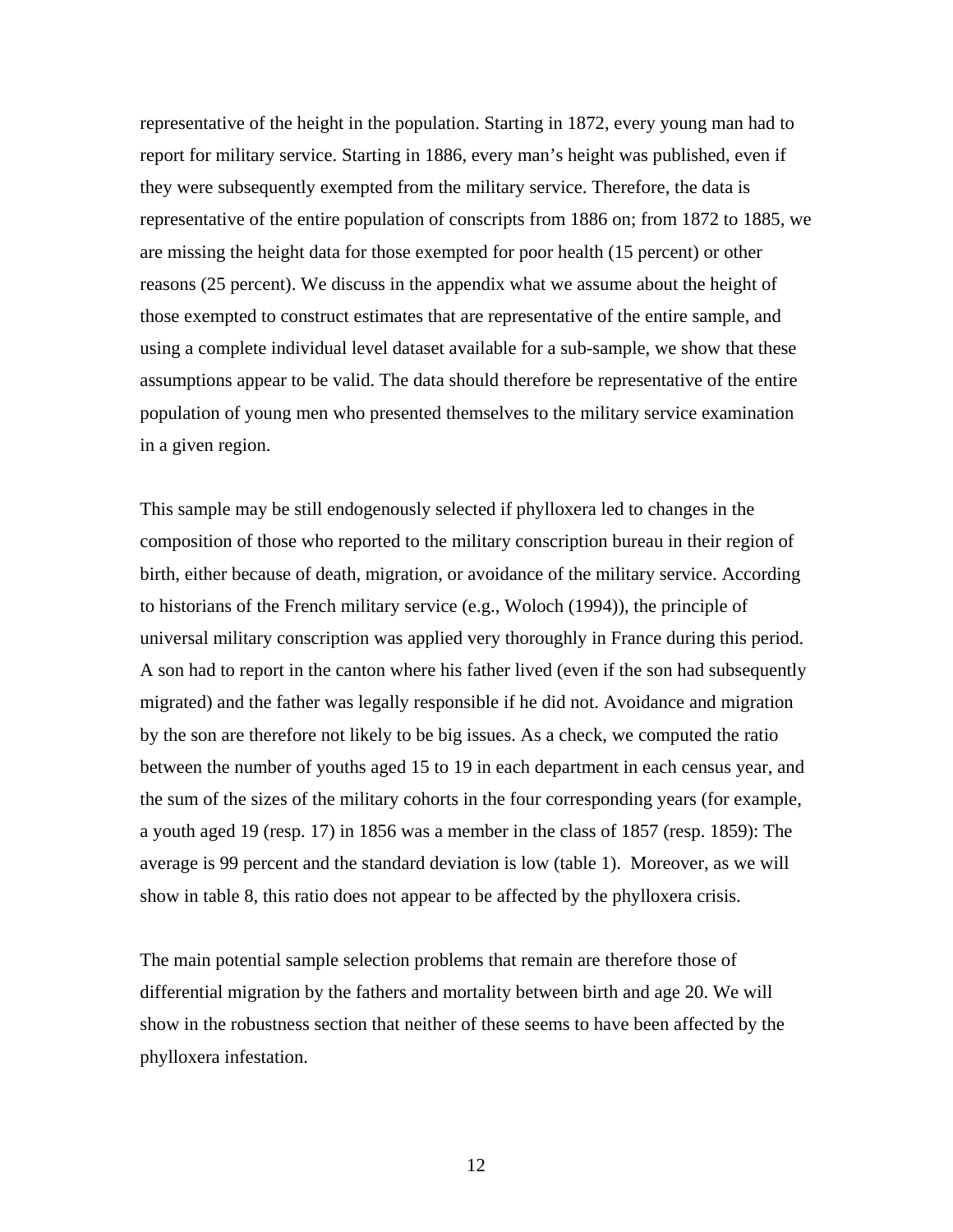Finally, we use data on number of births and infant mortality (mortality before age 1), from the vital statistics data for each department and each year and two data series constructed by Bonneuil (1997) using various censuses and records of vital statistics: The first one gives the life expectancy of females born in every department every five years, from 1806 to 1901. The second gives the migration rates of females, both for the young (aged 20 to 29) and for the entire population.

## **4. Empirical Strategy**

#### **4.1 Department-level Regressions**

Figures 3 and 4 illustrate the spirit of our identification strategy. Figure 3 shows mean height in each cohort of birth for wine-producing regions (where wine represents at least 15 percent of the agricultural production) and other regions. Wine-growing regions tend to be richer and, for most of the period, the 20-year-old males are taller in those regions than in others. However, as Figure 4 shows very clearly, the *difference* in average height between those born in wine-producing regions and those born in other regions fluctuates. The striking fact in this figure is how closely the general trend in the difference in mean height follows the general trend in wine production. Both grow until the end of the 1860s, decline in the next two decades, when the phylloxera progressively invades France, and increase again in the 1890s, when wine grafting allows production to rise again.

The basic idea of the identification strategy builds on this observation: It is a simple difference-in-differences approach where we ask whether children born in wineproducing departments in years where the wine production is lower due to the phylloxera, are shorter at age 20 than their counterparts born before or after, relative to those who are born in other regions in the same year. Likewise, we can ask whether they have worse health (which the military defines as lower life expectancy, lower long term fertility, etc.). The difference-in-differences estimates are obtained by estimating:

*(1) yij=a PLij+ ki+dj+uij*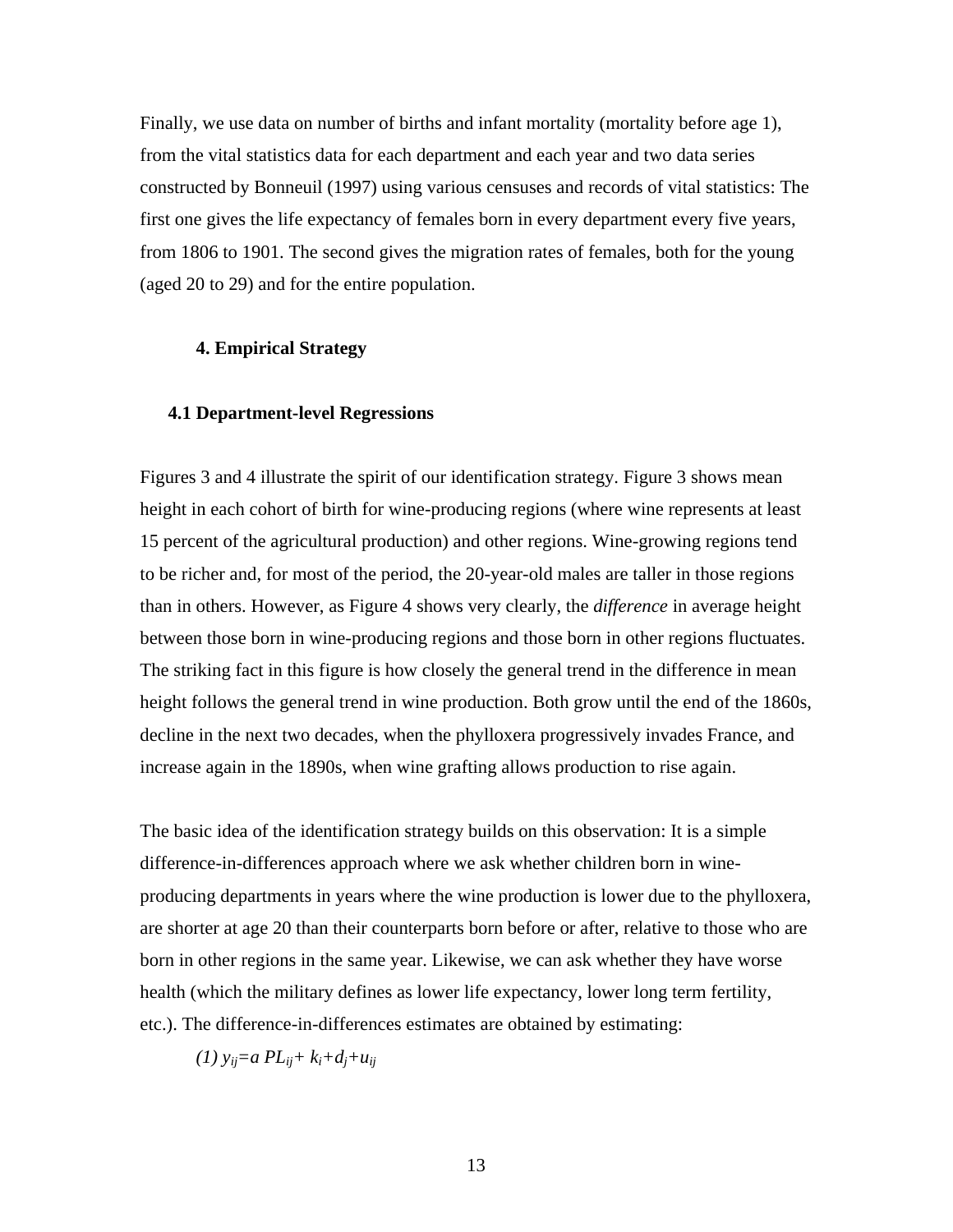where  $y_{ij}$  is the outcome variable (for example, height at age 20, life expectancy) in department *i* in year *j*,  $PL_{ii}$  is the production loss due to phylloxera in the wine-producing region, which is defined as the indicator that the region was affected by phylloxera (constructed as explained in section 2) multiplied by the loss in production in a given year *j* ( $production_{ij}$ ) relative to the production in the latest pre-phylloxera year (*preproduction*<sub>*i*</sub>). Thus  $PL_{ij} = P_{ij} * (Max(\frac{preproduction_i - production_{ij}}{preproduction_i}, 0)$  for departments in producing regions, and is set to 0 if the department was not a wine producing department.<sup>15</sup>  $k_i$  and  $d_i$  are department and year fixed effects, and  $u_{ij}$  is an error term (following Bertrand, Duflo, and Mullainathan (2004), the standard errors are corrected for autocorrelation by clustering at the department level).

We also run the same specification after controlling for department-specific trends. If there is no mis-specification and no omitted time trend, the coefficient should be the same but the standard errors should be tighter.

*(2) yij=a PLij+ ki+tij+dj+uij* 

1

We also define a binary instrument for whether a department is affected by the phylloxera in a given year. This is the interaction between the phylloxera dummy and an indicator for whether the loss in production was greater than 20 percent, and run a similar specification.

Finally, we interact this dummy with two measures of the role of wine in a region's economy. The first one is the area of vineyard per capita before the crisis (we use average area of vineyards over the years 1850 to 1869 taken from Gallet as our pre-crisis measure). An alternative continuous measure is the fraction of wine in agricultural production before the crisis, multiplied by the fraction of the population deriving a living from agriculture.<sup>16</sup>

<sup>&</sup>lt;sup>15</sup> I.e. less than 15% of the agricultural income came from wine before the crisis.  $16$  We will argue below that this appears to be a correct approximation of the fraction of people who lived in families involved in wine production.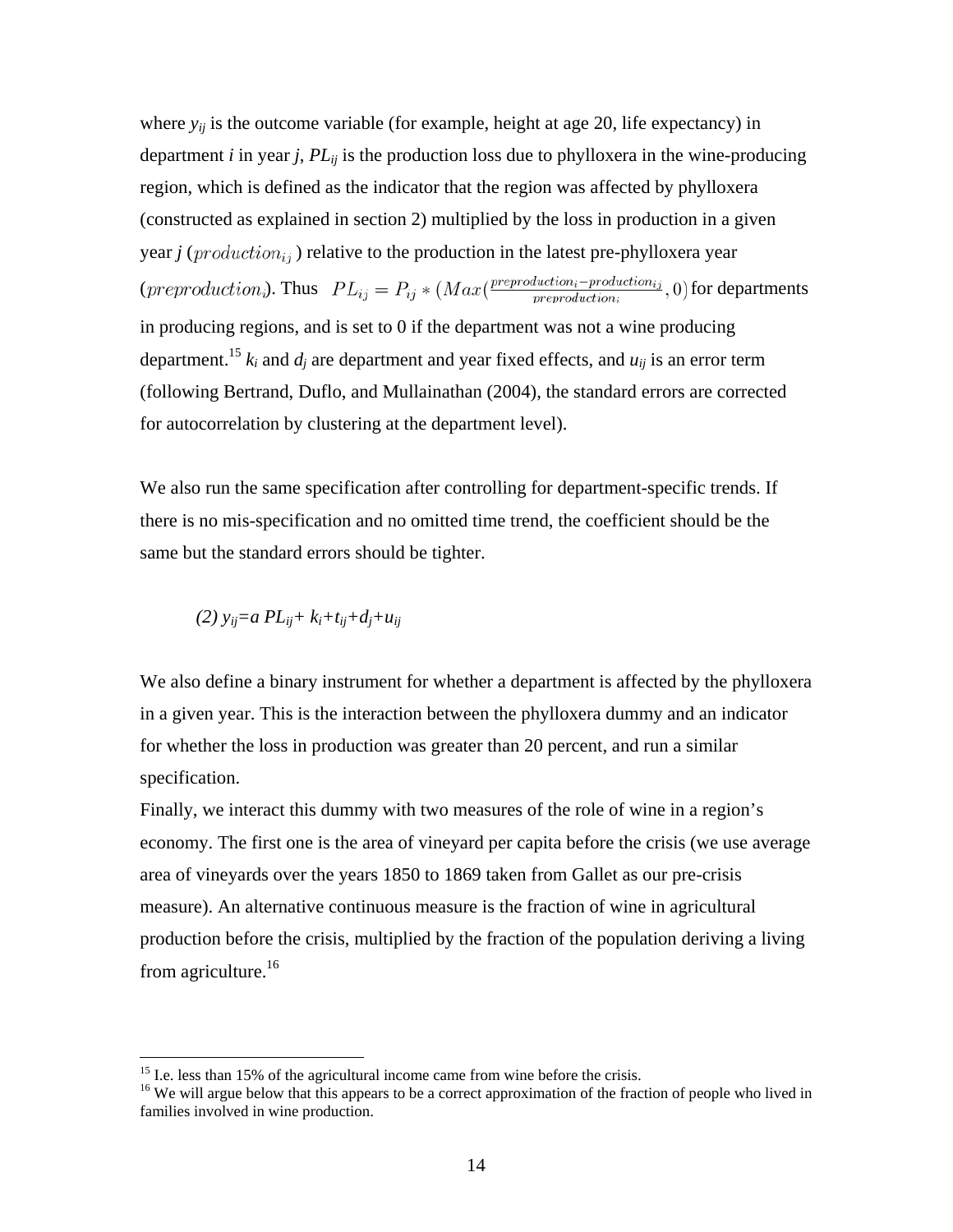Finally, in some specifications, we restrict the sample to those departments where wine represented at least 15 percent of the agricultural production before the crisis. All of these regions were affected by the phylloxera at one point or another, and in these specifications we therefore only exploit the timing of the crisis, not the comparison between regions that may otherwise be different.

All of these regressions consider the year of birth as the year of exposure. But one could easily imagine that the phylloxera affects the long-run height (or other measures) even if children are exposed to it later in their lives. We will thus run specifications where the shock variable is lagged by a number of years (so it captures children and adolescents during the crisis). For a specification check, we will also estimate the effect of being born just *after* the crisis.

### **4.2 Canton-Level Regressions: Gard, Vaucluse, Bouches-du-Rhône**

With regressions run at the department level, one may worry that any relative decline of height during the phylloxera crisis is due to some other time varying factor correlated with the infestation. This concern is in part alleviated by controlling for department specific trends, but since we are considering a long time period, it is still conceivable that the trends have changed in ways that are different for regions and cohorts affected by phylloxera, but for reasons that have nothing to do with the disease. We therefore complement this analysis with an analysis performed at the level of the canton: We collected data on military conscripts at the canton level from the archives of three departments in southern France (Gard, Vaucluse, and Bouches du Rhône). Data on wine production is not available yearly at this fine a level, but the area of vineyards was collected for the 1866 agricultural enquiry, and is also available at the canton level in the archives. We will combine this measure of the importance of vine production before the crisis with the indicator for the fact that the department as a whole was hit by the disease as a proxy for the impact of phylloxera on wine-production.

The specification we use for these departments is as follows: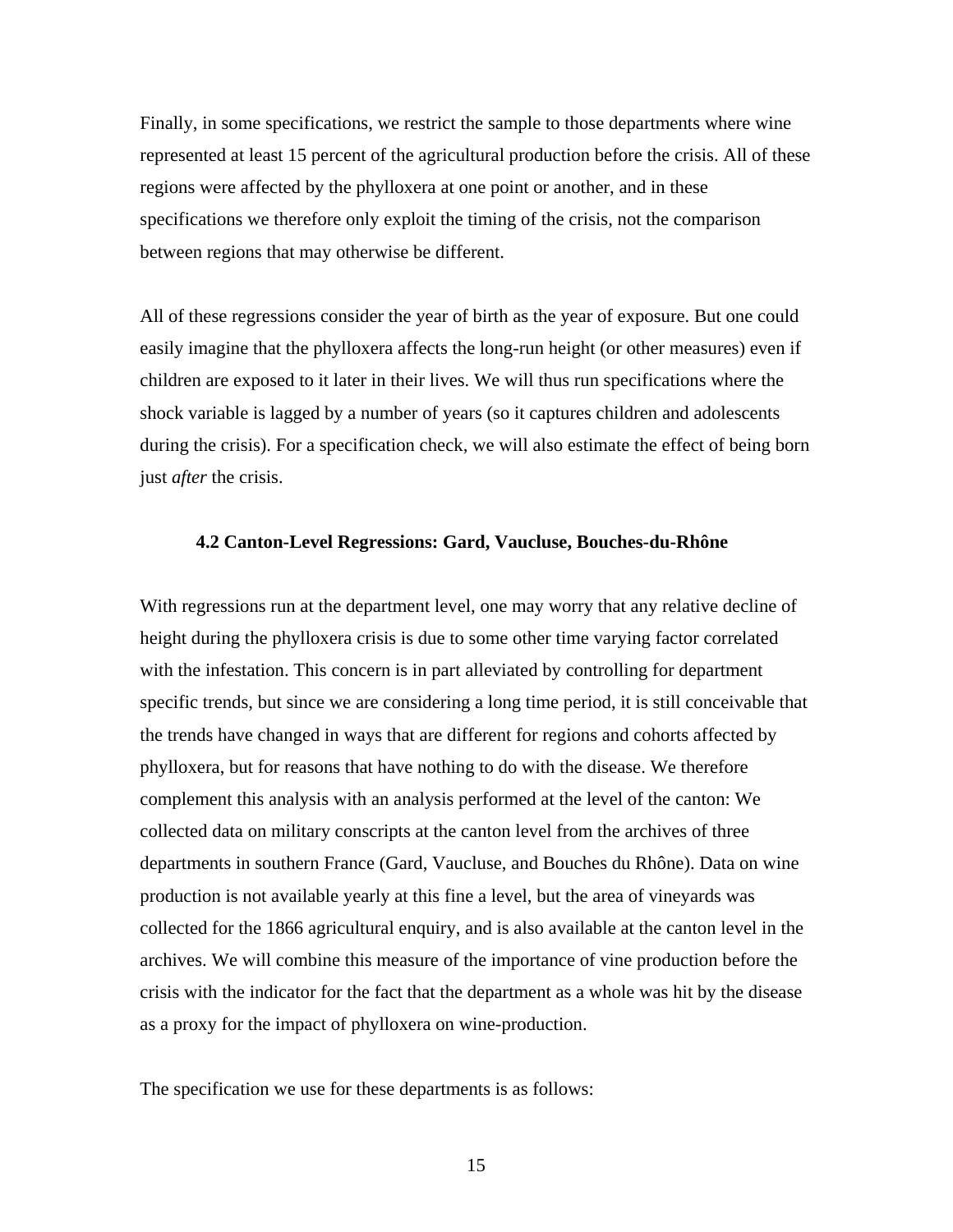*(3) yijk=a (Pij\*Vk)+ mk+dji+uijk,* 

where  $V_k$  is the hectares of vineyards in 1866 in canton *k*,  $P_{ij}$  is a dummy indicating whether department *i* is affected by the phylloxera in year *j*,  $d_{ii}$  is a department time year fixed effect and  $m_k$  is a canton fixed effect.<sup>17</sup> This specification only compares cantons within the same department, and it fully controls for department times year effects: It thus asks whether young men born in cantons where wine was more important before the crisis suffered more due to the crisis than those born in cantons where it was less important.

## **4. Results**

 $\overline{a}$ 

#### **4.1 Height**

Table 3 shows the basic results on height at age 20 at the department level. In panel A, the independent variable is the fraction by which wine production dropped in the phylloxera period. The results are similar in magnitude with and without department trends, but more precise (and only significant) when we include department trends. The results that include trends indicate that, at age 20, those born in a region that would have lost all of its production to phylloxera would be 3.2 milimeters shorter, or are 0.72 percentage points more likely to be short. Those born in years where production was less than 80 percent of what it was pre-crisis are 1.9 millimeters smaller than others, on average. They are also 0.38 percentage points more likely to be shorter than 1.56 centimeters (panel B). The last panel of table 2 shows that these two sets of numbers are consistent: 56 percent of the production was lost in the years during which the regions were most affected by phylloxera, and the coefficient of the binary indicator of phylloxera is 59 percent of the coefficient of the "lost production" variable.

 $17$  In the working paper version we use instead the dummy for whether or not the department has lost at least 20 percent of its production, and the results are qualitatively similar. This changes the year for Bouches du Rhône, where the phylloxera was first spotted in 1863, but production did not significantly decline until 1876. This way of defining the affected dummy turns it "on" in 1867, which had slightly lower production than 1862.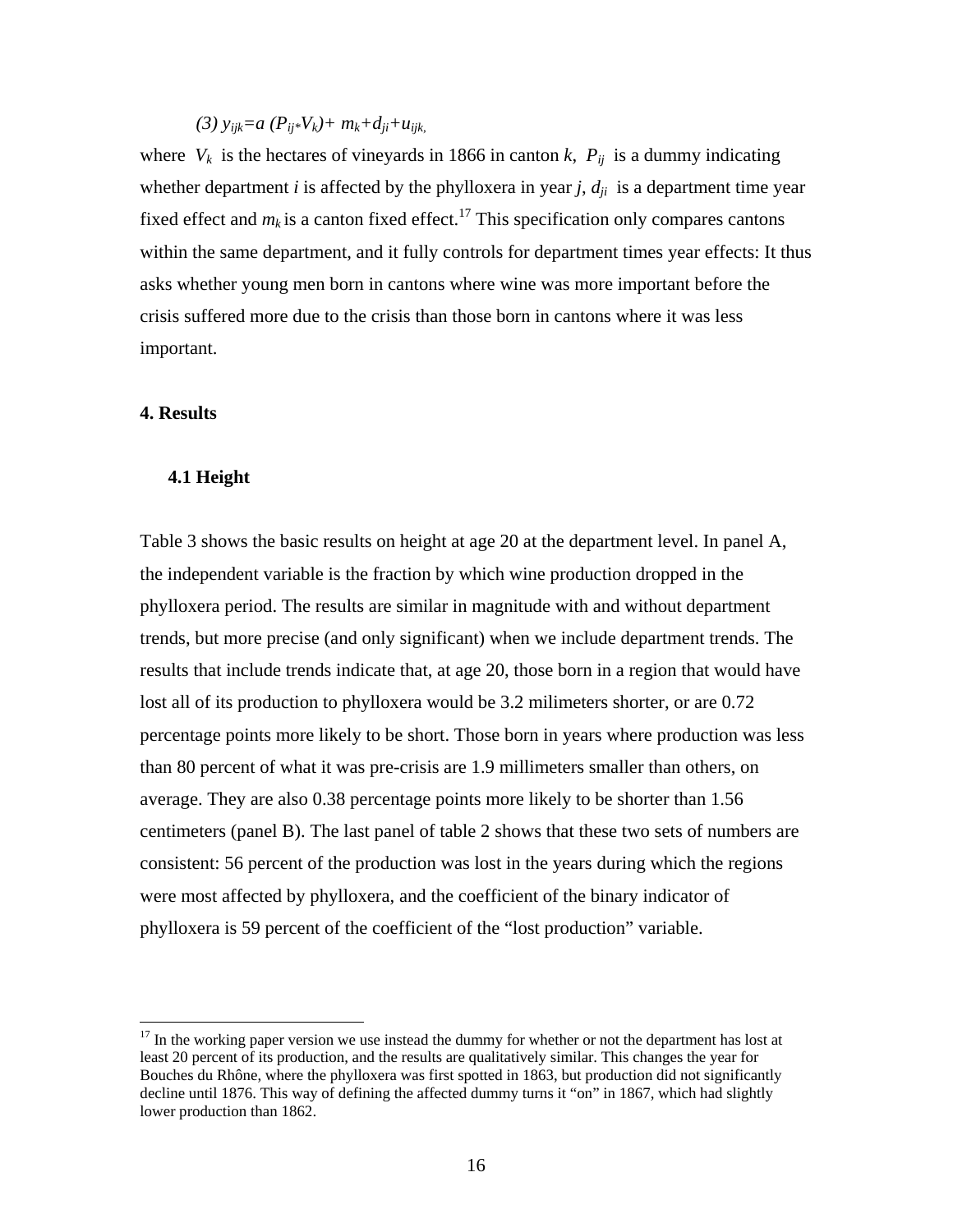While these numbers are small, they appear consistent with the times series evidence and with other estimates of the impact of income on height over the period. Heights increased by 2 centimeters during the century, when GDP roughly tripled, which implies about 1.8 millimiter gain per 10 percent of GDP. Using a time-series of cross sections of French departments over a period that includes ours, Weir (1993) finds an elasticity of height with respect to real wage of 1.5 millimeters per 10 percent of real wage. We argued above that the loss in agricultural income may have ranged between 16 percent and 22 percent in the wine-producing regions during the crisis. Under fairly strong assumptions, we estimate that this may have corresponded to a drop of 10 percent to 15 percent in the GDP in those regions during the crisis. Our estimates thus imply that a drop of 10 percent in a department's income decreased height by 1.06 millimeters to 1.3 millimeters (with the 15 percent estimate) or 1.5 to 1.9 milimeters (with the 10 percent estimate). While our estimates of the income drop due to phylloxera are to be taken with considerable care, they suggest that our numbers are in the same general range.

In panels C and D, we multiply the dummy for exposure to the phylloxera with the intensity of wine production in the area (hectares of vineyards per capita), first in the entire sample and, in order to check that the results are not driven solely by the contrast between wine-producing and non wine-producing regions, in the sample of departments where wine is at least 15 percent of agricultural production. We find that, in wineproducing regions, one more hectare of vine per capita increases the probability that a 20 year-old male born in years where production was at least 20 percent lower due to phylloxera is shorter by 3 percent and reduces his height by 1 centimeter. If, instead, we use data from all the regions, the effects are respectively 1.85 percent and 7 millimeters.

An interesting way to scale the effect of the phylloxera crisis would be to use the fraction of the population living in wine-producing households, or in households servicing the wine industry (oak barrel producers, for example). Note, however, that this would likely be an overestimate of the impact on the families involved in wine production: to the extent wine workers changed jobs in response to the crisis (moved to the local city, or competed with other agricultural workers for other kinds of job), other families in the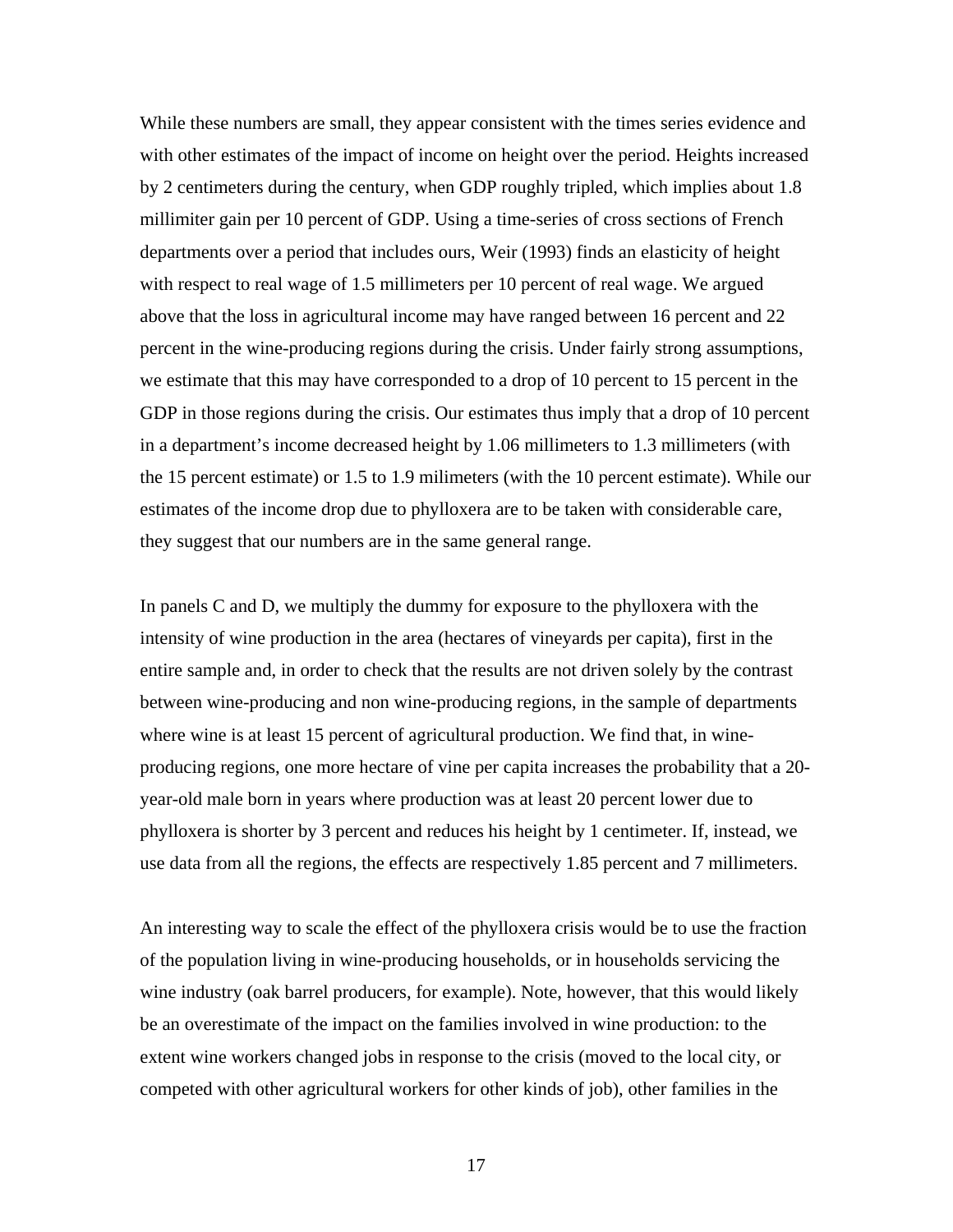department may also be affected, violating the exclusion restriction that the only way a person may be affected is because they are a wine-growing family (or a family related to that business). In the other direction, non-wine producing families could be positively affected by a drop in prices (through a reduction in demand from the wine-growing families hit by the crisis). For example, the price of wheat could decline if the demand of wheat dropped. However, the markets for grains and most commodities were well integrated at the time (Drame, Gonfalone and Miller, 1991). Therefore, this effect is likely to be common to all departments (rather than local) and can therefore be differenced out by our difference-in-differences strategy.

In any case, there is, unfortunately, no data source on the fraction of families involved in wine production or wine-related goods and services. To proxy for it, we use the product of the share of wine in agricultural income before the crisis (in 1862) and the share of the population living in households whose main occupation is agriculture (workers or landowners). This would be an overestimate of the fraction of population living in wineproducing households (or households involved in wine production, i.e., workers on vineyards)<sup>18</sup> if the output per worker was higher for wine than for other agricultural products. On the other hand, it is an underestimate of the total number of families related to wine production since it does not take into account those involved in businesses related to wine. Estimates based on the cross-department variation in output per worker and share of wine in agricultural production suggest, however, that the output per worker in wine and non-wine production is similar, so that the coefficient of this variable can then be interpreted as the effect of the crisis on families involved in wine production (wine growing households, or workers). We show this specification in panel E (for all regions) and F (for wine-producing regions only). The regressions indicate that a child born into a wine-producing family during the phylloxera crisis was 0.5 to 0.9 centimeters smaller by age 20 than he would otherwise have been. With all the caveats we discussed in mind, this is not a small effect, since heights in France grew only by 2 centimeters in the entire 19th century.

 $\overline{a}$ 

 $18$  Which would lead to an underestimate of the effect of the Phylloxera when we use this variable.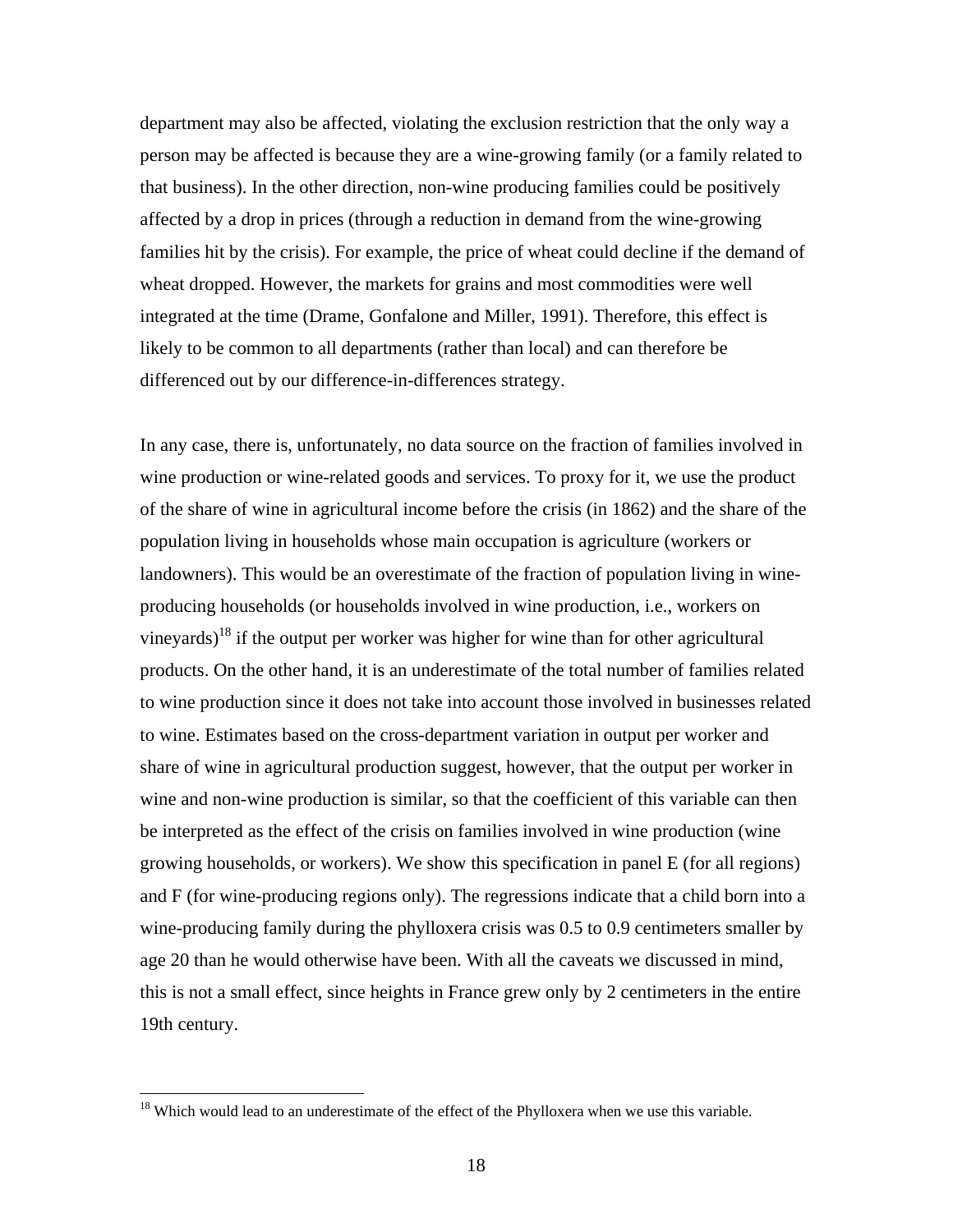Table 4 shows the results of the specification at the canton level of the three wineproducing departments. The results can be directly compared to the results in panels C and D of table 2 since, as in that table, the explanatory variable is the number of hectares of vines divided by the population. One difference is that the data are only available for men born until 1881, and the other is that the threshold for being rejected is not 1.56 meters, but 1.54 meters. This specification also suggests a significant impact of the phylloxera on height: We find that the probability of being rejected for military service because of height was 1.5 percent higher for each additional hectare of wine per capita. This is a somewhat smaller number than what we found in the department-level specification, but the two numbers are not statistically different, and are of the same order of magnitude. The fact that this specification, which uses a much finer level of variation, provides results that are consistent with the department-level results is reassuring.

Table 5 investigates the effects of the phylloxera on various regions and cohorts. Columns 1 to 4 estimate the effect of the phylloxera on various cohorts. Column 1 is a specification check: We define a "born after phylloxera" dummy, and confirm that those born immediately after the phylloxera epidemics are no shorter than those who were born before. This is another element suggesting that the effect is probably not due to an omitted changing trend. Column 2 examines the effect on those who were young children (1 to 2 years old), or toddlers (2 to 5 years old) at the time of the epidemic. Interestingly, we find no long-run effects on them. Finally, column 3 looks at the effect on those who were teenagers during the crisis, and finds again no effect on them. It seems that the shock had no long-lasting effects if it was experienced later in childhood.

Column 4 presents another specification check: We run a specification similar to equation (2) (with the dummy set to 1 for regions where wine represents at least 15 percent of agricultural production), but we also include a phylloxera dummy for regions where wine production is less than 15 percent of agricultural production. Vineyards in those regions were also affected by the phylloxera (so that the "phylloxera" variable can be defined as for all regions), but we do not expect this to really affect average height, since wine did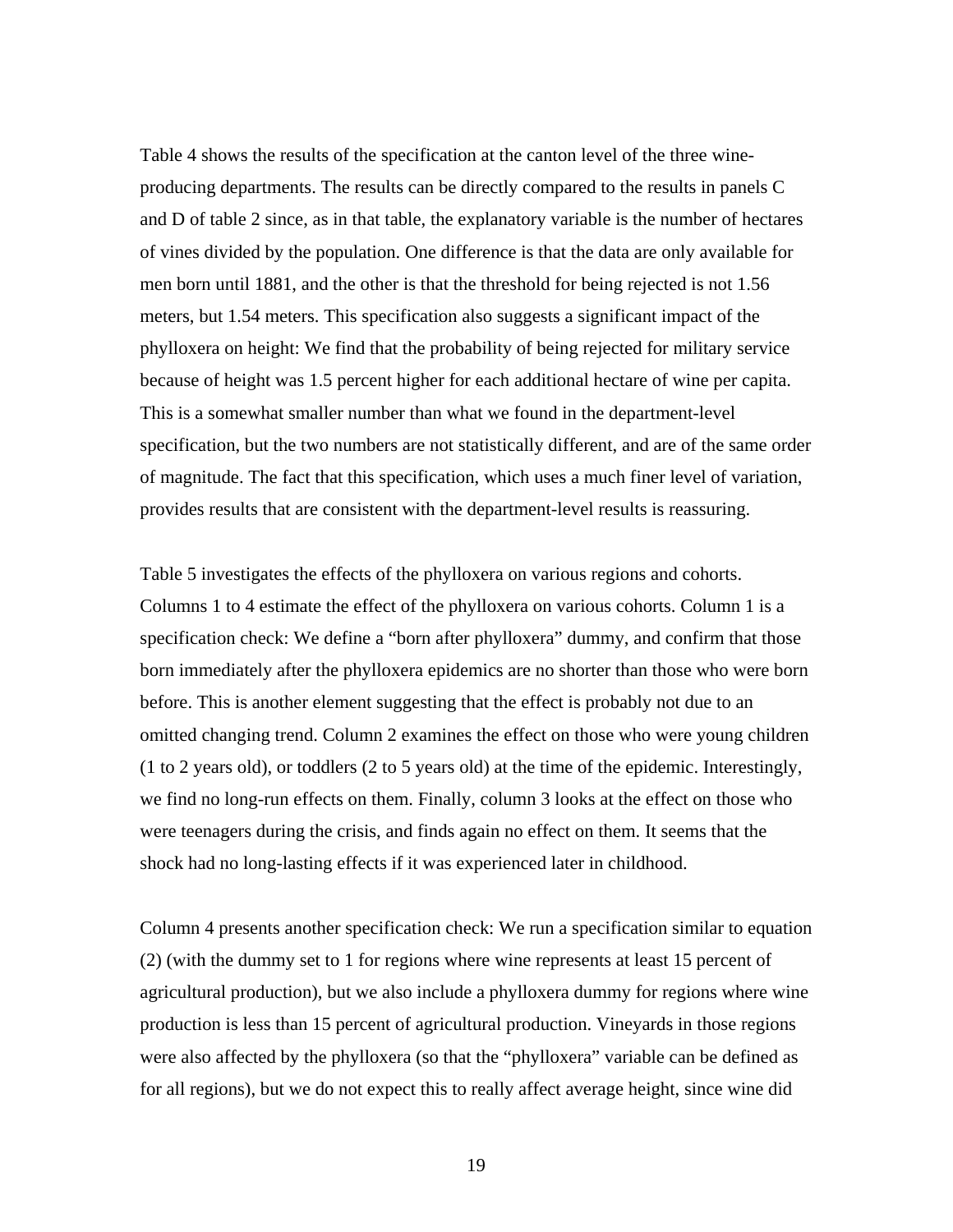not affect most of the people in this region. Indeed, the coefficient of the phylloxera dummy in regions producing little wine is insignificant (and slightly positive).

Column 5 separates the regions that were affected early and those that were affected late (we code as "early" regions where the phylloxera was first spotted before 1876, the median year at which it reached the regions). Since the disease was progressing slowly from one region to the next, the regions affected later might have been able to anticipate the crisis, and thus avoid a part of the negative impact. This is not what we find: The effect seems to be just as large in regions affected later on. This is surprising, as one could imagine that these families would have undertaken measures to smooth the shock (savings, in particular).

## **4.2 Other Health Indicators**

While height is an important indicator of long-run health, it is also important to estimate whether the phylloxera affected more acute indicators of health, both in the short run (infant mortality) and in the longer run (morbidity, life expectancy).

#### **4.2.1 Mortality and Life Expectancy**

We start by looking at various measures of mortality. A first measure is given by our data: Since after 1872, everyone age 20 was called for the military service and since, as we will show below, it does not appear that there was selective migration out of the phylloxera departments, a proxy of survival by age 20 for males is given by the size of the military cohort (*classe*), divided by the number of births in that cohort (column 3). This measure also shows no effect of phylloxera. We also construct the ratio of the size of the *classe* and the number of children who have survived to age 1 (column 4), and again see no effect. Finally, column 6 presents the results on infant mortality (mortality before 1). There again, we find no impact.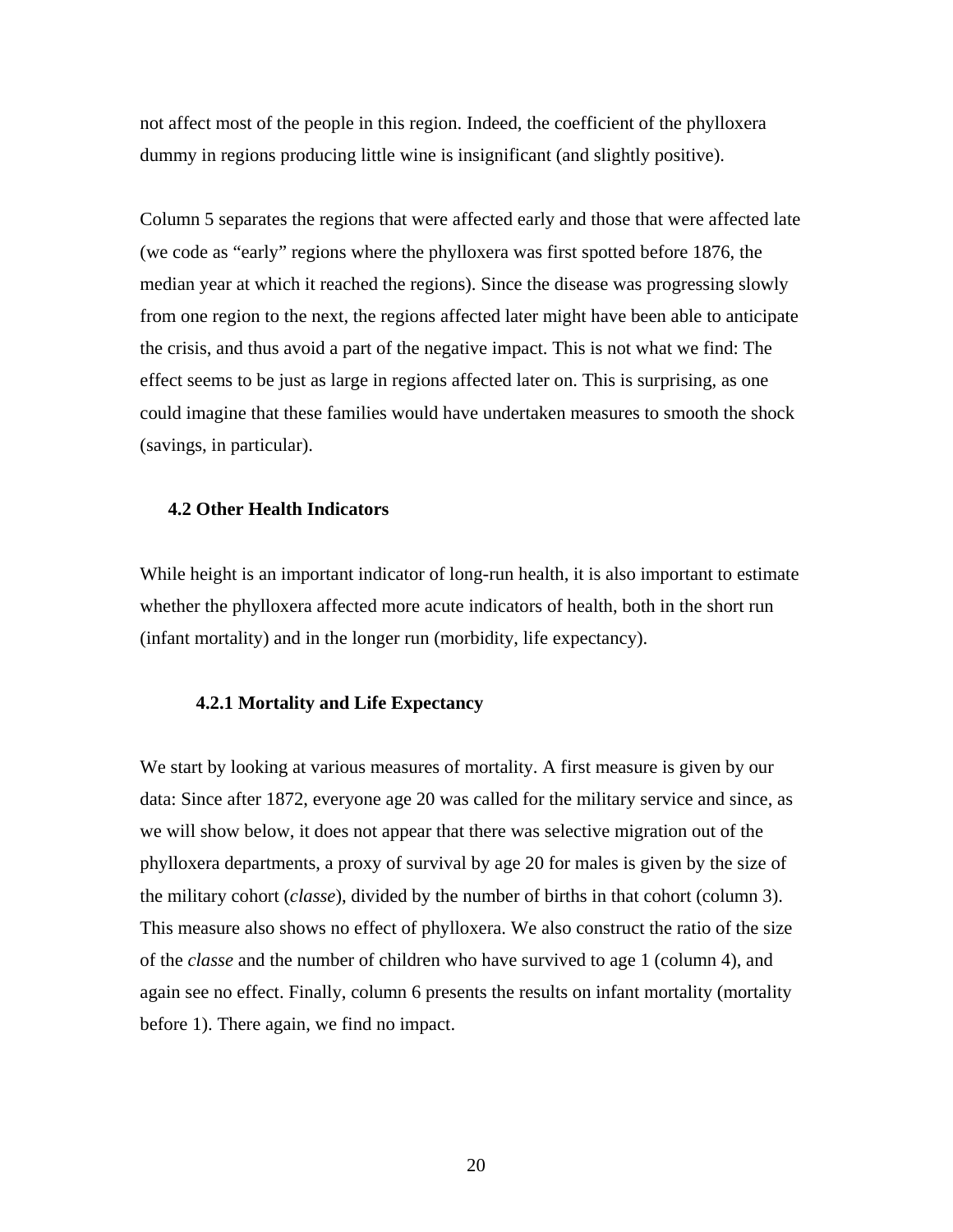Our next measure of health is the life expectancy of those born during the phylloxera periods. To study this question, we take advantage of data constructed by Bonneuil (1997) from censuses and corrected vital statistics. Bonneuil constructed life expectancy at birth for women born every five years from 1801 to 1901.<sup>19</sup> In column 1 of table 6, we use this variable as the dependent variable, still using the specification from equation (2). We find no impact on life expectancy. This is not surprising since we find no impact on child mortality, and life expectancy is in a large part driven by child mortality.

#### **4.2.2 Military Health Data**

1

To investigate the size of the impact of the phylloxera infestation on health, we then exploit the data collected by the military on those exempted for health reasons, and the reasons for which they were exempted. We use the same specification as before, with the total number of people exempted, and then the number of people exempted for various conditions, as dependent variables. We use the specification in equation (2) (with department-specific trends).

Column 1 of table 7 displays a surprising result: The number of young men exempted for health reasons is actually *smaller* for years and departments affected by the phylloxera outbreak. However, the following columns shed light on this surprising result: The incidences of all the precisely defined illnesses (such as, myopia, goiter, epilepsie, etc.) are in fact unaffected. The only categories of health condition that are affected are that of "faiblesse de constitution" (or weakness) and hernia. Weakness was explicitly a residual category at the time; in her story of military conscription, Roynette (2000) quotes an 1886 treaty of military hygiene, which describes this category as one that could cover "any other ailment which could not be more precisely identified due to lack of time or information" (Morache, 1886). A first reason why the number of rejections for weakness is lower is that there is a mechanical link between rejection for height and rejection for

<sup>&</sup>lt;sup>19</sup> Focusing on women avoids biasing the results due to the massive mortality of men during the first World War. The data is constructed with care, but embodies assumption and corrections that are sometimes considered inadequate.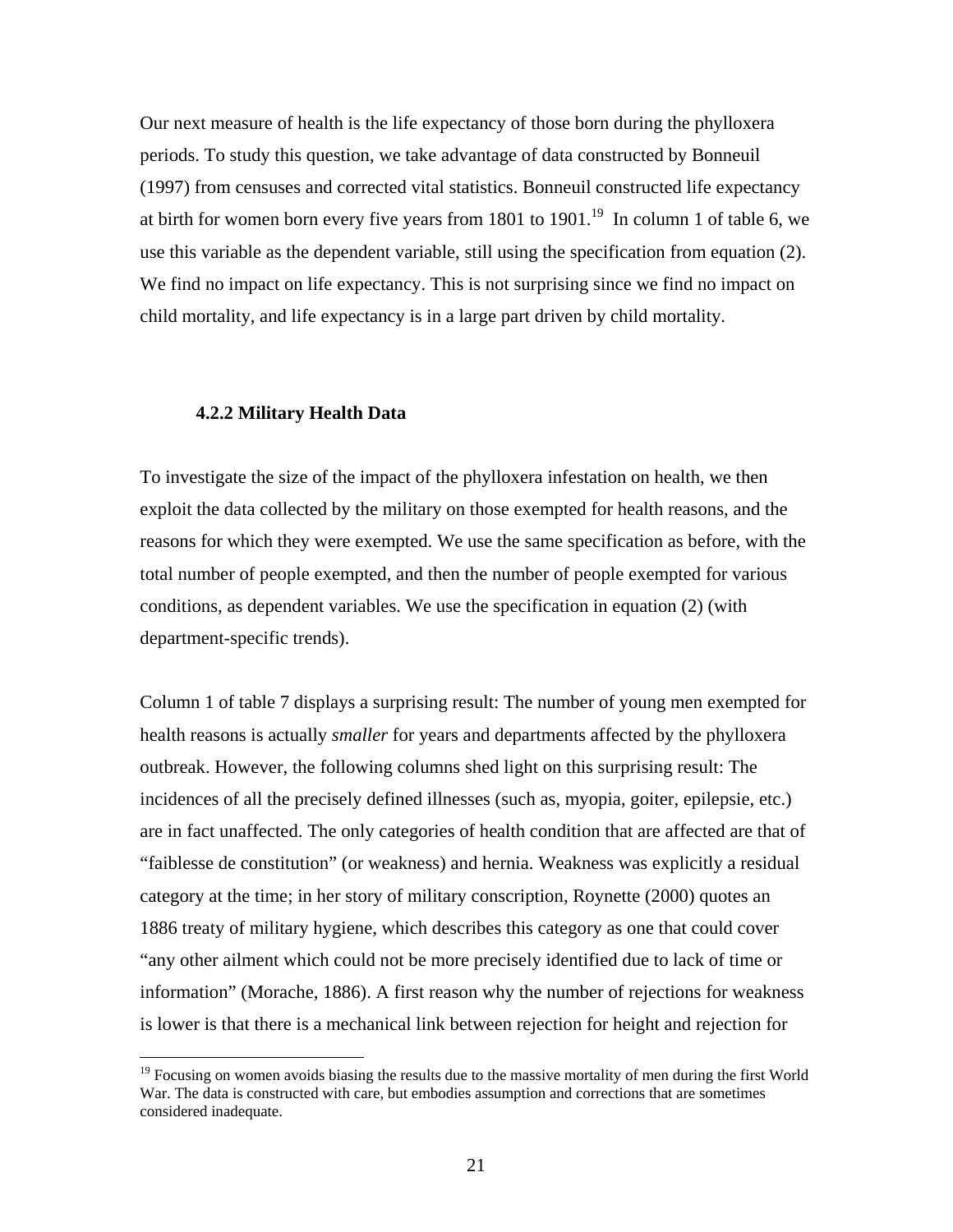weakness: the height criteria was evaluated first so a "weak" person was necessarily not short. A second possibility is that, faced with the necessity of drafting a fixed number of people for the contingent, the military authorities were stricter with the application of the "weak" category at times where they were rejecting more people for reasons of height. The negative effect on hernia is more puzzling, but could be due to the fact that these cohorts performed less hard physical labor at young ages.

Overall there seems to be no clear evidence of a negative long-run impact of phylloxera on any health condition: While it affects long-run height, it seemed not to cause any other physical problems. The conclusion is similar when using "canton" level data (table 4), in the three wine-producing regions. In this data, we have the number of people exempted from military service because of weakness. If we consider the years until the year of birth 1881 (class of 1901), there is no impact of the phylloxera on exemption for weakness. After 1901, however, the military adopted a policy of not rejecting anyone because of height and when we include the post-1901 period, we do see an increase in the number of those exempted for weakness during the phylloxera period. This suggests that after 1901 some of those who would have been exempted based on their height were now exempted based on being labeled as weak, another indication of the permeability of those two categories.

#### **4.3. Robustness to Sample Selection**

Table 5 presented a number of specification checks confirming the fact that those conscripted 20 years after the department where they reported was affected by phylloxera, are shorter than others born in other years. However, as we have pointed out above, while a strength of the military data is that it covers a large sample of the male population, there are some reasons to worry about selection biases. The main source of potential selection bias comes from the composition of the military class (the cohort who was drafted in each department in each year), and whether it is representative of all the children born in the department, or of all the children that would have been born in the department in the absence of the phylloxera.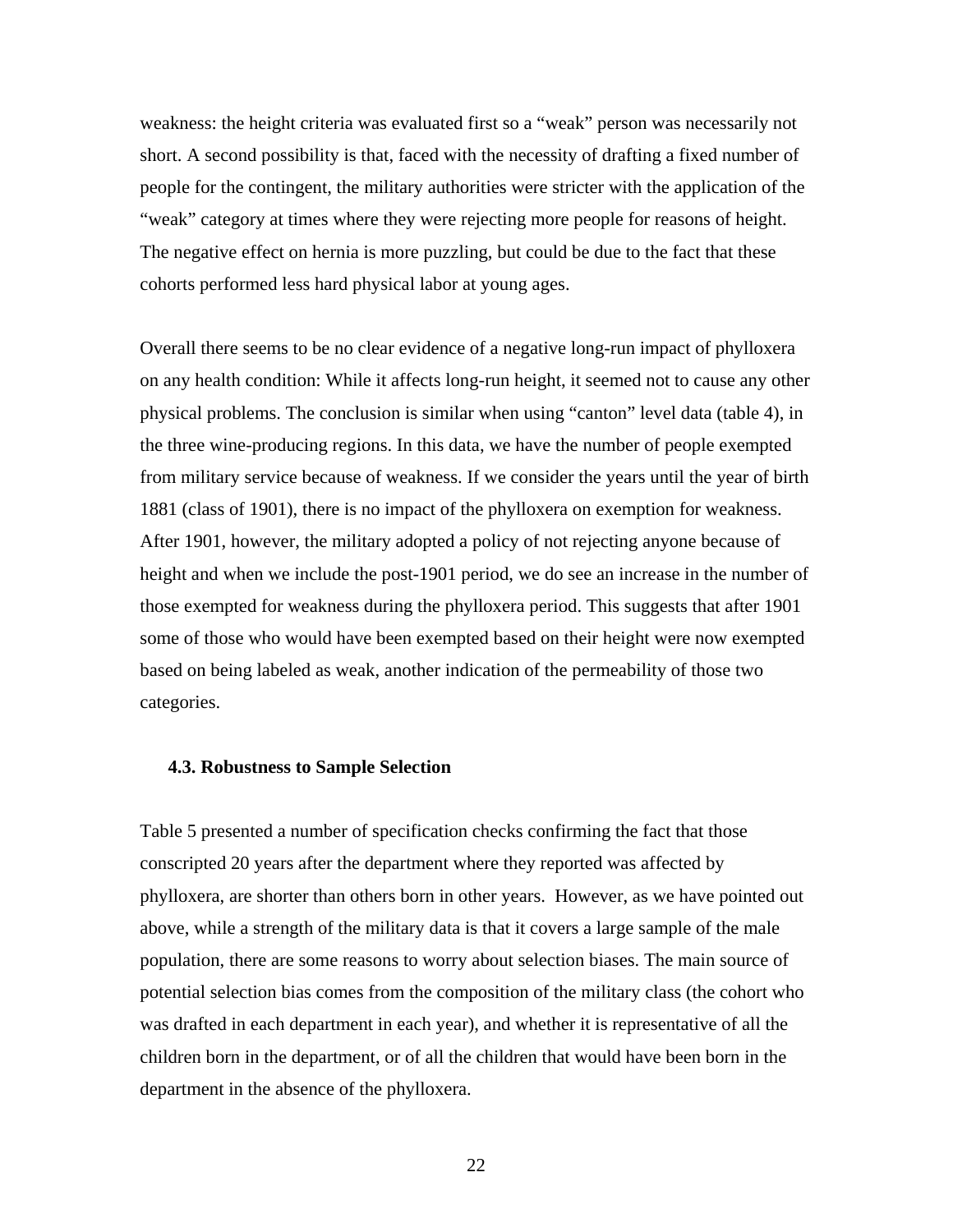Selection could arise at several levels. First, there could be fewer births during the phylloxera period, either due to fewer conceptions or to more stillbirths. The "marginal" (unborn) children could be different than the others; in particular, they could have been weaker, had they lived. We regress the number of live births in a year, as well as the ratio of stillbirths to total births in the phylloxera years in table 6 (columns 2 and 5). There does not appear to be a significant effect on the number of births.

Second, there could be more infant mortality in the phylloxera years, thus selecting the "strongest" children. However, we have seen in table 6 that life expectancy and the ratio of the size of the class over the number of births, or the number of survivors by age 1, were not significantly affected.

While none of the estimates in table 6 are significant, it is useful to see whether they could induce a selection bias that may produce spurious results. We see an insignificant *reduction* in infant mortality which could potentially bias our results upwards. Suppose, for example, that there is no effect of phylloxera on height, but that it helps weak children to survive (perhaps because women drank less wine during pregnancy). Suppose all these marginal children are below 1.56 meters. This would generate a coefficient equal to what we estimate in table 3. However, all the other coefficients go in the other direction: the number of births is slightly lower in the phylloxera area, which would introduce positive selection (if unborn children would have been weaker), and may be the reason for the negative effect on infant mortality. The class size is also slightly lower, again suggesting a positive selection. Thus, on balance, we do not think that the results can reasonably be caused by selective birth or survival.

Third, children born in phylloxera years may have been less likely to report for service where they were born. Since they have to report in the place their parents live, this would be due either to avoidance by the child or to migration of the child's parents: Some people may have left the affected regions during these years. Table 8 shows some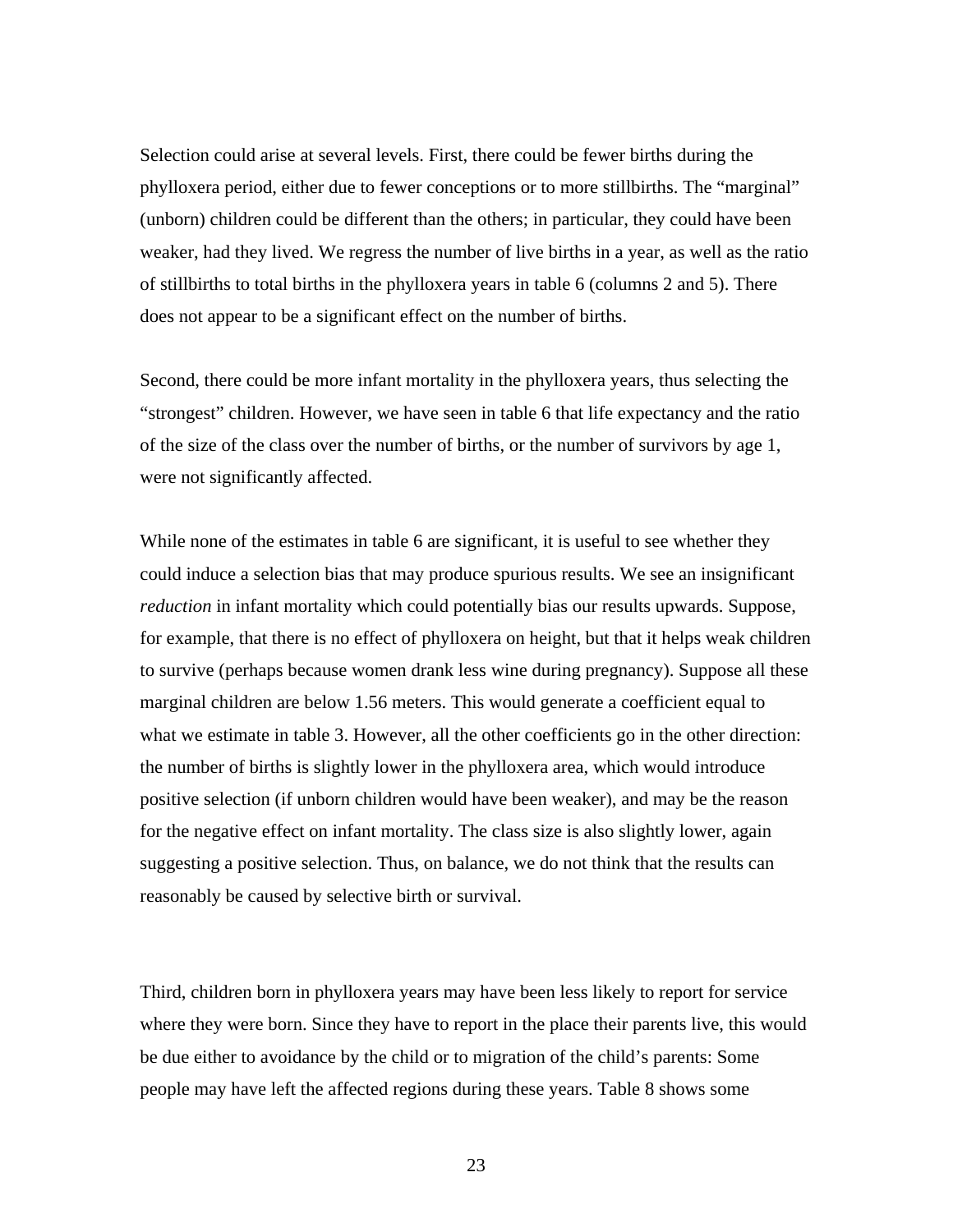evidence that neither avoidance nor migration are likely to be biasing our results. To measure avoidance, we construct the ratio of the size of five subsequent military cohorts on the size of the census cohorts for people aged 15 to 19 (as discussed above, the mean of this ratio is 99 percent). As shown in column 3 of table 9, this is no different for children who were affected by the phylloxera, suggesting they were no more likely to avoid military service. Finally, columns 1 and 2 use data constructed by Bonneuil on the migration of women. We use the fraction of women aged 20 to 29 and aged 20 to 60 who migrated as dependent variables. There appears to be no effect of the phylloxera on migration out of the affected departments. This does not mean that people did not migrate at all In the three departments for which we have canton-level data, we find that the classes born in phylloxera years are smaller in the *cantons* that relied more intensively on wine production (column 4, table 4). This, combined with the fact that we see no migration out of the departments, suggests that some of the families may have migrated out of the wine-producing cantons but remained in the department.<sup>20</sup>

## **5. Conclusion**

 $\overline{a}$ 

The large income shock of the phylloxera had a long-run impact on adult height, most likely due to nutritional deficits during childhood. We estimate that children born in affected regions during the years of the crisis were 0.5 to 0.9 centimeters shorter than their unaffected peers. This is a large effect, considering that height increased only by 2 centimeters over the period. Similar results are obtained when comparing departments with each other or when using data at a lower level of aggregation, the canton, which reinforces our confidence in their robustness. The effects are concentrated on those born during the crisis, and imply that they suffered substantial nutritional deprivation in-utero and shortly after birth, and that had a long-term impact on the stature they could achieve.

However, this crisis did not seem to result in a corresponding decline in other dimensions of health, including mortality, even infant mortality. This suggests, as suggested by

 $20$  A regression of the urbanization rate on the phylloxera dummy (controlling as usual for department dummies, year dummies, and specific department trends) suggests indeed that urbanization progressed significantly faster in phylloxera years in the affected departments.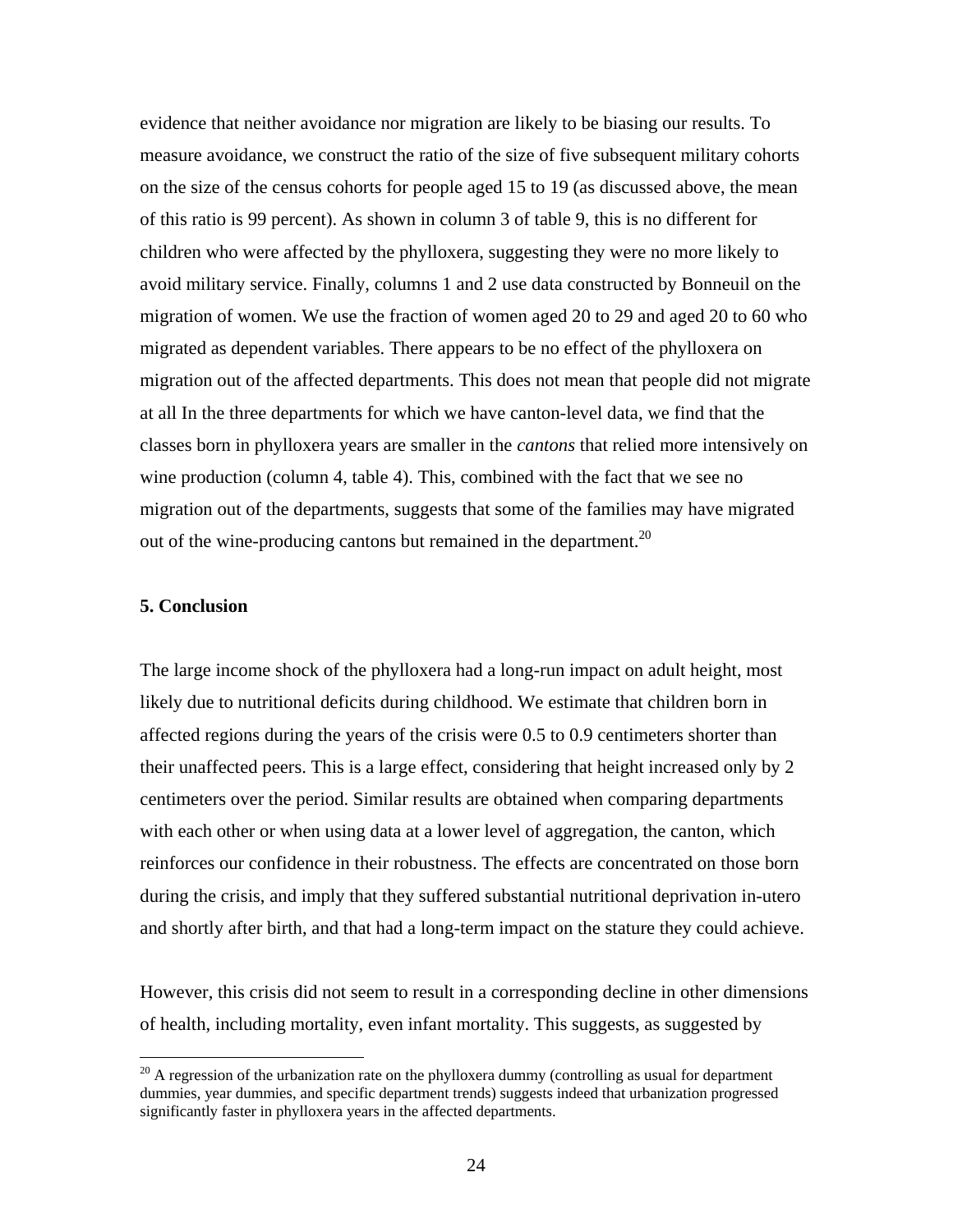Deaton, Cutler and Lleras-Muney (2006), that despite the shock to income and corresponding decline in nutrition, health status may have been protected by other factors, such as public health infrastructure (see Goubert (1989) on the importance of clean water in the period).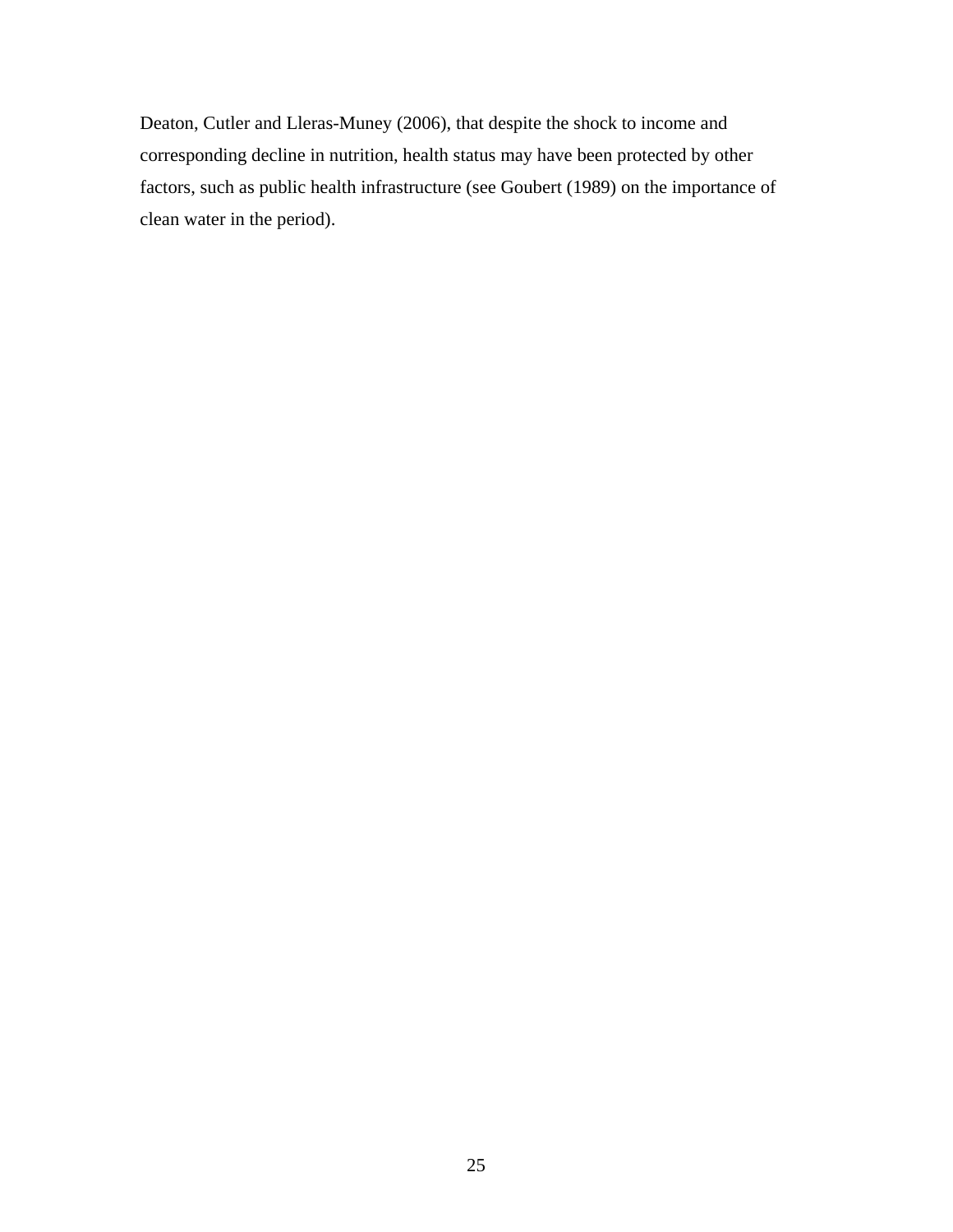Appendix: Data sources and construction<sup>21</sup>

This article relies on a number of data sources, often assembled in electronic form for the first time. We are pleased to make all the data available for distribution. This appendix details the sources and the procedures followed to construct the data.

- 1. Wine and wheat production
	- a. Aggregated data on wine production

The aggregate data on wine and production comes from Statistique Générale de la France, Annuaire Statistique, 1932, Paris, Imprimerie Nationale, 1933, p, 55\*-56\*.

b. Department level wine production and phylloxera crisis

The source is Pierre Galet's *Cépages et Vignobles de France* (Galet, 1957), which gives yearly the area planted in vines and the volume of wine produced in almost every winegrowing department from 1860 to 1905. We used the yearly series on wine production as is. We computed a measure of pre-phylloxera area planted in wine by computing the average surface planted in vine during the years 1850 to 1869. We also obtain from Galet the year of the first time the phylloxera was spotted in every important wine-growing department.

c. Department level yearly series on wheat production

From 1852 to 1876, the data comes from Ministère de l'Agriculture et du commerce *Récoltes des céréales et des pommes de terre de 1815 à 1876*, Paris, Imprimerie Nationale, 1878. From 1877 onwards, it comes from Statistique Générale de la France, *Annuaire Statistique*, 1932, Paris, Imprimerie Nationale, 1878--.

d. Canton level data on wine production pre-phylloxera

We use the data on wine surface from the Agricultural Inquiry of 1866 (Ministère de l'Agriculture, du Commerce et des Travaux Publics, Enquête agricole, 2° série, enquêtes départementales, 22° et 23° circonscription, Paris, 1867), which are available at the level of the canton.

2. Population data

 $\overline{a}$ 

a. Department level population

 $21$  (Note to referees: The data appendix could remain online if is not necessary in the print version.)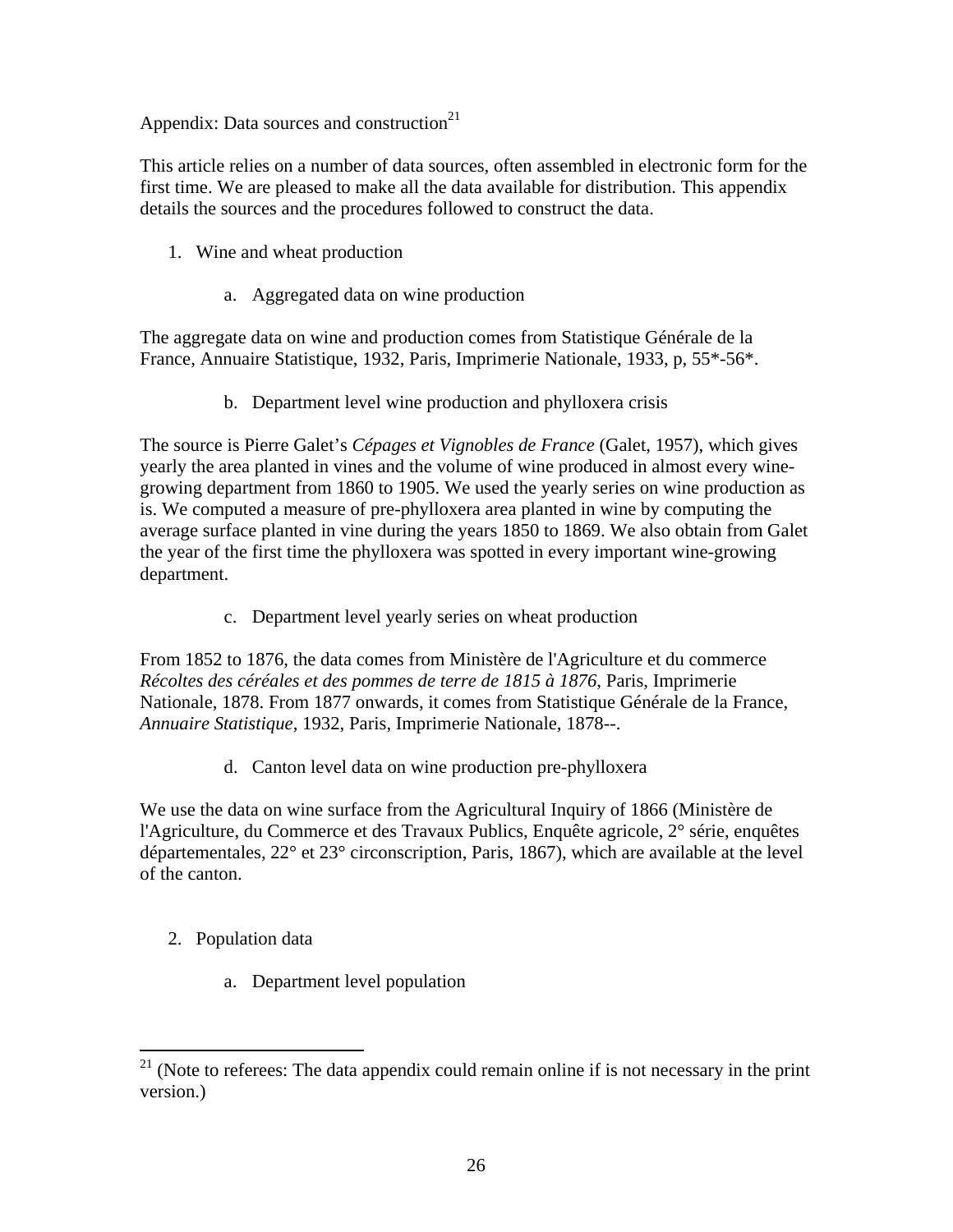The population (and the agricultural population ) of each department was obtained from the 1876 census. Statistique de la France: Résultats généraux du dénombrement de 1876. Paris, Imprimerie nationale, 1878.

b. Canton level population

The data on the population of cantons was taken from the military data (see below). The wine superficie in 1866 was normalized by the canton population in 1872.

c. Births and deaths

Total number of births, stillbirths, and total number of deaths before age 1 are obtained from the vital statistics, reported annually in "Statistique Générale de la France: Annuaire statistique de la France, Paris, Imprimerie nationale" (various years). We computed infant mortality as the number of deaths before the age of 1 divided by the number of births during that year (this makes the assumption that most infant death occur in the first few months of life). Using instead an average of the birth this year and last as the denominator makes no difference to the result. As Bonneuil (1992) describes in detail, both the data on births and deaths are noisy, and the data has very large outliers. We exclude from the raw series the observations where the infant mortality is in the bottom percentile or the top percentile. This does not remove any department but removes a few very low or very high observations in some departments.

- 3. Military height and health data
	- a. Sources: Department level data

The department level data is reported yearly (beginning in 1836) in the yearly publications "Compte rendu sur le recrutement de l'armée". Young men born in a given year, for example 1852, formed the "classe of 1872." They were normally examined early the following year, at the age of between 20 years plus 8 months on average (plus or minus 6 months depending on the date of birth). They were measured and received a medical exam.

Before 1871, not everyone was called for the military service: Each young man received a random number, and people were examined in random order until the size of the "contingent" (active army) needed for the year was filled. It was also possible to exchange with someone else. The size of those exempted for health reasons was not reported.

The data becomes clearer after an 1872 law (following the defeat of Germany) that changed the nature of the military service: Everyone was now called, and replacements were not allowed. The statistics also reported the height of a much larger fraction of the class. There are two periods in the data:

1) From 1886 to 1912: Things are very simple. Every young man was examined, and a summary table reported the distribution of height for the *entire cohort* (as the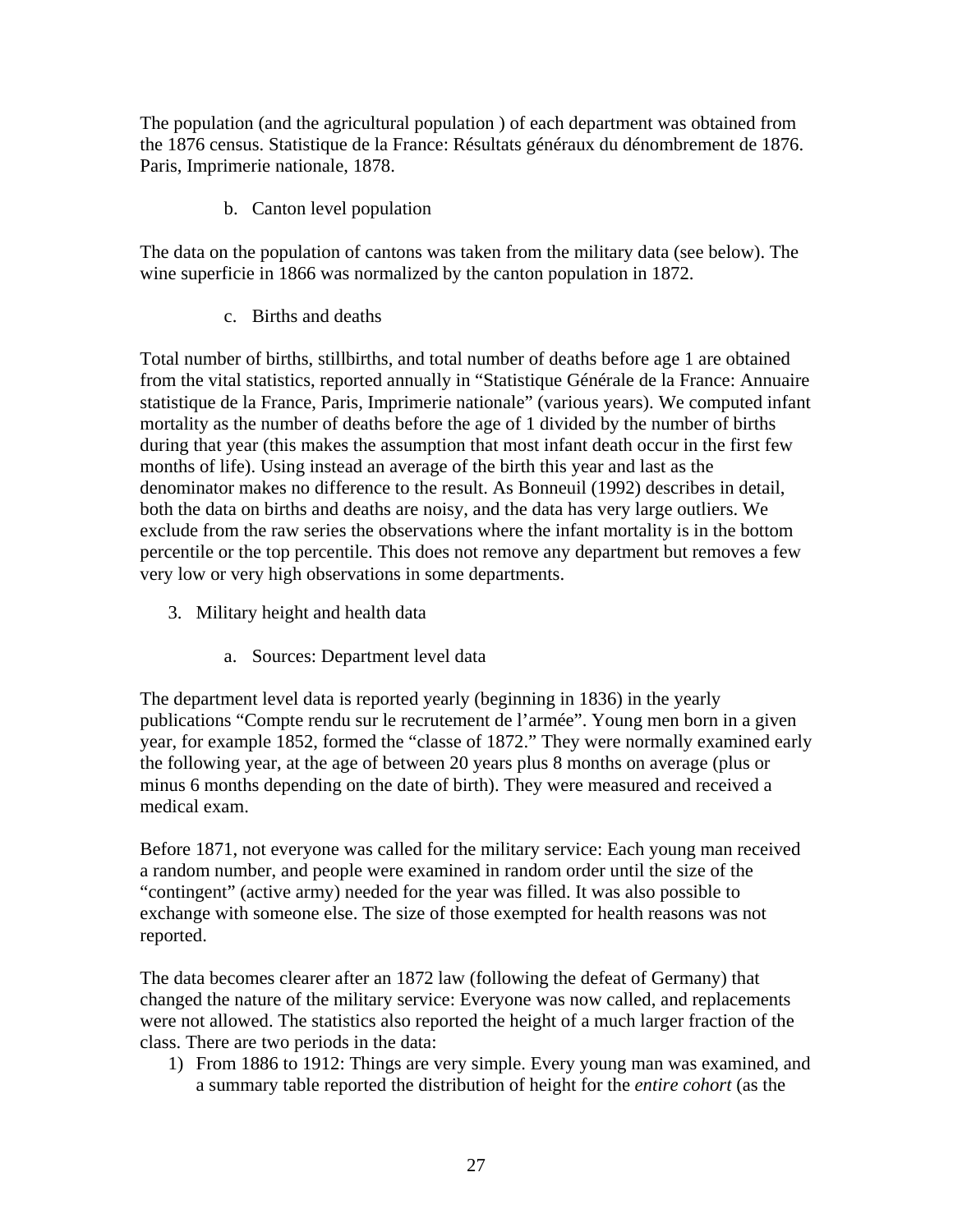number of people falling into various bins—the number of bins varied from 10 to 26). The heights were not separately reported for different categories of people.

2) From 1872 to 1885:

 $\overline{a}$ 

- Every young man was called to be examined. From 1872 to 1885, a "classe" was about 300,000 young men. Only about 10,000 per year did not present themselves (3 percent), and were therefore not measured.
- Among those who were measured
	- i. A fraction (about 50 percent of the cohort) was put in the "contingent," or active service. Their height is recorded in bins in the table "contingent."
	- ii. A fraction (10 percent) was put in a category "auxiliaire" (they were asked to do an easier military service). Their height is recorded in bins in the table "auxiliaries," with the same category as the table for the contingent.
	- iii. A fraction (7 percent) was put in a category "ajournés" (they were asked to sit out and to go be examined again the following year. Fortunately, their data was not aggregated with that of the rest of the contingent the following year). A number of them were "ajournés pour défaut de taille" (too short), and we therefore know that they are smaller than the height threshold in those years (1.54m). A number were "ajournés pour faiblesse de constitution" (weakness), and following Weir (1997) we assume that they are taller than the minimum threshold (otherwise, they would have been "ajournés pour défaut de taille," and that they are otherwise distributed like the rest of the population above this threshold. They represent only a fairly small fraction of the population (about 5 percent).
	- iv. A fraction (another 10 percent of the population) was put in a category "exemptés" (exempted) for health reasons. Still following Weir (1997) we assume that their height has the same distribution as the rest of the population.
	- v. A fraction (about 25 percent of the population) was "dispenses," and did not need to do the military service, for reasons other than health (priests, sons of widows, etc., were put in this category). Their height was not reported in the summary descriptive either, and we assume that their height as the same distribution as the rest of the population.

Fortunately, since everyone was measured, it is possible to check some of these assumptions (which this paper is the first to do). Farcy and Faure (2003) collected individual level military data on about 50,000 young men born in 1860 (classe of 1880) in Paris and a few other departments. Figure A1 compares the distribution of height of those who serve in the active service to that of the "dispensés" (25 percent of people exempted from the military service for reasons other than health).<sup>22</sup> The distributions are

 $22$  For both figures we estimate the distribution with a kernel density estimator, using an Epanechnikov Kernel and a bandwidth of one centimeter.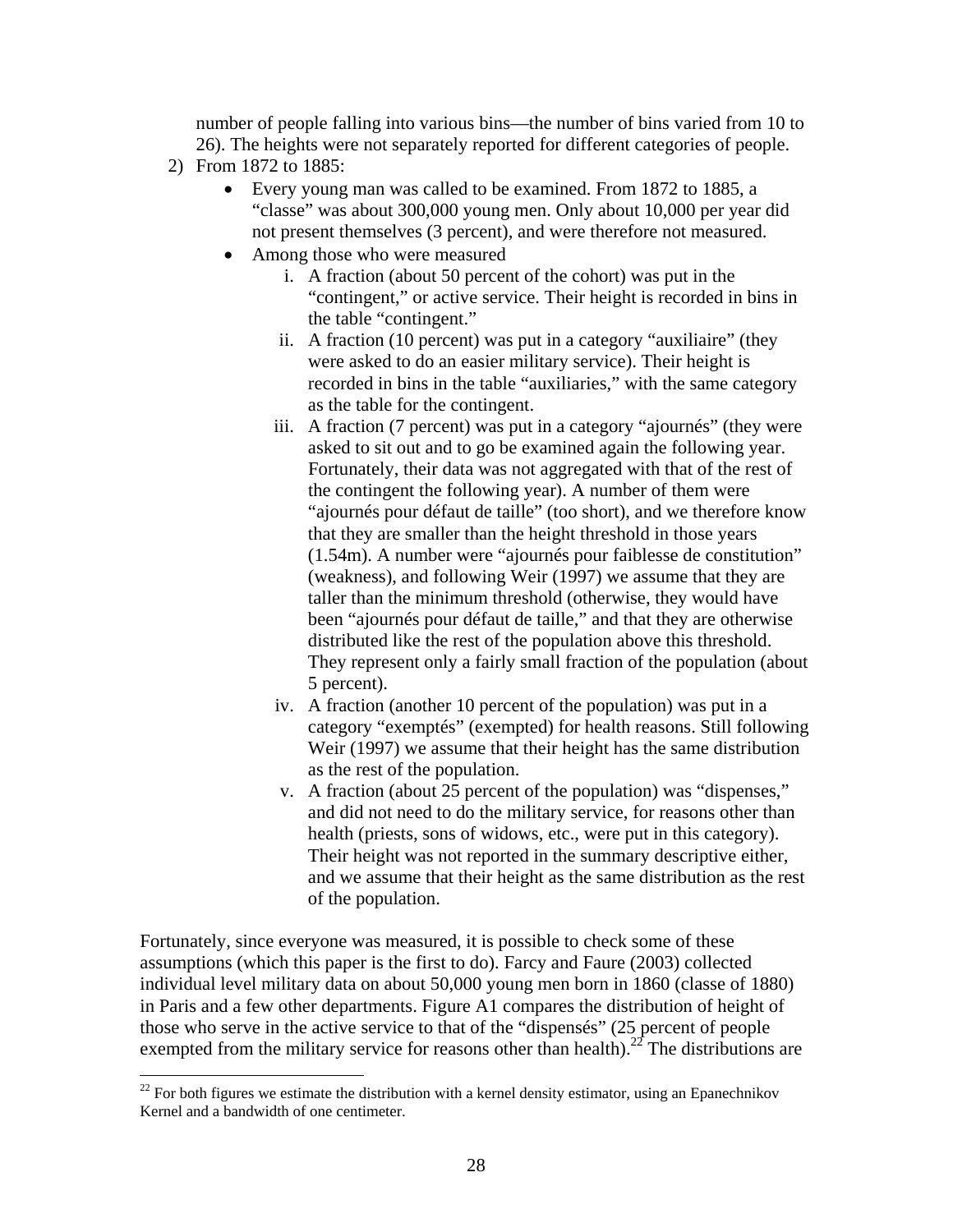right on top of each other. Figure A2 compares those exempted for health reasons to the entire observed population (dispensés+auxiliaires+ajournés). While the correspondence is less perfect (the distribution of height of the exempted has less mass at the mode), the median of the two distributions are the same (165 centimeters) and the means are also extremely close (165.09 centimeters for those exempted, and 165.26 centimeters for the rest of the population). This suggests that the approximations that are done in this paper are acceptable.

- There was a last complication: From 1872 to 1885, the aggregate data was not reported at the level of the department, but at a smaller level (military district). We entered the data at that level and re-aggregated at the department level.
- b. Sources: Cantons level data

The height data were published after aggregation at the level of the department, but some data was also tabulated at the level of the "cantons." The yearly reports ("Comptes statistiques et sommaires") are kept in the departmental archives, where we collected them for three departments: Gard, Vaucluse, and Bouche du Rhône. The height distribution was not tabulated at that level, but the population of the canton, the number of youths placed in auxiliary service, the number of youths asked to sit out because they were too short, and the number of youths placed in the active service was recorded. Note that we lose this information after the class of 1881 since height stopped being a reason for exemption at this time.

c. Computations methods

The records on height provide data in a summary form, giving the number of conscripts in height bins of various widths. For example, the number of those between 1.54 and 1.63 meters or those between 1.67 and 1.7 meters. Men shorter than the minimum height requirement were exempt from service, and listed as "*défaut de taille*" (lack of height) in the exemption statistics, resulting in left-censored data.<sup>23</sup> The data are in fact doublecensored, since the final category includes conscripts above a certain height, 1.73 meters for example. Between 1850 and 1912 the number of categories changes several times, reaching a maximum of 28 from 1903 to 1912 and a minimum of 9 from 1872 to 1900.

We estimate the departmental distributions of height two ways. First, we assume that the distribution is normal and estimate the parameters of the distribution by maximum likelihood estimation. The log likelihood function is maximized using a simplex search algorithm using starting guesses of 1.66 meters for the mean height and 0.04 meters for standard deviation.<sup>24</sup> Provided the assumption of normality holds, this technique yields

 $\overline{a}$ 

$$
L = c_1 * \ln\left(\Phi\left(\frac{x_1 - \mu}{\sigma}\right)\right) + \sum_{i=2}^{n-1} \left(c_i * \ln\left(\Phi\left(\frac{x_i - \mu}{\sigma}\right) - \Phi\left(\frac{x_{i-1} - \mu}{\sigma}\right)\right)\right) + c_n * \ln\left(1 - \Phi\left(\frac{x_{n-1} - \mu}{\sigma}\right)\right)
$$

<sup>&</sup>lt;sup>23</sup> The minimum height is 1.56m from 1832 to 1871 and 1.54m from 1872 to 1900. From 1901 on there is no minimum height requirement.

 $24$  The general form of the log likelihood function for this data is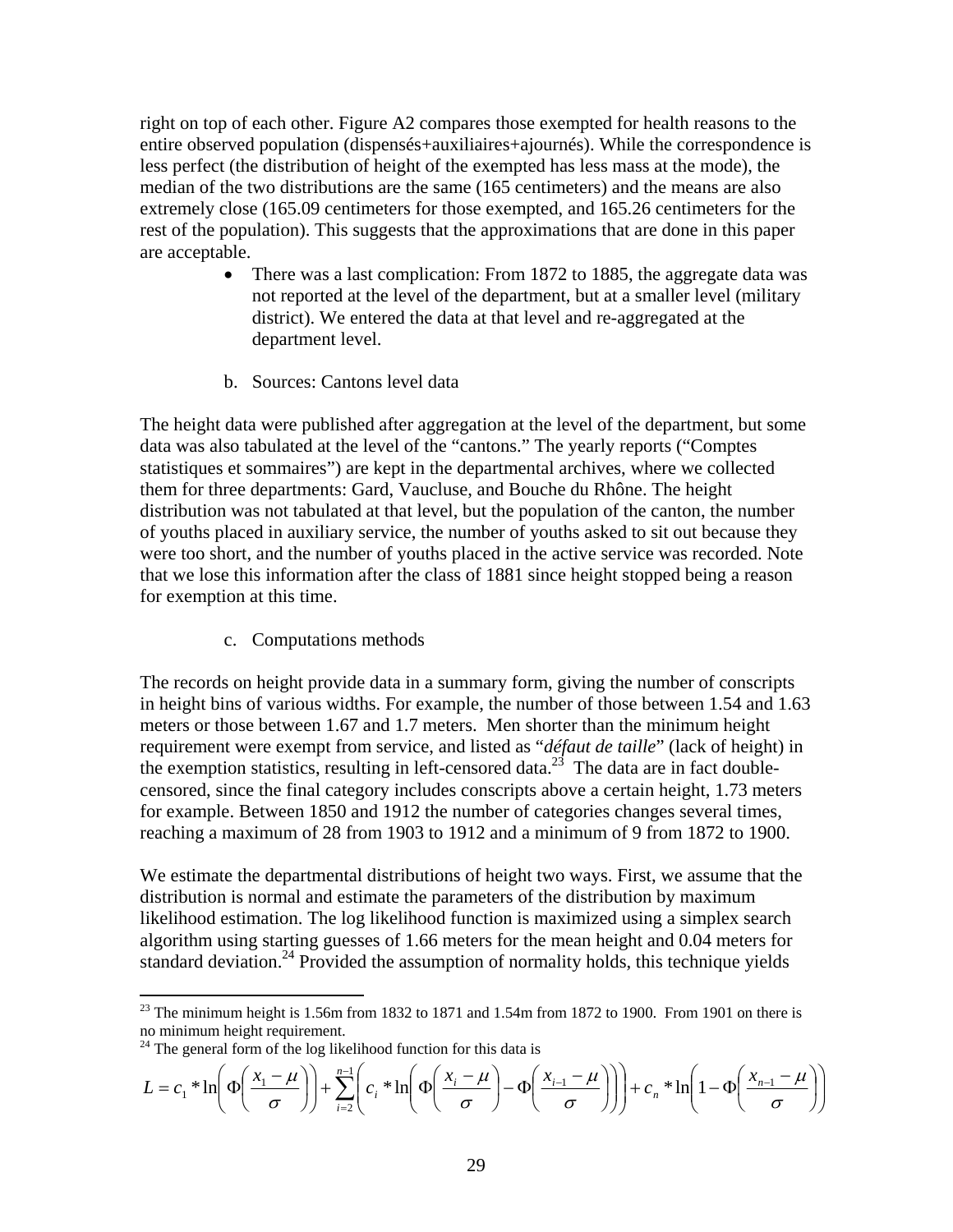efficient estimates of the means and variances of the distributions. We use the mean of the distribution estimated following this procedure.

While height typically follows a normal distribution among adult populations (and the graphs we just discussed indeed appear to be normal), the distribution of height among French conscripts may differ from a normal distribution. In particular, if the phylloxera crisis did affect long-term health, it could result in a distorted distribution. In a population with varying levels of initial health, an income shock might therefore not simply shift the distribution; it could have bigger effects at the tails. Imposing a normal distribution on affected regions may obscure these effects.

We therefore also estimate the height distributions non-parametrically. For each department-year cell, the number of observations equals the number of height categories. Each category is assigned the value of the mean of its limits and weighted by its count of conscripts. The extreme lower and upper categories are assigned values 1 centimeter below and above the censoring points. Using a kernel density estimator, we estimate the PDF evaluated at 50 evenly spaced heights.<sup>25</sup> Riemann summation transforms the points of the PDF into a CDF, and we interpolate to find the deciles of the distribution. We use this estimated data to compute a uniform series for the percentage of individuals measured who are shorter than 1.56 meters (very short), which we use as an alternative dependent variable.

4. Life Expectancy and Migration

The life expectancy and migration data were constructed by Bonneuil (1997) from vital statistics and census data that he very carefully corrected to provide consistent data.

where n is the number of height categories, c is the number of observations in each category, and x is a

boundary between categories and phi is the standard normal cdf.<br><sup>25</sup> We use a Gaussian kernel with optimal bandwidth approximated by  $h = \frac{0.9 \, n}{n^{1/5}}$  $h = \frac{0.9 \, m}{n^{1/5}}$ , where m is the sample

variance of the midpoints of the height categories and *n* is the number of categories.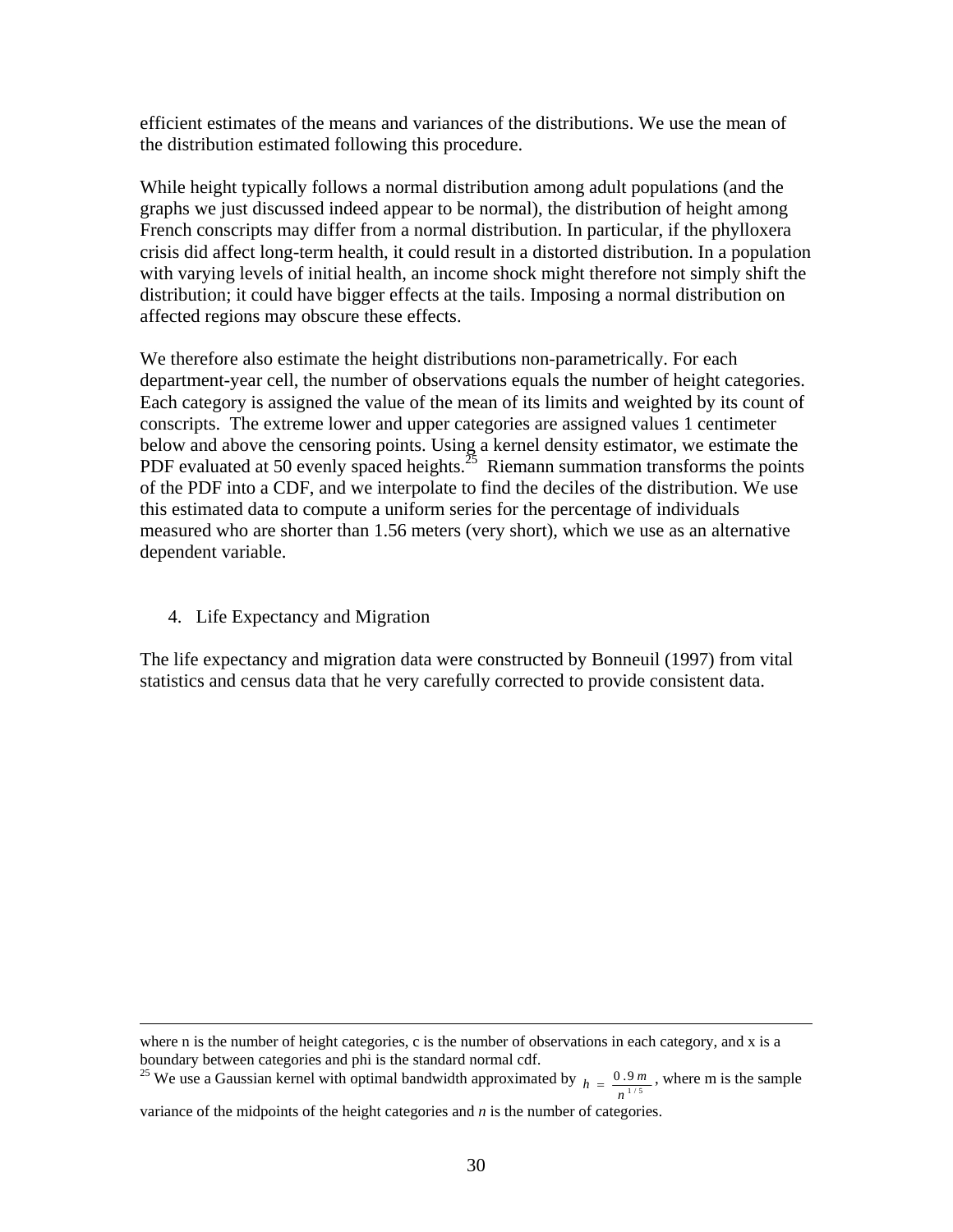## References :

#### *Official publications*.

- Ministère de l'Agriculture, du Commerce et des Travaux Publics, *Enquête agricole, 2<sup>e</sup> série, Enquêtes départementales*, Paris, 1867 ; 22e circonscription (Gard, Bouches-du-Rhône) and 23e circonscription(Vaucluse).
- Ministère de l'Agriculture et du commerce, *Récoltes des céréales et des pommes de terre de 1815 à 1876*, Paris, Imprimerie Nationale, 1878.
- Ministère de la guerre Compte rendu sur le recrutement de l'armée, yearly 1872-1912
- Statistique de la France : 2e série, t. III IV X XI and then yearly *Mouvement de la Population*. (Paris, 1853--).
- Statistique de la France : 2e série, t. VII and VIII. *Statistique agricole. Enquête agricole de 1852*, 2 vol. (Paris, 1858-60).
- Statistique de la France : 2e série, t. XIX. *Résultats généraux de l'enquête décennale de 1862* (Strasbourg, 1868).
- Statistique de la France: Resultats généraux du dénombrement de 1876. Paris, imprimerie nationale, 1878
- Statistique Agricole de la France, (Algérie et colonies) publiée par le ministre de l'agriculture. *Résultats généraux de l'enquête décennale de 1882* (Nancy, 1887)*.*
- Statistique Générale de la France, *Annuaire Statistique*, Paris, Imprimerie Nationale, 1878--.

Statistique Générale de la France, *Annuaire Statistique*, 1932, Paris, Imprimerie Nationale, 1933.

*Works Cited*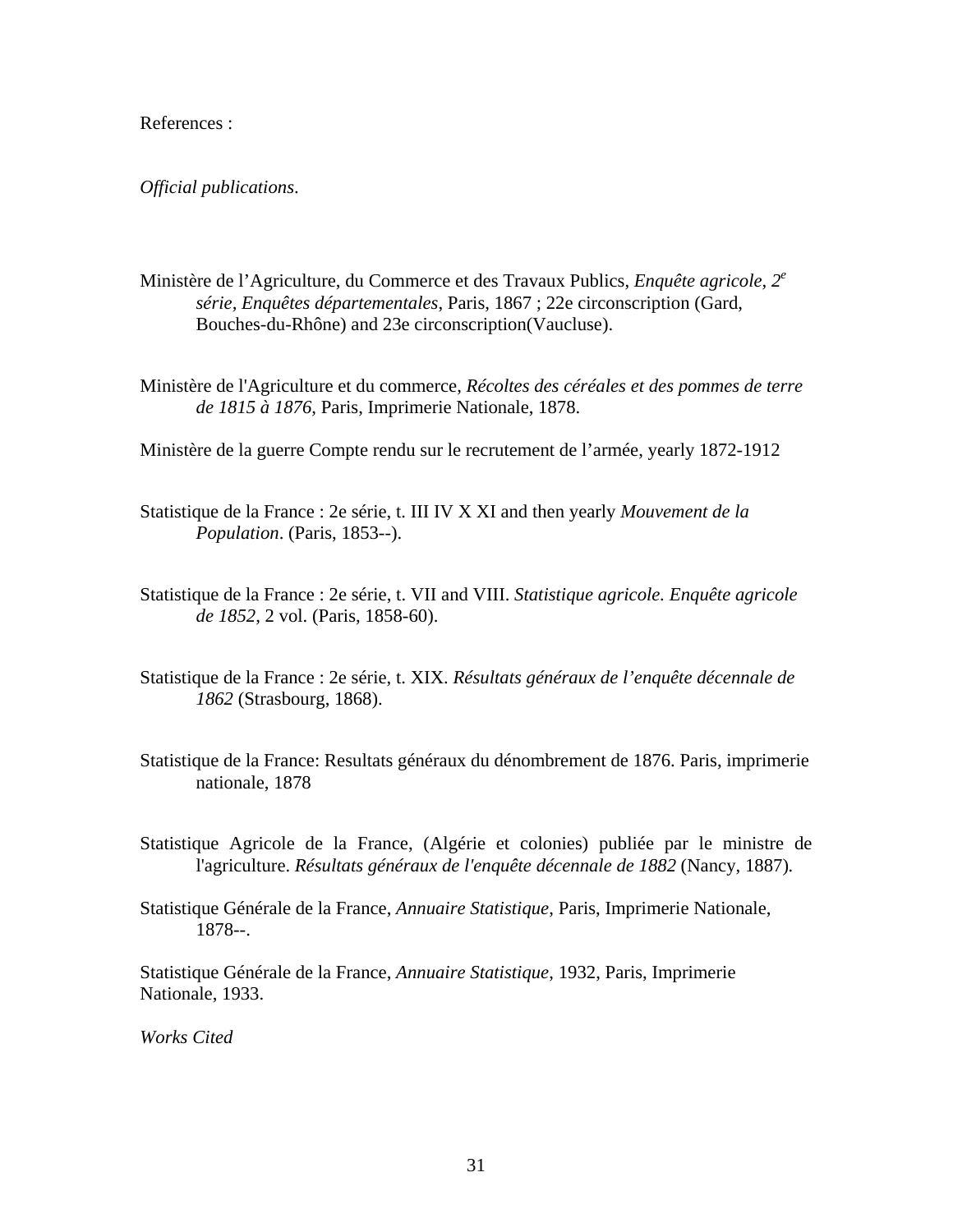- Almond, Douglas (2006). "Is the 1918 Influenza Pandemic Over? Long-term Effects of In-utero Influenza Exposure in the Post-1940 U.S. Population." *Journal of Political Economy* 114 (August): 612-712.
- Almond, Douglas, and Kenneth and Chay (2005). "The Long-Run and Intergenerational Impact of Poor Infant Health: Evidence from Cohorts Born During the Civil Rights Era." MIMEO, Columbia University.
- Almond, Douglas and Lena Edlund and Hongbin Li and Jushen Zhang (2006). "Long Term Effects of the 1959-1961 China Famine: Mainland China and Hong Kong." MIMEO, Columbia University, 2006.
- Aron, J. P., Dumont, P. and Le Roy Ladurie, E. (1972) *Anthropologie du conscrit français d'après les comptes numériques et sommaires du recrutement de l'armée 1819-1826*, *La Haye, Mouton,* 1972.
- Barker, D.J.P. (1992). "Fetal and Infant origins of Later Life disease." *British Medical Journal*.
- Barker, D. J. P. (1994). *Mothers, Babies and Disease in Later Life*. London: BMJ Publishing Group.
- Bertrand, Marianne, Esther Duflo and Sendhil Mullainathan (2004). "How much can we trust differences in differences Estimates" Quarterly *Journal of Economics* 119 (1): 249-275.
- Berhman, Jere, and Mark Rosenzweig "The returns to birth weight." *Review of Economics and Statistics* 86: 586-601.
- Bonneuil, Noël (1997). *Transformation of the French Demographic Landscape, 1806- 1906*. Oxford: Clarendon Press.
- Case, Anne and Christina Paxson (2006) "Stature and status: Height, ability, and labor market outcomes." Working Paper, RPDS, Princeton.
- Chay, Kenneth and Michael Greenstone (2003). "The Impact of Air Pollution on Infant Mortality: Evidence from Geographic Variation in Pollution Shocks Induced by a Recession" (with Kenneth Chay). *Quarterly Journal of Economics* 3(118).
- Cutler, David Angus Deaton and Adriana LLeras-Muney (2006). "The Determinants of Mortality," joint with David Cutler and Angus Deaton. *Journal of Economic Perspectives* 20(3).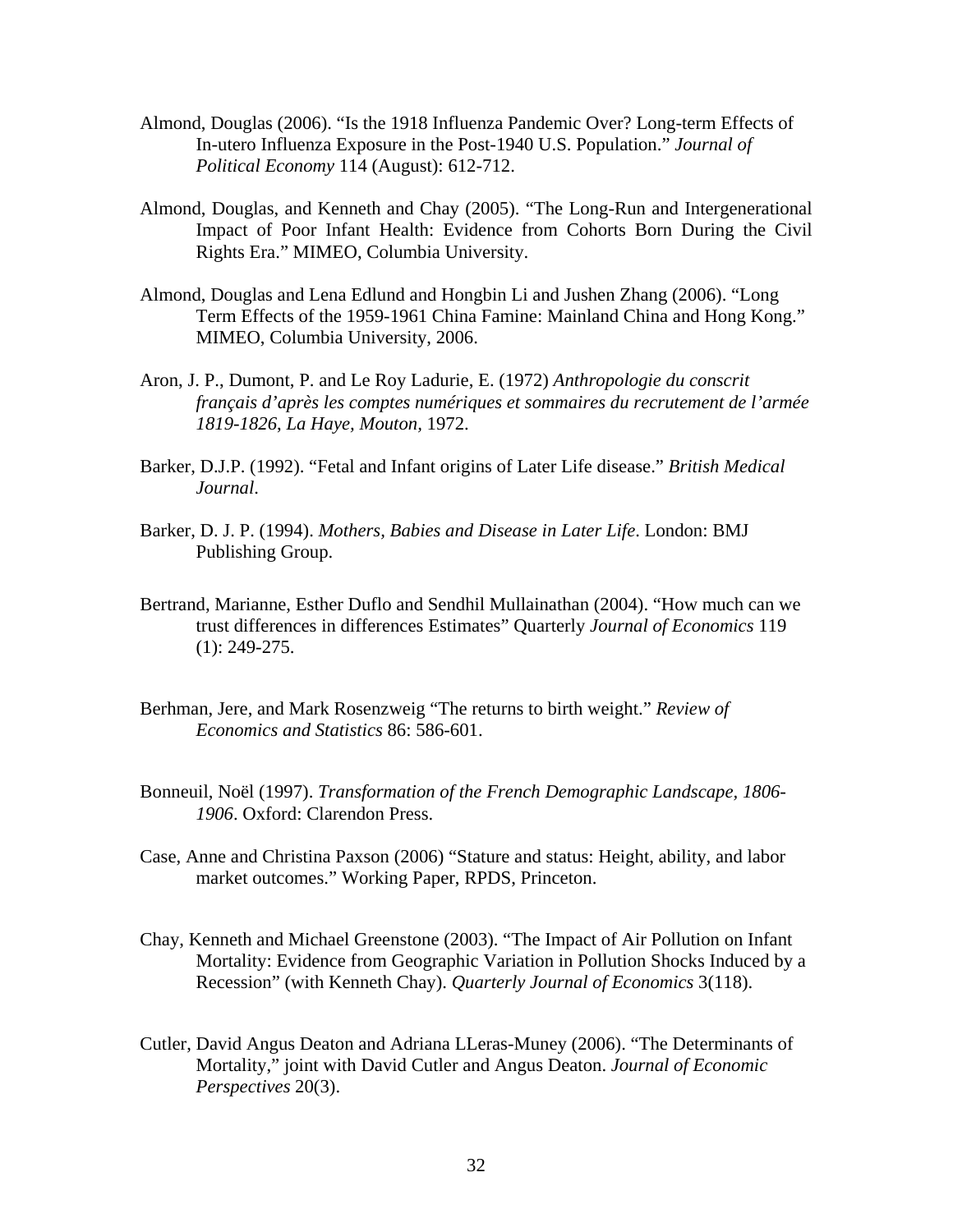- Doblhammer (2003). "The Late Life Legacy of very early life" MPIDR Working Paper WP-2003-030.
- Drame Sylvie, Christian Gonfalone, Judith A. Miller, Bertrand Roehner, *Un siècle de commercialisation du blé en France (1825-1913). Les fluctuations du champ des prix*. Paris, Economica, 1991.
- Duflo Esther (2003). "Grandmothers and Granddaughters: Old Age Pension and Intrahousehold Allocation in South Africa." *World Bank Economic Review* 17(1): 1- 25.
- Farcy, Jean-Claude et Faure, Alain (2003). Une génération de français à l'épreuve de la mobilité. Vers et dans Paris : recherche sur la mobilité des individus à la fin du XIXe siècle. Paris, INED.
- Fogel, R. W (2004). *The Escape from Hunger and Premature Death, 1700-2100,*  Cambridge: Cambridge University Press.
- Galet, Pierre, *Cépages et vignobles de France*, Montpellier, 1957-1962.
- Goubert, Jean-Pierre (1989). *The Conquest of Water: The Advent of Health in the Industrial Age.* Princeton: Princeton University Press.
- Heyberger, L. (2005). *La révolution des corps,* Strasbourg : Presses Universitaires de Strasbourg.
- Jensen, Robert (2000). "Agricultural Volatility and Investments in Children." American Econmic Review, Papers and Proceedings, 90(2): 399-405.
- Lévy-Leboyer, Maurice and Bourguignon, François (1990). *The French Economy in the Nineteenth Century: An Essay in Econometric Analysis*, Cambridge: Cambridge University Press; Paris: Editions de la Maison des Sciences de l'Homme.
- Marchand, Olivier and Thélot, Claude (1997). *Le travail en France*, *1800-2000*, Paris, Nathan.
- Meng, Xin and Nancy Qian "The Long Run Health and Economic Consequences of Famine on Survivors: Evidence from China's Great Famine." Working Paper, Brown University.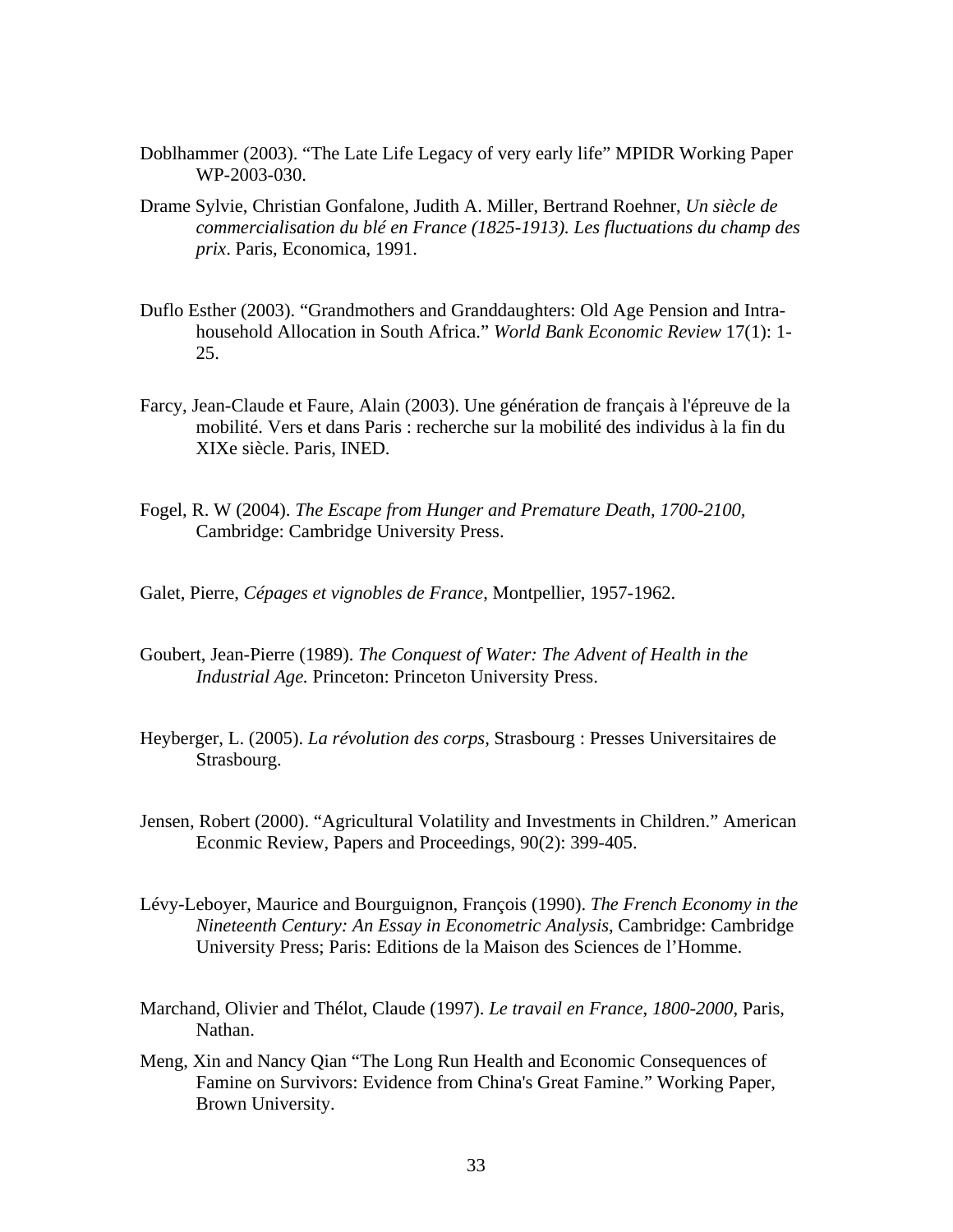Morache Georges, *Traité d'hygiène militaire*, Paris, J.-B. Baillière et fils, 1886.

- Postel-Vinay, Gilles (1989). " Debts and Agricultural Performance in the Languedocian Vineyard, 1870-1914" In Grantham, G. and Leonard, C. S. (Eds.), *Agrarian Organization in the Century of Industrialization: Europe, Russia, and North America* (Greenwich, Connecticut and London) pp. 161-186.
- Postel-Vinay, Gilles, and Sahn, David (2006). "Explaining Stuting in Nineteeth Century France." LEA Working Paper, INRA.
- Ordish, George (1972). *The Great Wine Blight*, New York: Charles Scribner's Sons.
- Ravelli, A.C.J., van der Meulan J.H.P., Michels R.P.J., Osmond C., Barker D.J.P., Hales C.N., Bleker O.P. (2002). "Glucose tolerance in adults after prenatal exposure to the Dutch famine." *International Journal of Epidemiology* 31: 1235-1239.
- Roseboom T.J., van der Meulen J.H.P., Michels R.P.J., Osmond C., Barker D.J.P., Hales C.N., Bleker O.P. (2001). "Adult survival after prenatal exposure to the Dutch famine 1944-45" Pediatric and Perinatal Epidemiology 15: 220-225.
- Roynette, Odile (2000). *Bons pour le service, l'expérience de la caserne en France à la fin du XIXe siècle en France*, Paris, Belin.
- Steckel, Richard H. (1986). "A Peculiar Population: The Nutrition, Health, and Mortality of American Slaves from Childhood to Maturity." *Journal of Economic History* 46(3): 721-741.
- Steckel, Richard H. (1995). "Stature and the Standard of Living." *Journal of Economic Literature* 33(4): 1903-1940.
- Steckel, Richard and Roderick Floud (1997). *Health and Welfare during Industrialization,* NBER, Chicago and London: The University of Chicago Press.
- Strauss, John and Duncan Thomas (1995). "Human Resources: Empirical Modeling of Household and Family Decisions" in Berhrman, Jere and T.N. Srinivasan, eds. *Handbook of Development Economics*, Amsterdam: North Hollandchapter 34, pages 1885-2023.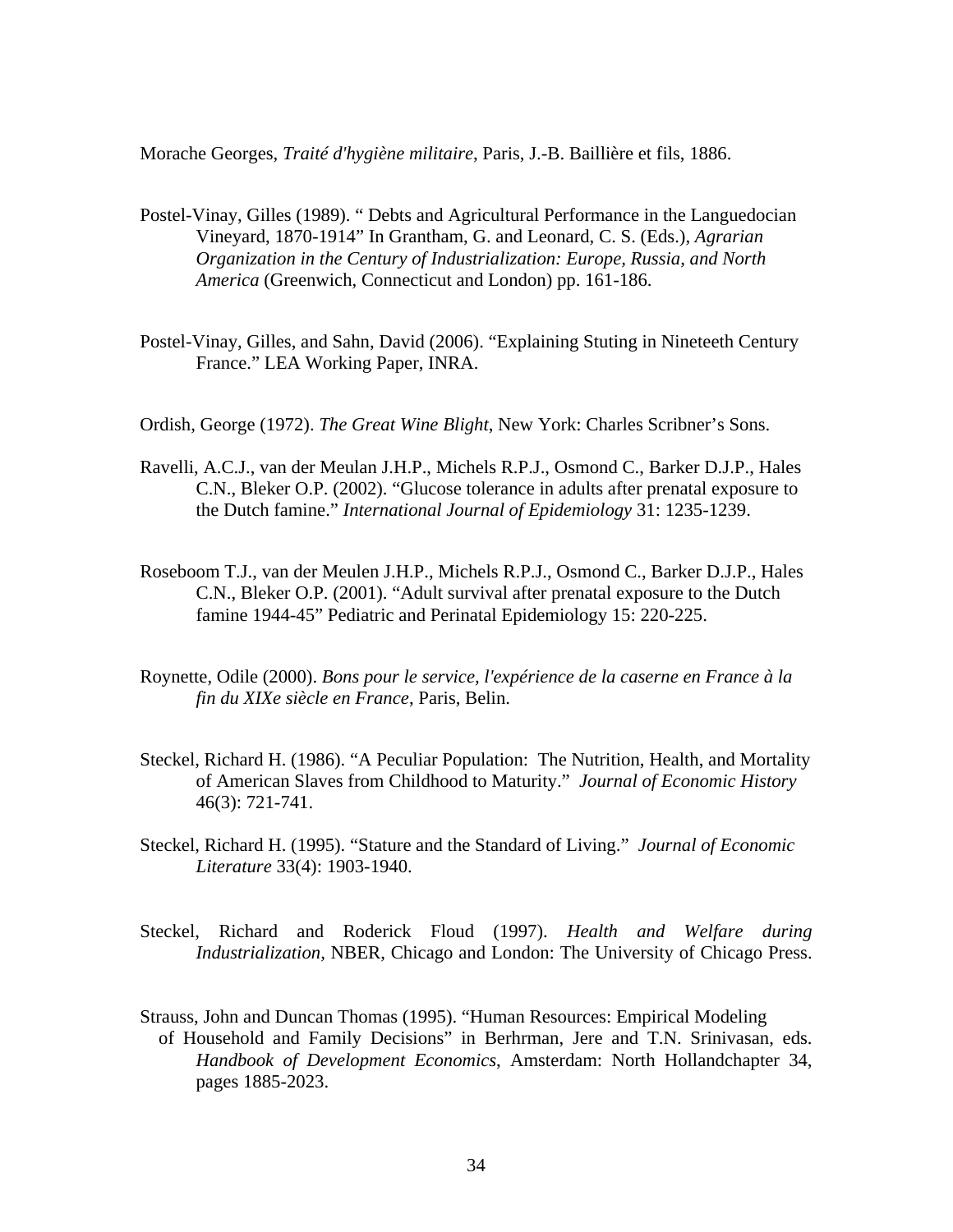- Van Meerten, M. A. (1990). "Développement économique et stature en France, XIXe-XXe siècles." *Annales, Economie, Sociéte, Civilisation* 45: 755-78.
- Van den Berg, Gerard J., Martin Lindeboom, and France Portrait (2006). "Economic Conditions in Life and Individual Mortality." *American Economic Review* 96 (1): 290-302.
- Weir, D. (1993). "Parental Consumption Decisions and Child Health During the Early French Fertility Decline, 1790-1914." *Journal of Economic History,* 53(2): 259- 274.
- Weir, D. (1997). "Economic Welfare and Physical Well-Being in France, 1750-1990" in Steckel, R. H. and R. Floud (eds.), *Health and Welfare during Industrialization*, Chicago: 161-200.
- Woloch, Isser (1994). The New Regime; Transformation of the French Civic Order, 1789-1820s. New York. Norton.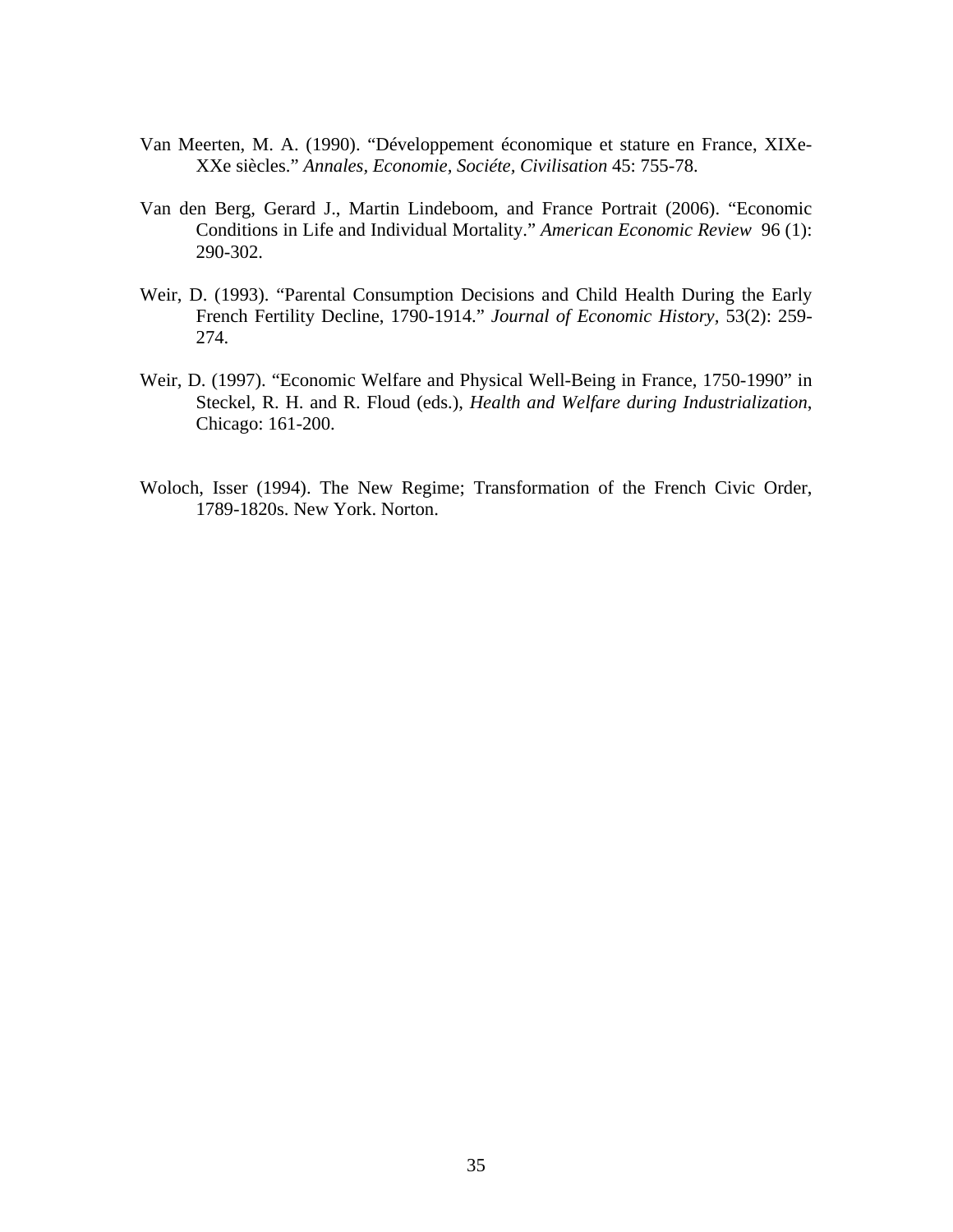|                                                        | Mean    | Std. deviation | Observations |
|--------------------------------------------------------|---------|----------------|--------------|
|                                                        | (7)     | (8)            | (9)          |
| Superficie grown in wine (hectare)                     | 28205   | 33549          | 2165         |
| Log wine yield (value per hectare)                     | 2.55    | 0.83           | 2153         |
| Log(wine production) (value)                           | 12.03   | 1.87           | 3088         |
| Log(wheat production) (value)                          | 13.66   | 0.89           | 3209         |
| Share of wine in agricultural production (1863)        | 0.15    | 0.14           | 3649         |
| Share of population working in agriculture             | 0.58    | 0.15           | 3526         |
| Superficie grown in wine per habitant                  | 0.07    | 0.09           | 3769         |
| Share of population in agriculture multiplied by share |         |                |              |
| of wine in agricultural Production                     | 0.09    | 0.08           | 3526         |
| Number of live births                                  | 10751   | 8593           | 2795         |
| Share of males surviving until age 20                  | 0.69    | 0.23           | 2683         |
| Share of males surviving until age 20 (conditional on  |         |                |              |
| surviving till 1)                                      | 0.85    | 0.29           | 2599         |
| Share of stillbirths                                   | 0.04    | 0.01           | 2795         |
| Infant mortality (death before age 1/live birth)       | 0.17    | 0.04           | 2486         |
| Life expectancy (women)                                | 44.34   | 4.55           | 630          |
| Net outmigration of youth age 20-29                    | $-0.02$ | 0.05           | 690          |
| Net outmigration (all)                                 | $-0.02$ | 0.02           | 690          |
| Military class size                                    | 3567    | 2708           | 3526         |
| Military class/census cohort aged 15-19                | 0.99    | 0.27           | 504          |
| Proportion exempted for health reasons                 | 0.24    | 0.07           | 3354         |
| Mean height of military class at 20                    | 1.66    | 0.01           | 3526         |
| Fraction of military class shorter than 1.56 meters    | 0.05    | 0.02           | 3526         |
| Height of percentile 10                                | 1.57    | 0.01           | 3526         |
| Height of percentile 20                                | 1.59    | 0.01           | 3526         |
| Height of percentile 25                                | 1.60    | 0.02           | 3526         |
| Height of percentile 50                                | 1.65    | 0.01           | 3526         |
| Height of percentile 75                                | 1.69    | 0.01           | 3526         |
| Height of percentile 80                                | 1.70    | 0.01           | 3526         |
| Height of percentile 90                                | 1.72    | 0.01           | 3526         |
| Notes:                                                 |         |                |              |

Table 1: Summary Statistics

1-Except when otherwise indicated, this table presents average by department of the variables used in this paper over the years 1852-1892 (corresponding to the military classes 1872-1912, and years of birth 1852-1892

2- Data sources are described in detail in the data appendix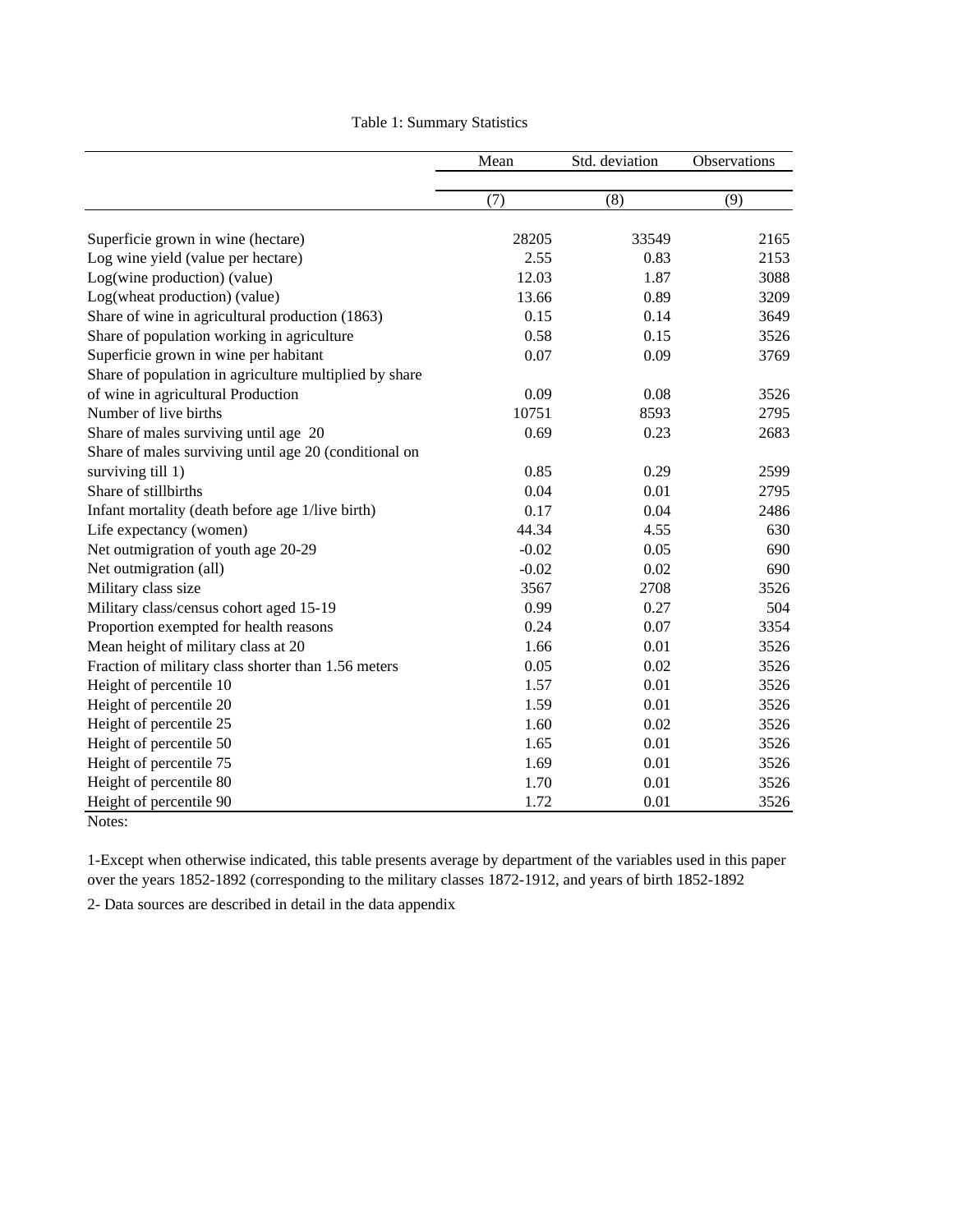|                                                                                 |           | wine       |                 |           | wheat      |                 |  |
|---------------------------------------------------------------------------------|-----------|------------|-----------------|-----------|------------|-----------------|--|
|                                                                                 | log(area) | log(yield) | log(production) | log(area) | log(yield) | log(production) |  |
|                                                                                 | (1)       | (2)        | (3)             | (4)       | (5)        | (6)             |  |
| A. Controls: Year Dummies, Department dummies                                   |           |            |                 |           |            |                 |  |
| Phylloxera                                                                      | $-0.069$  | $-0.287$   | $-0.264$        | 0.005     | $-0.013$   | $-0.020$        |  |
|                                                                                 | (.061)    | (.06)      | (.101)          | (.024)    | (.025)     | (.037)          |  |
| <b>Observations</b>                                                             | 2165      | 2153       | 3088            | 1020      | 1020       | 3172            |  |
| B. Controls: Year dummies, department dummies, departement specific trend       |           |            |                 |           |            |                 |  |
| Phylloxera                                                                      | $-0.046$  | $-0.427$   | $-0.449$        | 0.005     | $-0.027$   | 0.025           |  |
|                                                                                 | (.051)    | (.077)     | (.1)            | (.017)    | (.024)     | (.03)           |  |
| <b>Observations</b>                                                             | 2165      | 2153       | 3088            | 1020      | 1020       | 3172            |  |
| C. Sample restricted to wine producing regions (with department specific trend) |           |            |                 |           |            |                 |  |
| Phylloxera                                                                      | $-0.016$  | $-0.480$   | $-0.448$        | $-0.008$  | $-0.008$   | 0.026           |  |
|                                                                                 | (0.049)   | (.092)     | (.119)          | (.016)    | (.031)     | (.036)          |  |
|                                                                                 | 1058      | 1051       | 1519            | 456       | 456        | 1433            |  |

Table 2: Impact of phylloxera on wine area and wine production

Notes:

1-Each column and each panel present a separate regression

2-All regressions include department dummies and year dummies

3-Standard errors corrected for clustering and auto-correlation by clustering at the department level (in parentheses below the coefficient)

4- The Phylloxera dummy is 1 every year production is lower than pre-phylloxera after the first year the aphid was seen in the region and before 1890. 5-There are fewer data points in this regressions than in the next tables, because the data on wine and wheat production is not available for every department in every year.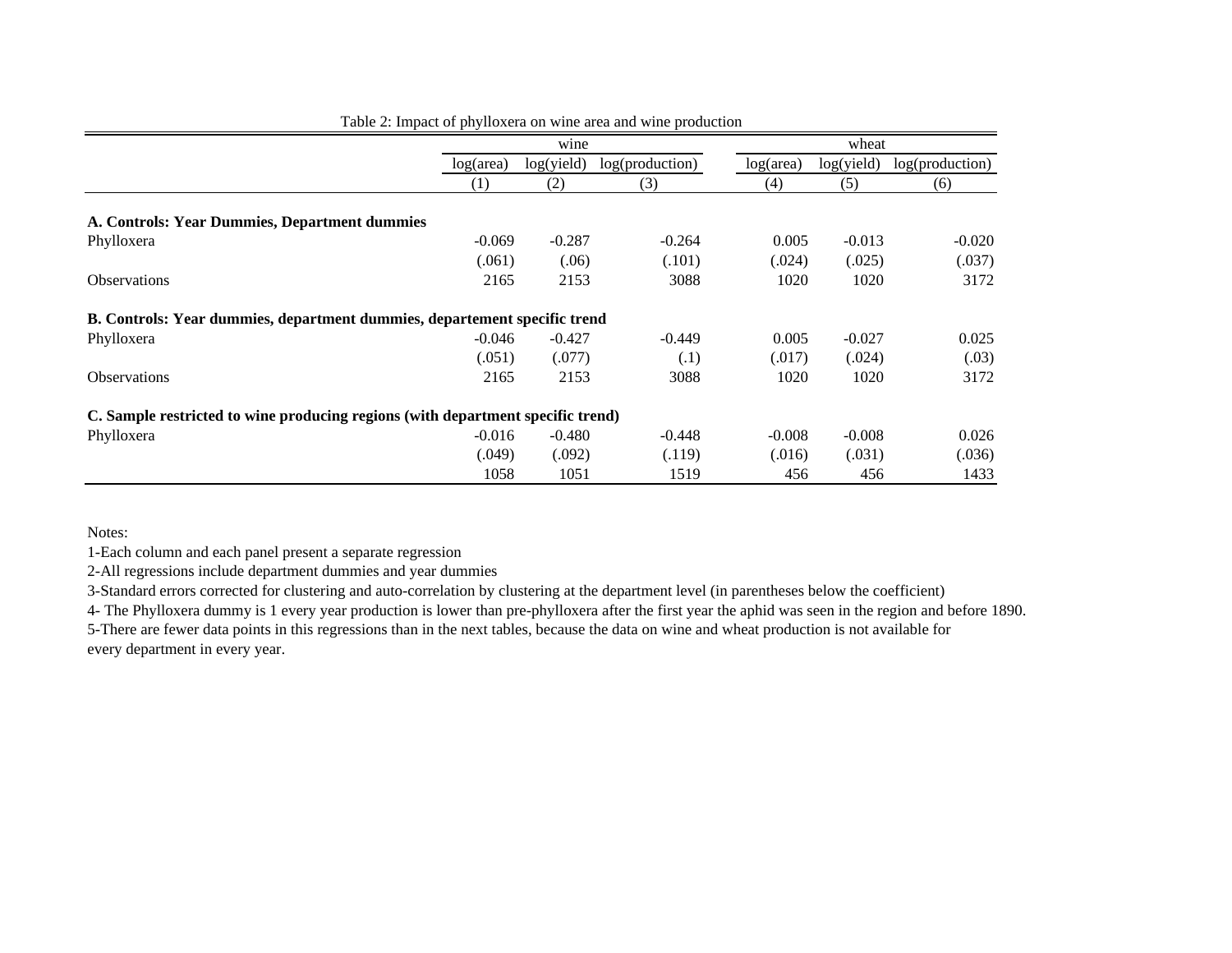|                                                                          | Table 3: Impact of phylloxera on height at 20 |                |  |  |  |
|--------------------------------------------------------------------------|-----------------------------------------------|----------------|--|--|--|
|                                                                          | <b>Dependent Variables</b>                    |                |  |  |  |
|                                                                          | Fraction shorted than                         |                |  |  |  |
|                                                                          | Mean height                                   | 1.56 meter     |  |  |  |
|                                                                          | (1)                                           | (2)            |  |  |  |
| A. Ratio of lost production during phylloxera period                     |                                               |                |  |  |  |
| <b>A.1 Year Dummies, Department dummies</b>                              |                                               |                |  |  |  |
| % production loss during                                                 | 0.00216                                       | $-0.00538$     |  |  |  |
| Phylloxera period                                                        | (.0019)                                       | (.00415)       |  |  |  |
| Observations                                                             | 3403                                          | 3403           |  |  |  |
| Department trend                                                         | N <sub>o</sub>                                | N <sub>0</sub> |  |  |  |
| A.2 Year Dummies, Department Dummies, Department trend                   |                                               |                |  |  |  |
| % production loss during                                                 | 0.00323                                       | $-0.00734$     |  |  |  |
| Phylloxera period                                                        | (.0019)                                       | (.00329)       |  |  |  |
| Department Trend                                                         | Yes<br>yes                                    |                |  |  |  |
|                                                                          | 3403                                          | 3403           |  |  |  |
| <b>B.Binary indicator for Phylloxera Year</b>                            |                                               |                |  |  |  |
| Born in phylloxera year                                                  | $-0.00188$                                    | 0.00381        |  |  |  |
|                                                                          | (.00095)                                      | (.00173)       |  |  |  |
| <b>Observations</b>                                                      | 3485                                          | 3485           |  |  |  |
| Department trend                                                         | Yes                                           | Yes            |  |  |  |
|                                                                          |                                               |                |  |  |  |
| C. Hectare of vine per habitant                                          |                                               |                |  |  |  |
| born in phylloxa year *hectare                                           | $-0.00753$                                    | 0.01928        |  |  |  |
| vine per habitant                                                        | (.00389)                                      | (.01142)       |  |  |  |
| Observations                                                             | 3485                                          | 3485           |  |  |  |
| Department trend                                                         | Yes                                           | Yes            |  |  |  |
| D. Hectare of vines per habitant (wine producing region only)            |                                               |                |  |  |  |
| born in phylloxera year*hectare                                          | $-0.01101$                                    | 0.03074        |  |  |  |
| vine per habitant                                                        | (.00422)                                      | (.01352)       |  |  |  |
| Observations                                                             | 1558                                          | 1558           |  |  |  |
| Department trend                                                         | Yes                                           | Yes            |  |  |  |
| E. Share of population in wine growing families                          |                                               |                |  |  |  |
| born in ohylloxera*                                                      | $-0.00551$                                    | 0.01198        |  |  |  |
| Importance of wine                                                       | (.00392)                                      | (.00985)       |  |  |  |
| Observations                                                             | 3485                                          | 3485           |  |  |  |
| Department trend                                                         | Yes                                           | Yes            |  |  |  |
|                                                                          |                                               |                |  |  |  |
| F. Share of population in wine growing families (wine producing regions) |                                               |                |  |  |  |
| Phylloxera*                                                              | $-0.00901$                                    | 0.02257        |  |  |  |
| Importance of wine                                                       | (.00459)                                      | (.01228)       |  |  |  |
| Observations                                                             | 1558                                          | 1558           |  |  |  |
| Department trend                                                         | Yes                                           | Yes            |  |  |  |

1-Each column and each panel present a separate regression

2- The dependent variables are mean height (or proportion shorter than 1.56

meters among a military class in a department and year)

2-"Born in Phylloxera year" is a dummy equal to 1 if the department

was affected by phylloxera in the year of birth of a military cohort

(see text for the construction of this variable)

3-All regressions include department dummies and year dummies

4-Standard errors corrected for clustering and auto-correlation by clustering

at the department level (in parentheses below the coefficient)

5- The share or population in wine growing families is estimated, as described in the text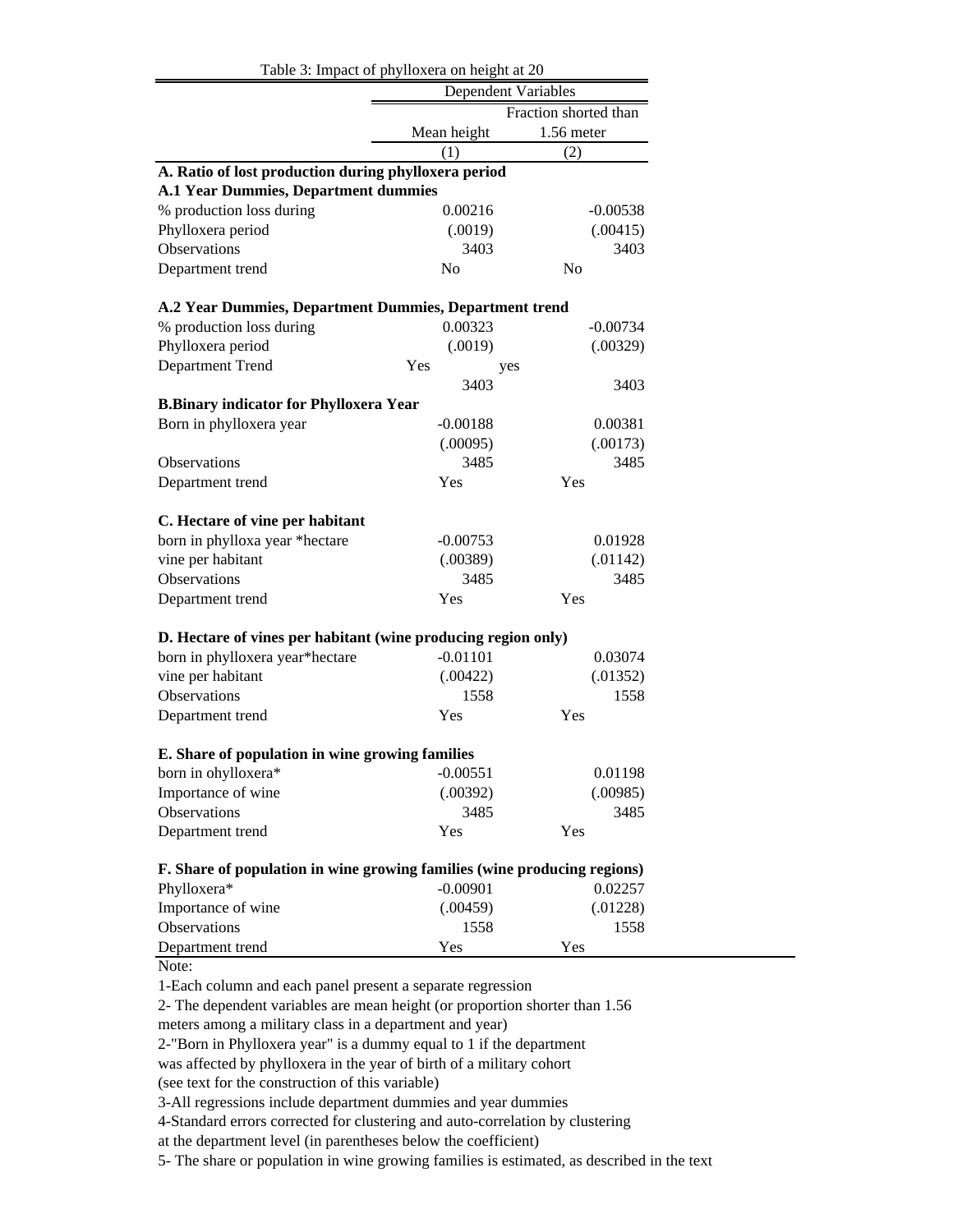## **Table 4: Effect of phylloxera on height, weakness, and exclusion for other reasons Canton-level regression for three Departments**

|                                                        | Dependent variable: Canton-level means |            |                     |            |  |  |  |
|--------------------------------------------------------|----------------------------------------|------------|---------------------|------------|--|--|--|
|                                                        | Fraction                               |            |                     |            |  |  |  |
|                                                        | rejected for                           |            |                     |            |  |  |  |
|                                                        | size                                   |            | weakness            | Class size |  |  |  |
|                                                        | (1)                                    | (2)        | (3)                 | (4)        |  |  |  |
| Hectare of vine per habitant in canton                 | 0.01498                                | 0.00033    | 0.01664             | $-64.38$   |  |  |  |
| *phylloxera was present in department in year of birth | (.0074)                                | (.0186)    | (.0081)             | (37.52)    |  |  |  |
| <b>Observations</b>                                    | 2040                                   | 2040       | 2590                | 2610       |  |  |  |
| Department*year fixed effect                           | Yes                                    | <b>Yes</b> | Yes                 | Yes        |  |  |  |
| Canton fixed effects                                   | <b>Yes</b>                             | <b>Yes</b> | Yes                 | Yes        |  |  |  |
| Sample                                                 | 1852-1881                              |            | 1852-1881 1852-1891 | 1852-1892  |  |  |  |
| Mean of dependent variable                             | 0.019                                  | 0.090      | 0.10                | 147        |  |  |  |
| Standard deviation of dependent variable               | 0.019                                  | 0.056      | 0.06                | 291        |  |  |  |

#### Notes:

1-Data source: archival canton-level data collected by the authors for three departments affected by the

phylloxera: Vaucluse, Gard, and Bouches du Rhone

2-The data set contains canton-level data for these three department for the years 1852-1891

3-All the regressions include separate fixed effects for each year in each department and canton fixed effects

4- All standard errors (in parentheses below the coefficient) are clustered at canton-level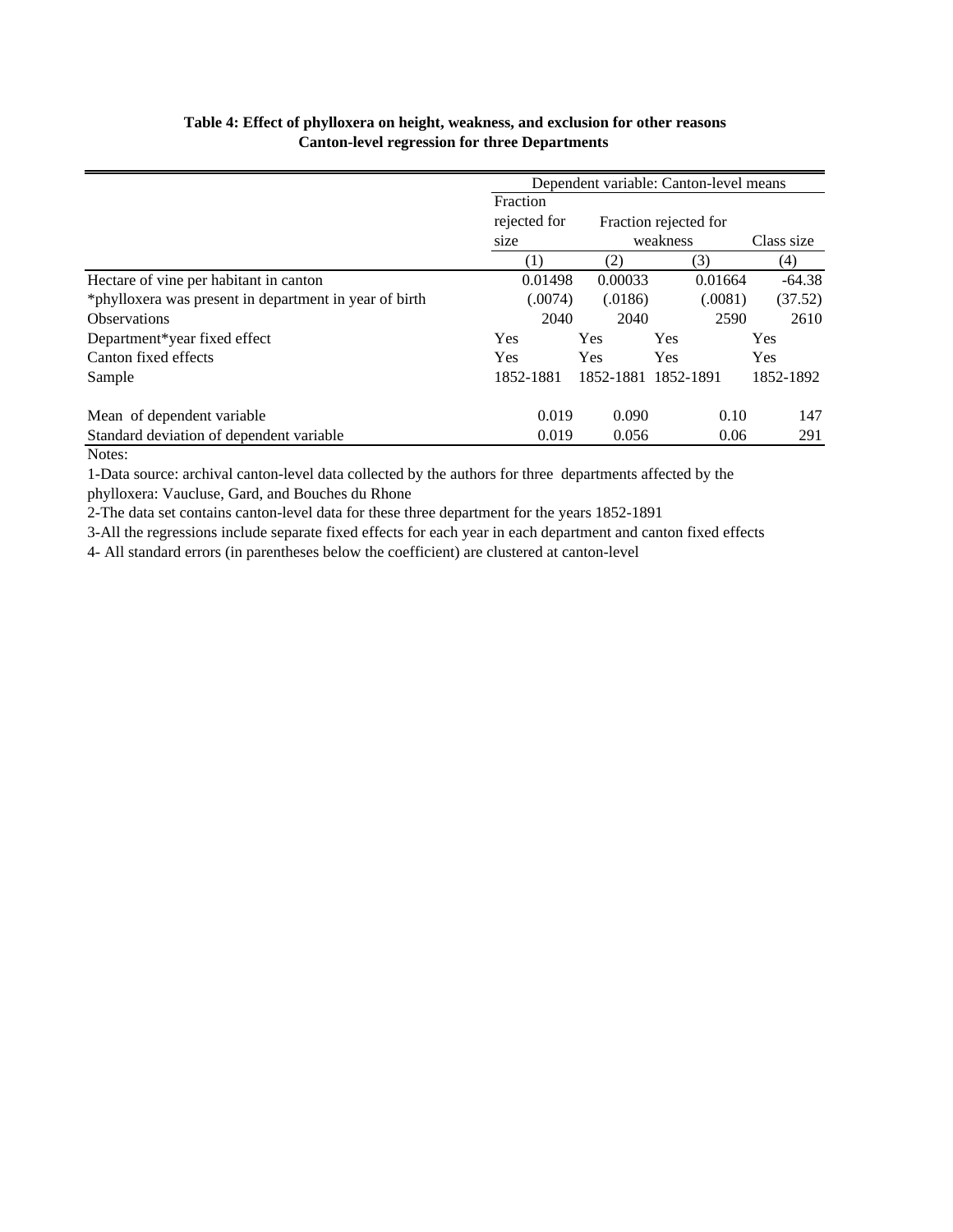|                                                          |                        | Dependent variables    |                        |                        |                        |                                         |                        |                        |                     |                     |
|----------------------------------------------------------|------------------------|------------------------|------------------------|------------------------|------------------------|-----------------------------------------|------------------------|------------------------|---------------------|---------------------|
|                                                          | Mean Height at 20      |                        |                        |                        |                        | Fraction shorter than 1.56 meters at 20 |                        |                        |                     |                     |
|                                                          | (1)                    | (2)                    | (3)                    | (4)                    | (5)                    | (6)                                     | (7)                    | (8)                    | (9)                 | (10)                |
| Born in phylloxera year                                  | $-0.00220$<br>(.00119) | $-0.00177$<br>(.00093) | $-0.00170$<br>(.00091) | $-0.00301$<br>(.00121) | $-0.00186$<br>(.00084) | 0.00550<br>(.00239)                     | 0.00305<br>(.00181)    | 0.00349<br>(.00173)    | 0.00302<br>(.00229) | 0.00221<br>(.0017)  |
| Born 1 to 5 years after phylloxera                       | $-0.00108$<br>(.00171) |                        |                        |                        |                        | 0.00563<br>(.00626)                     |                        |                        |                     |                     |
| Born 1 to 2 years before phylloxera                      |                        | 0.00000<br>(.00091)    |                        |                        |                        |                                         | $-0.00183$<br>(.00127) |                        |                     |                     |
| Born 2 to 5 years before phylloxera                      |                        | 0.00079<br>(.00119)    |                        |                        |                        |                                         | $-0.00384$<br>(.0011)  |                        |                     |                     |
| Born in phylloxera year, region affected early           |                        |                        |                        |                        | $-0.00009$<br>(.00107) |                                         |                        |                        |                     | 0.00705<br>(.00218) |
| Born in phylloxera year, region producing little<br>wine |                        |                        |                        | 0.00127<br>(.00081)    |                        |                                         |                        |                        | 0.00088<br>(.00176) |                     |
| Teenager during phylloxera                               |                        |                        | 0.00127<br>(.00083)    |                        |                        |                                         |                        | $-0.00222$<br>(.00104) |                     |                     |
| Number of observations<br>$\mathbf{v}$                   | 3485                   | 3485                   | 3485                   | 3485                   | 3485                   | 3485                                    | 3485                   | 3485                   | 3485                | 3485                |

**Table 5: Who is affected?**

Notes:

1-All regressions include year of birth dummies, department dummies, and department specific trends

2-All standard errors (in parentheses below the coefficient) are accounting for clustering and autocorrelation by clustering at the department level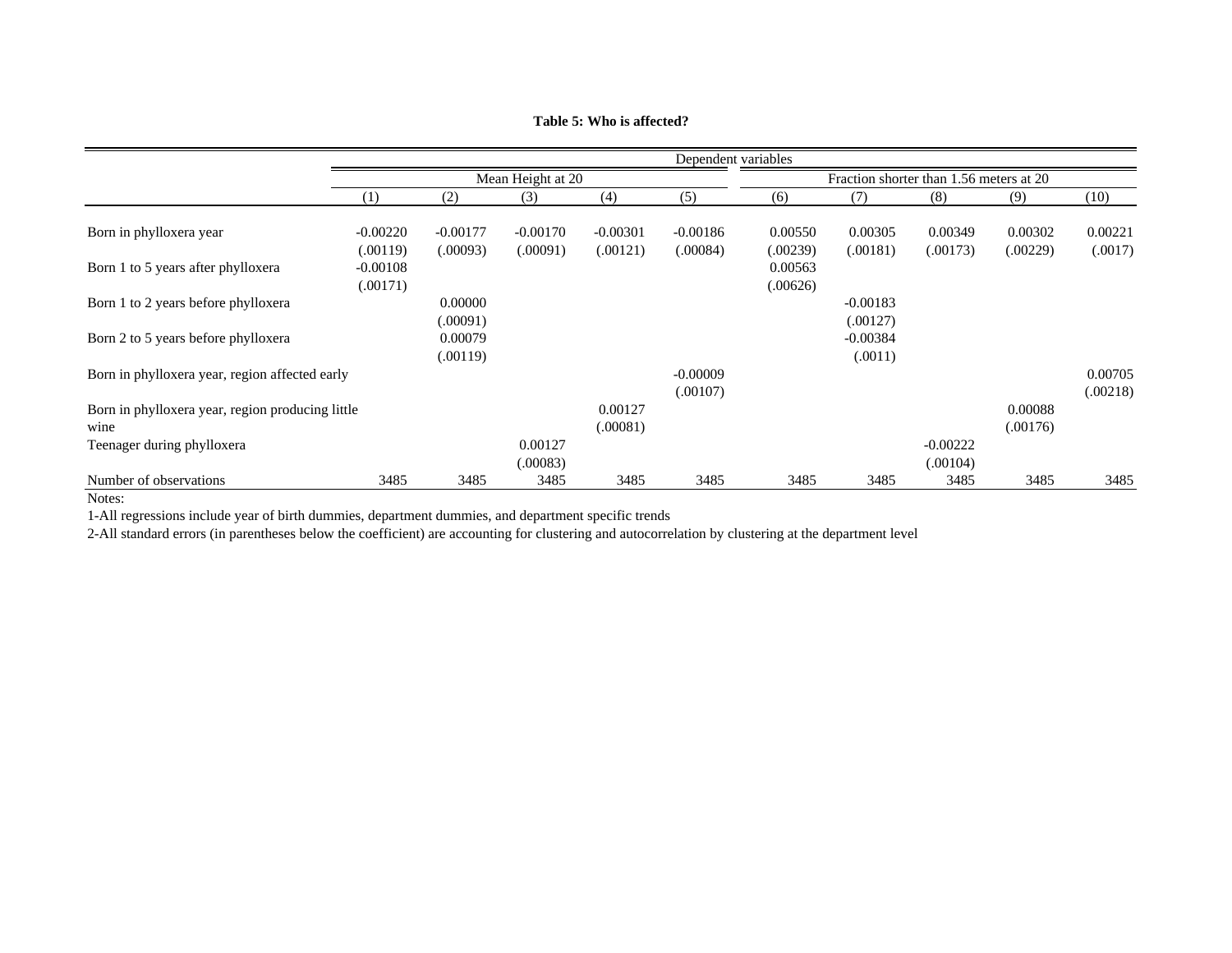|                         | Life expectancy<br>(women) |      | Stillbirths/all births<br>Live births Class size<br>Class size<br>live births in birth year<br>/survivors at age 1 |           | Infant mortality<br>(before age $1$ ) |           |  |
|-------------------------|----------------------------|------|--------------------------------------------------------------------------------------------------------------------|-----------|---------------------------------------|-----------|--|
|                         |                            |      |                                                                                                                    |           | $\left(5\right)$                      |           |  |
| Born in phylloxera year | 0.5087                     | -39  | $-0.0025$                                                                                                          | $-0.0082$ | $-0.0004$                             | $-0.0033$ |  |
|                         | 0.3604)                    | (76) | .0062)                                                                                                             | (.0087)   | (.0005)                               | (.0024)   |  |
|                         | 622                        | 2763 | 2651                                                                                                               | 2568      | 2763                                  | 2461      |  |

#### **Table 6: Impact on fertility, mortality, and life expectancy**

Notes:

1-All regressions include year of birth dummies, department dummies, and department specific trends

2-All standard errors (in parentheses below the coefficient) are accounting for clustering and autocorrelation by clustering at the department level

3- Data on life expectancy for women used in Column 1 is from Bonneuil (1997).

4-Data on live births, infant mortality, and stillbirths obtained from vital statistics

5-Data on class size obtained from mility record. A class observed in year t was born in year t-20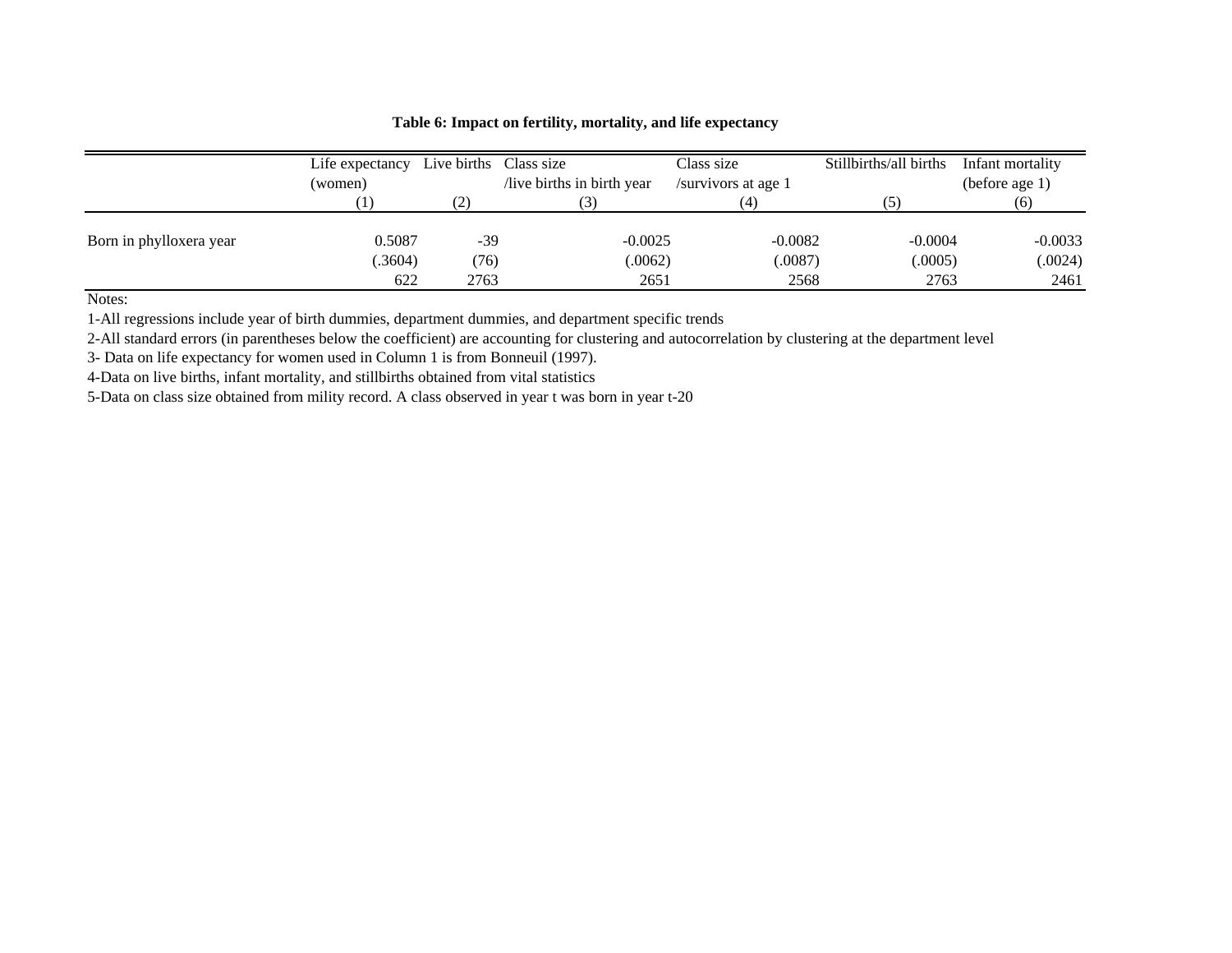|                    | Exempt due to health Myopia |            | Goiter     | Hernia     | Spinal problem Epilepsy |          | Low IQ   | Feeble     | Blind    | Deaf    |
|--------------------|-----------------------------|------------|------------|------------|-------------------------|----------|----------|------------|----------|---------|
|                    |                             | (2)        | 3)         | $^{(4)}$   | (5                      | (6)      |          | (8)        | (9)      | (10)    |
|                    |                             |            |            |            |                         |          |          |            |          |         |
| Born in            | $-0.0081$                   | $-0.00012$ | $-0.00010$ | $-0.00092$ | $-0.00025$              | 0.00001  | 0.00020  | $-0.00218$ | 0.00008  | 0.00020 |
| Phylloxera year    | 0.0044                      | 00014      | .00014)    | 00032      | (.00028)                | (.00011) | (.00023) | .00077)    | (.00012) | (.0001) |
| Number of observat | 3315                        | 3485       | 3485       | 3485       | 3485                    | 3485     | 3485     | 3485       | 3485     | 3485    |

**Table 7: Effect on health outcomes, military data**

Notes:

1-All regressions include year of birth dummies, department dummies, and department specific trends

2-All standard errors (in parentheses below the coefficient) are accounting for clustering and autocorrelation by clustering at the department level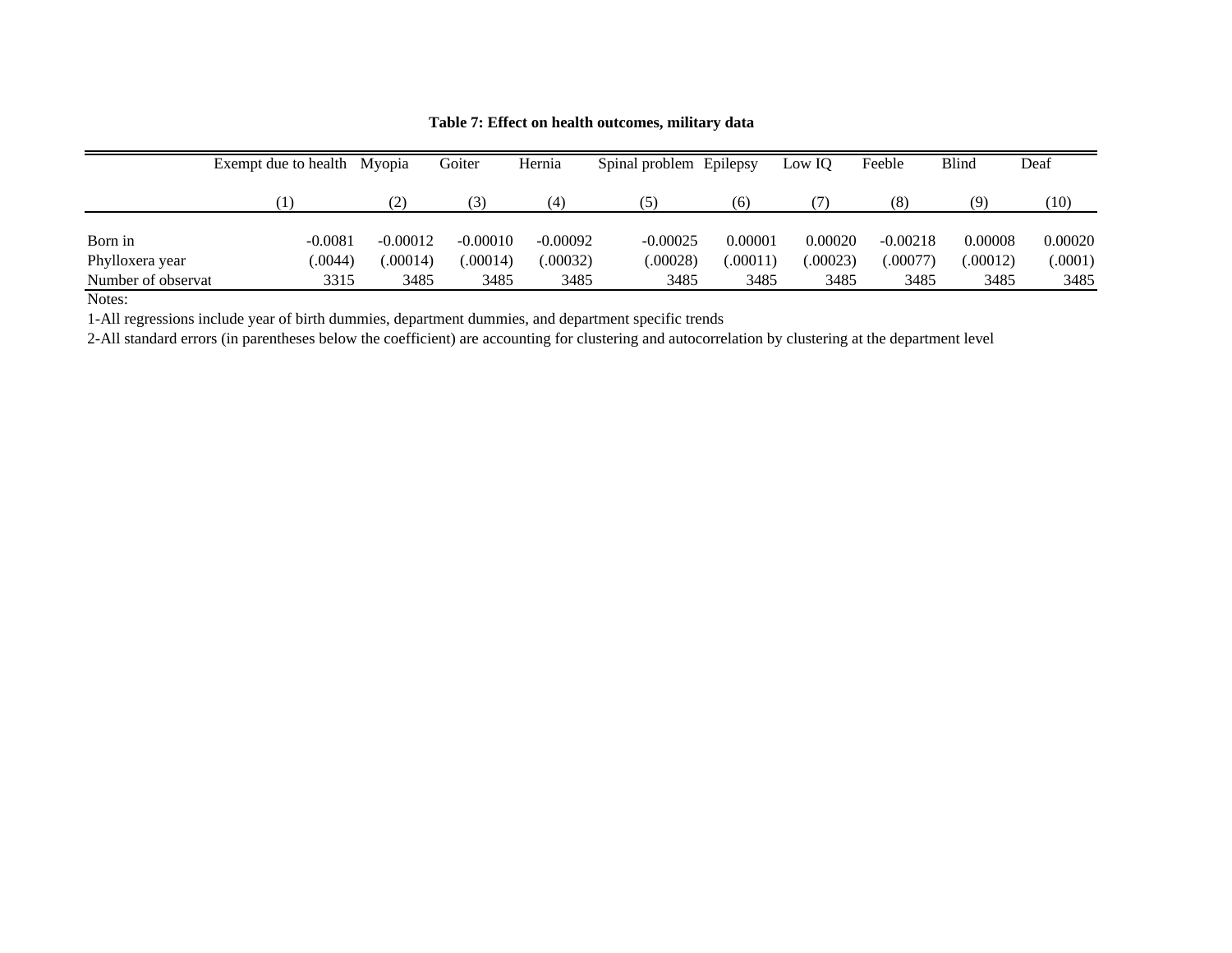Figure 1A: Phylloxera in 1870

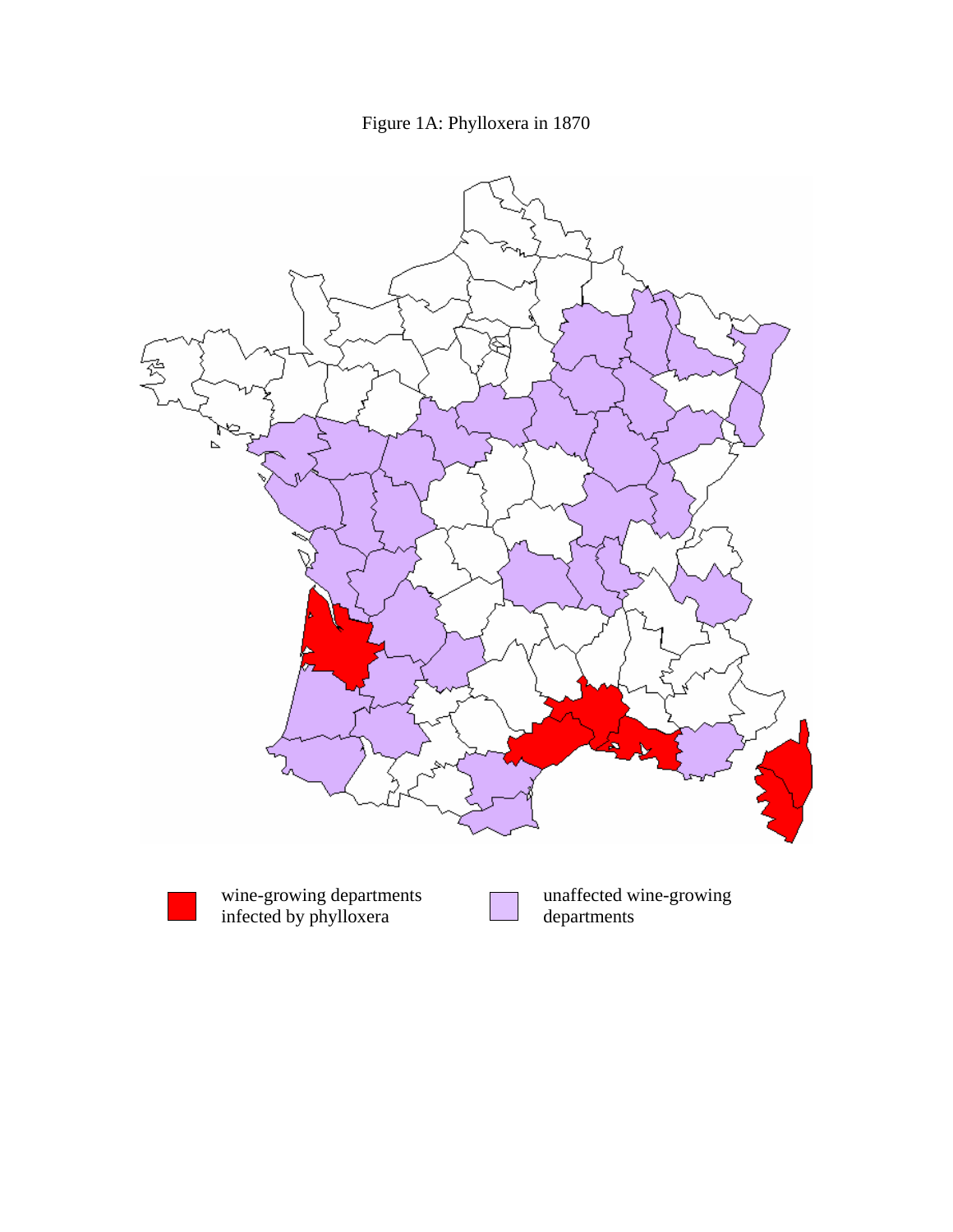





infected by phylloxera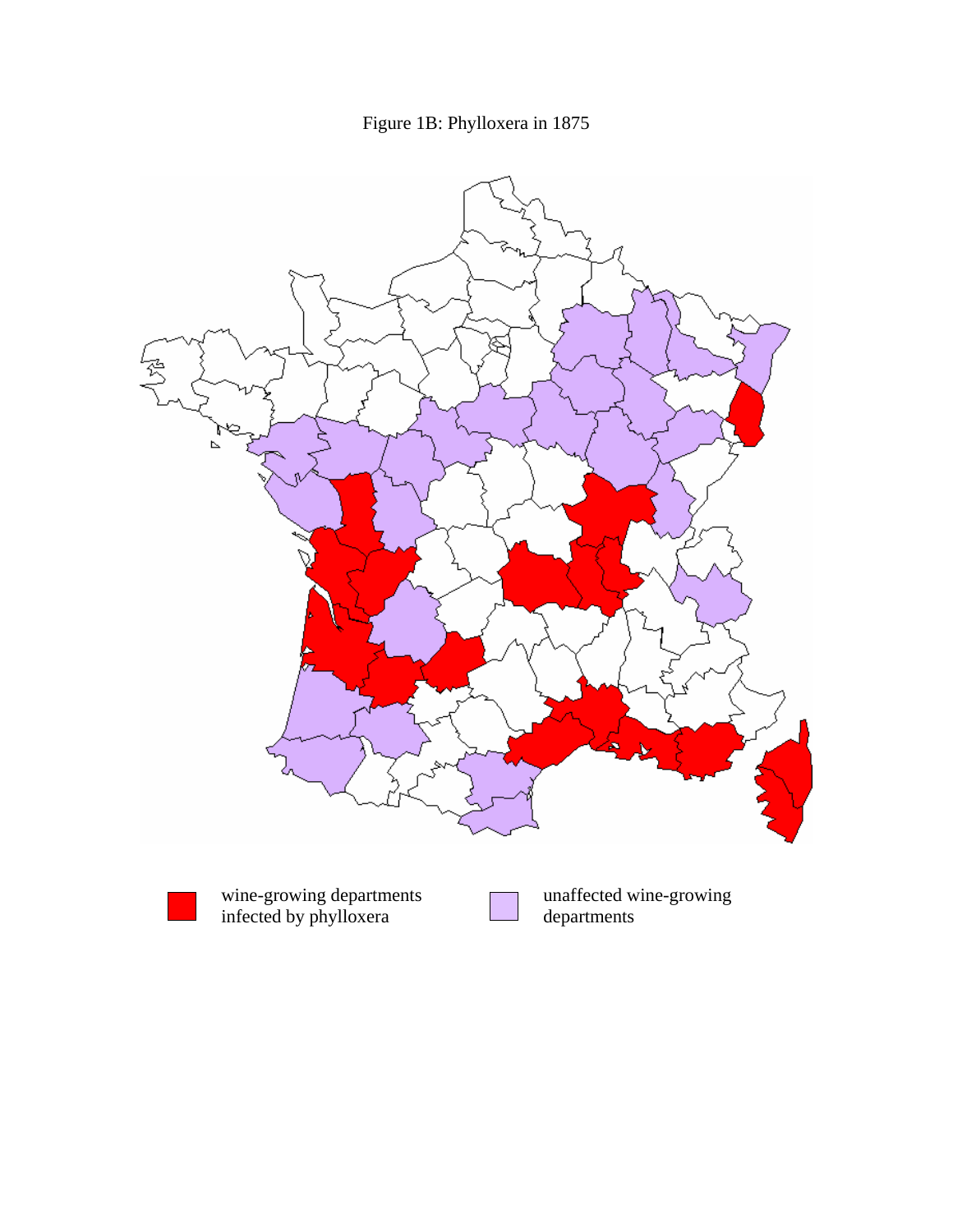

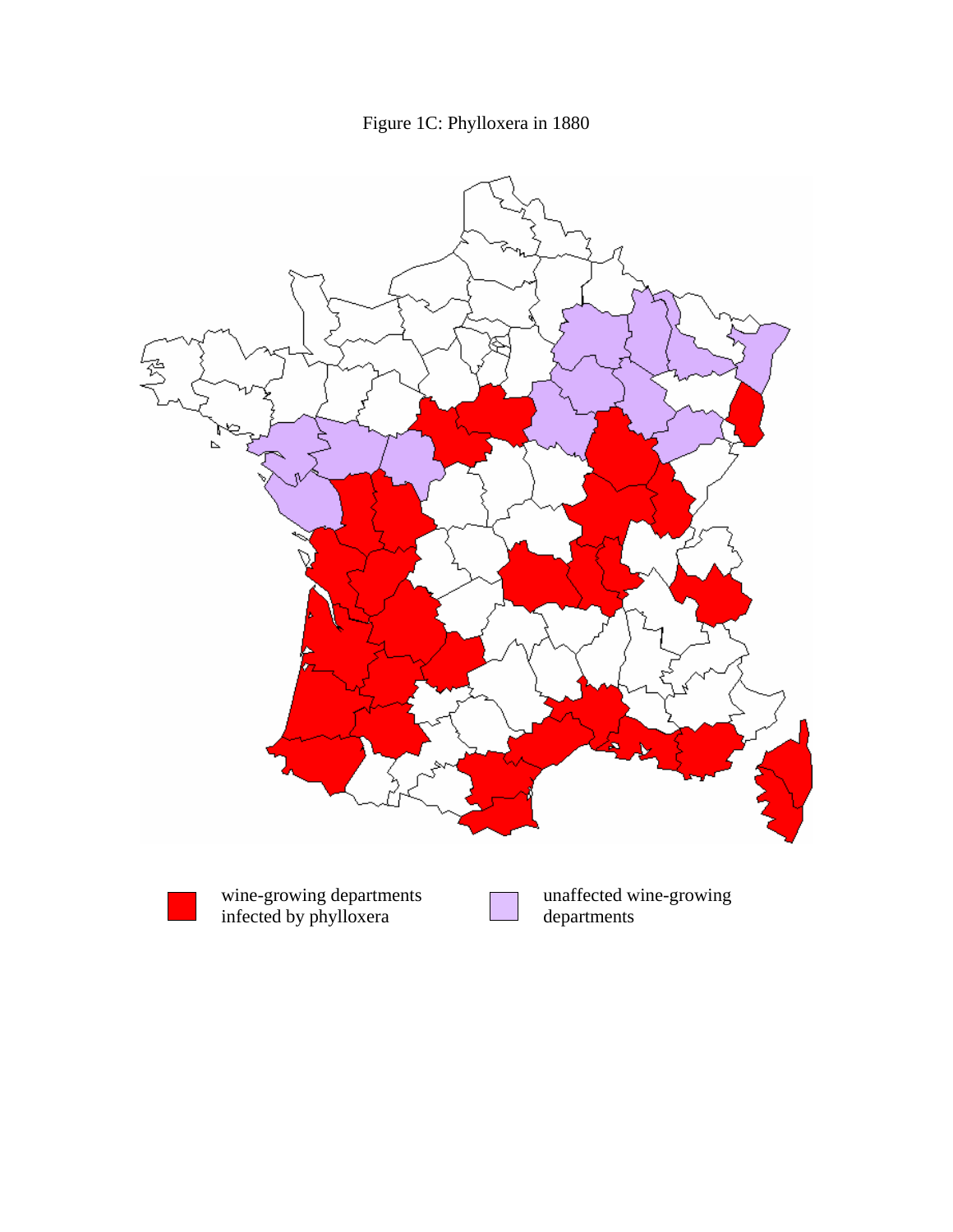

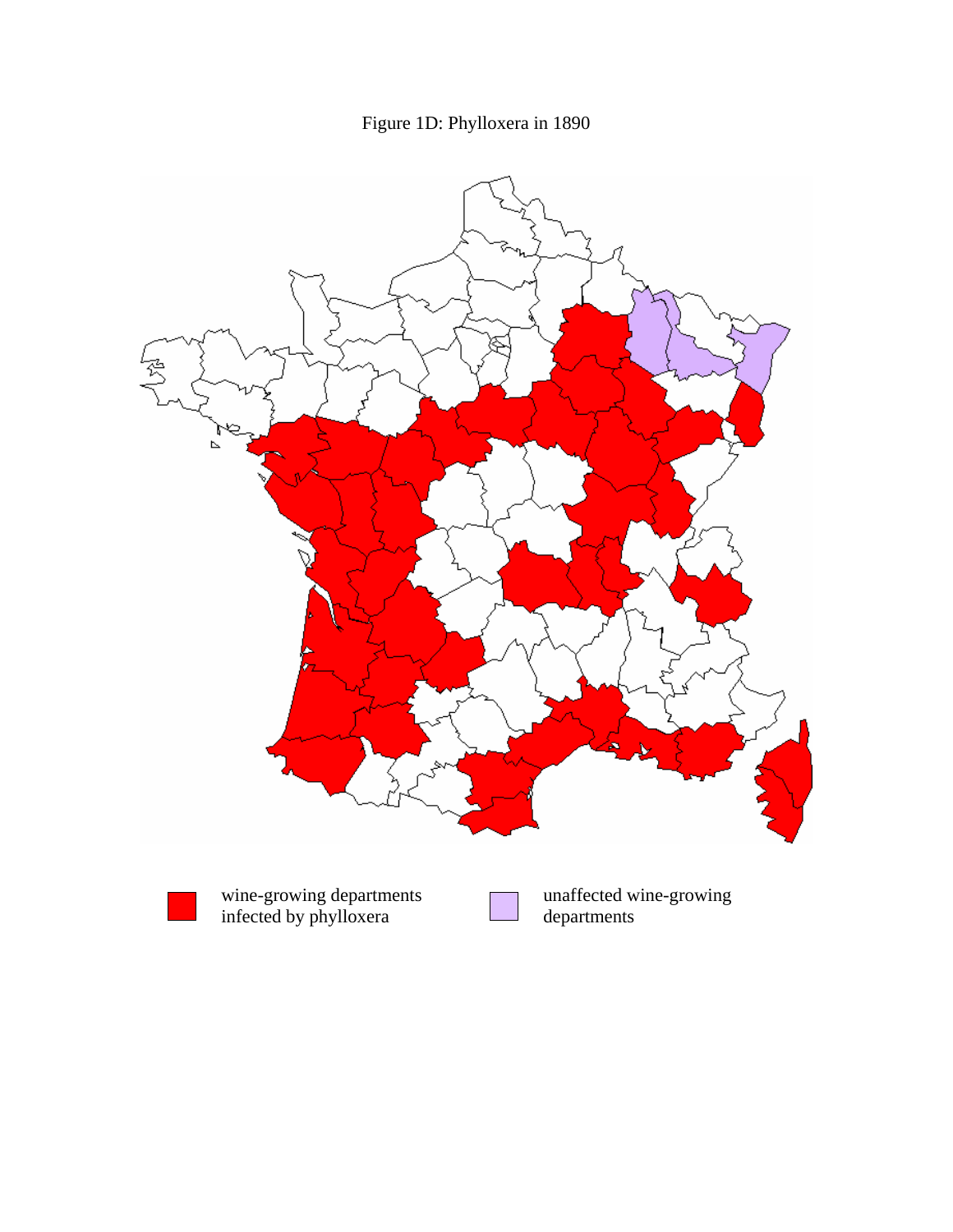# **Figure 2: Wine Production and Wine price**

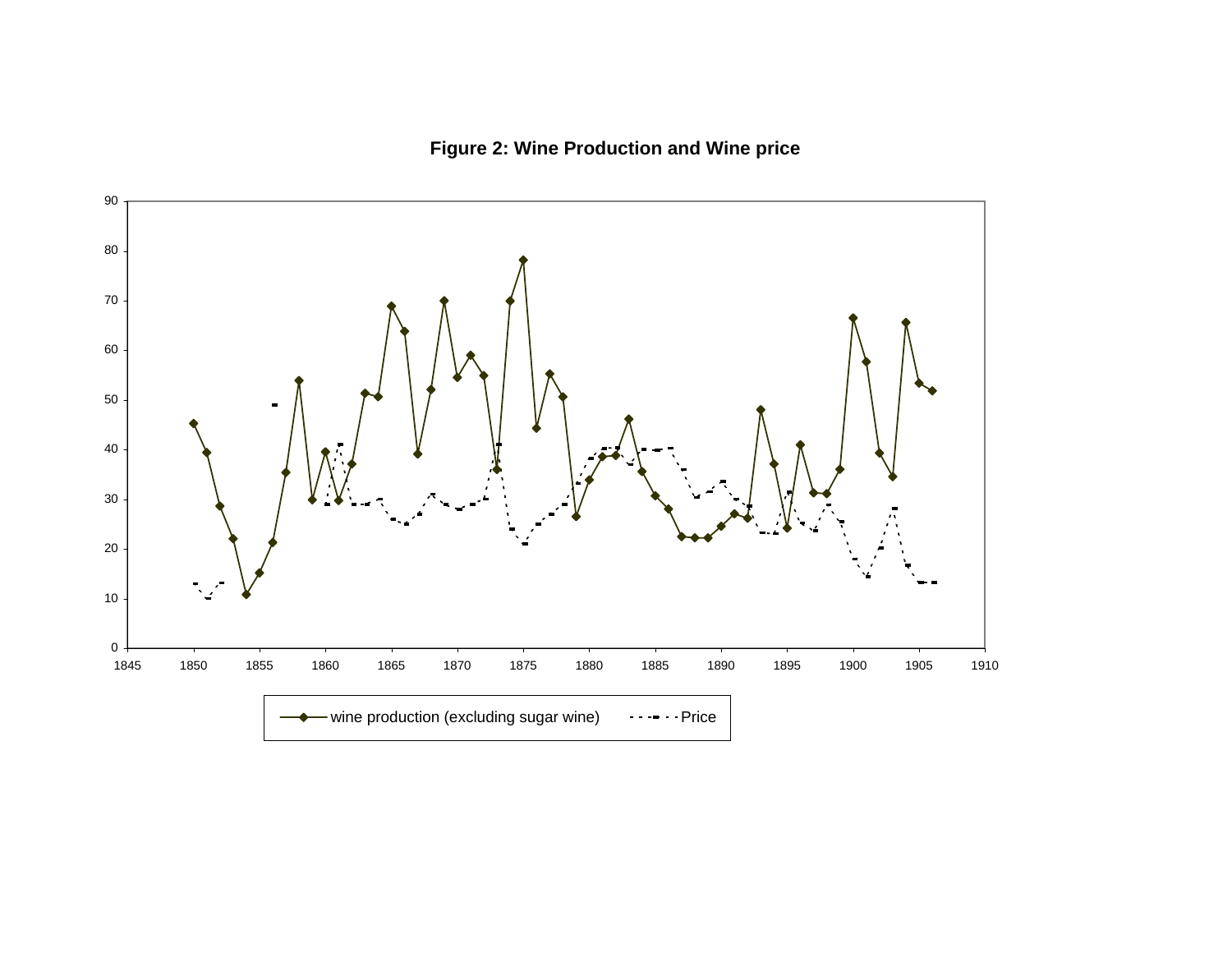

**Figure 3: Mean height over time: Wine producing regions and others**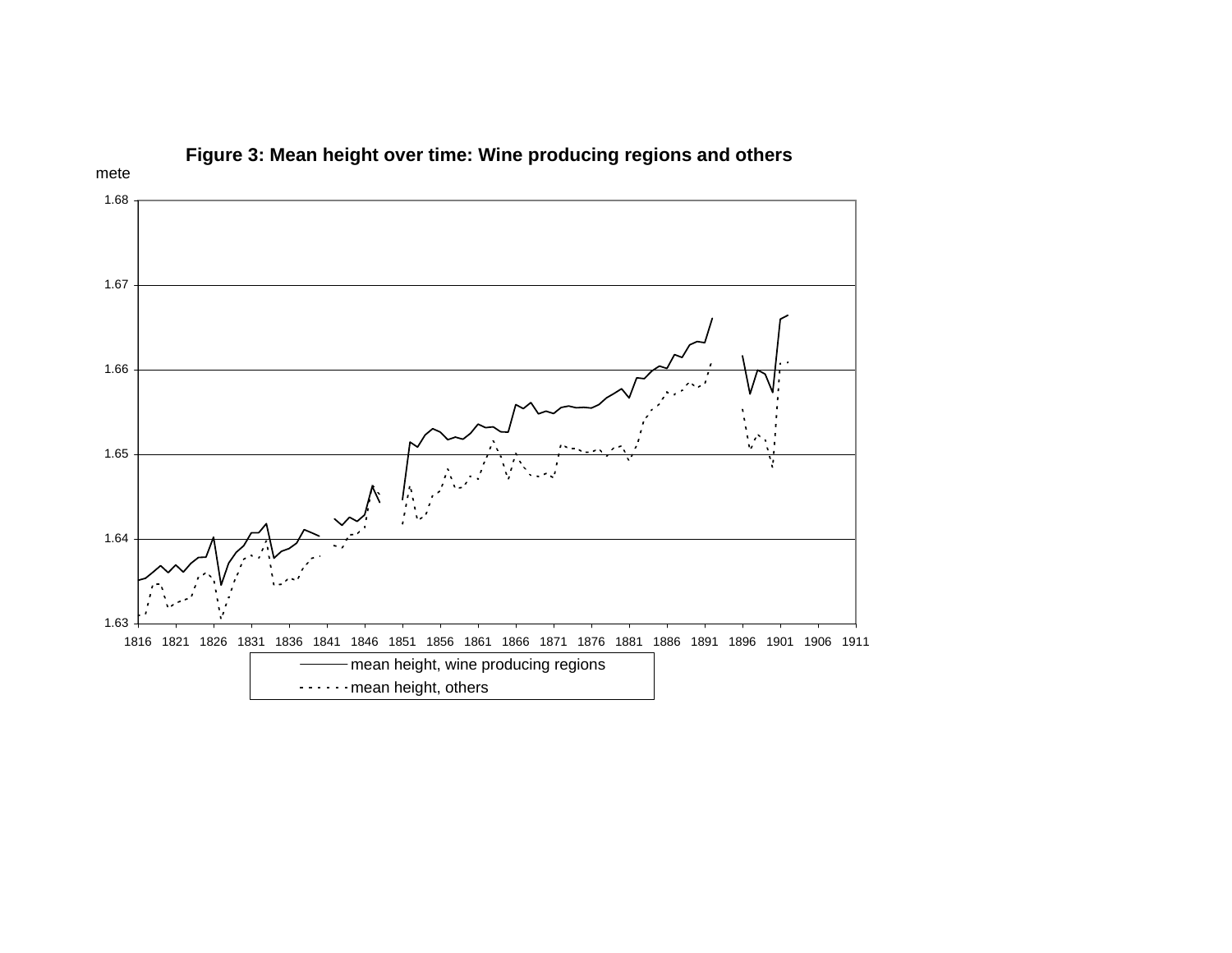

**Figure 4: Wine production and height differentials**